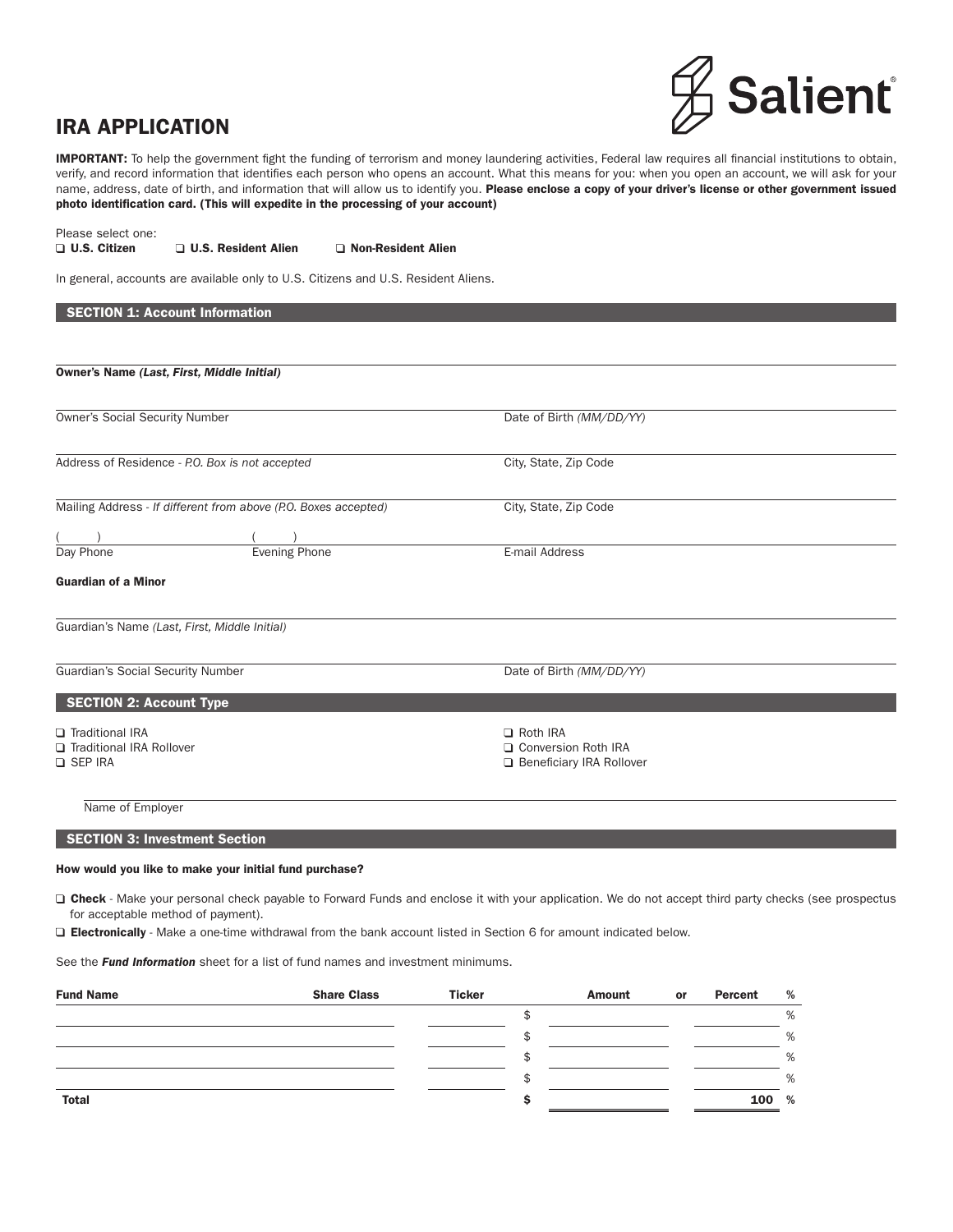#### SECTION 3: Investment Section (continued)

Please apply my contribution:

\$\_\_\_\_\_\_\_\_\_\_\_\_\_\_\_\_\_\_\_\_\_\_\_ contribution for \_\_\_\_\_\_\_\_\_\_\_\_\_\_ tax year

|  |  | contribution for |  | tax vear |
|--|--|------------------|--|----------|
|--|--|------------------|--|----------|

Please fund my initial investment of \$\_\_\_\_\_\_\_\_\_\_\_\_\_\_\_\_\_\_\_\_\_\_\_ with a qualified asset transfer. (Please complete an IRA Transfer/ Direct Rollover Request Form)

#### Source of Rollover or Transfer *(if applicable)*

#### **Traditional IRA** Roth IRA Roth IRA Roth IRA

- $\square$  Traditional IRA  $\square$  Roth IRA  $\square$  Roth IRA
- □ Traditional IRA Rollover Conversion of existing Traditional IRA to Roth IRA
- **Q** SEP IRA
- **Employer Sponsored Plan**

#### SECTION 4: Reducing the Sales Charge on Class A Shares

*For use with Class A shares only.*

Please see the fund's Prospectus to determine if you are eligible to reduce or eliminate the sales charge (if applicable). Identify all Forward Funds accounts to be considered as qualified holdings. Include your accounts and accounts in the name of your spouse and any minor children that are invested in Class A of Forward Funds. All accounts are subject to verification.

#### Rights of Accumulation (cumulative discount)

Account owner, spouse and minor children (under 21) can aggregate accounts to reduce sales charges. The Social Security Number(s) on those accounts are:

Letter of Intent (LOI): Please complete and attach the Letter of Intent Form

□ I plan to invest over a 13-month period in Class A shares of one or more Forward Funds accounts (if I do not invest the intended amount within 13 months, the sales charge will be adjusted). The aggregate amount will be at least:

\_\_\_\_\_\_\_\_\_\_\_\_\_\_\_\_\_\_\_\_\_\_\_\_\_\_\_\_\_\_\_\_\_\_\_\_\_\_\_\_\_ \_\_\_\_\_\_\_\_\_\_\_\_\_\_\_\_\_\_\_\_\_\_\_\_\_\_\_\_\_\_\_\_\_\_\_\_\_\_\_\_\_ \_\_\_\_\_\_\_\_\_\_\_\_\_\_\_\_\_\_\_\_\_\_\_\_\_\_\_\_\_\_\_\_\_\_\_\_\_\_\_\_\_

 $\Box$  \$25,000  $\Box$  \$50,000  $\Box$  \$100,000  $\Box$  \$250,000  $\Box$  \$500,000  $\Box$  \$1 million

 $\Box$  I have a Letter of Intent on file at Forward Funds and I am already investing.

Sales Charge Waiver: See current prospectus for eligibility requirements.

 $\square$  Eligible for waiver as an employee (or spouse, child/dependent of employee) of

#### SECTION 5: Automatic Investment Plan

□ Yes *(Please complete below)* □ No

This option allows you to make automatic investments (must be the equivalent of at least \$100.00 per month per fund) into your Forward Funds account directly from your bank checking or savings account.

| <b>Fund Name</b> | <b>Share Class</b> | <b>Ticker</b> | <b>Amount</b> | or | Percent | % |
|------------------|--------------------|---------------|---------------|----|---------|---|
|                  |                    |               |               |    |         | % |
|                  |                    |               |               |    |         | % |
|                  |                    |               |               |    |         | % |
|                  |                    |               |               |    |         | % |
| <b>Total</b>     |                    |               |               |    | 100     | % |

**Enter Automatic Investment** Enter an investment amount and select a maximum of two investment days per month.

How often would you like automatic investment?

|  | □ Monthly |
|--|-----------|
|--|-----------|

 $\Box$  Quarterly  $\Box$  Semi-Annually  $\Box$  Annually On or about which date? (e.g., 1st, 8th, 15th, 22nd)

If no date is specified, withdrawals will be made on or about the 20th of the following month, of receipt of your request. \*\*Please note, the date of your first automatic investment should be at least 3 days after this request.\*\*

Please provide bank information in Section 6, if applicable.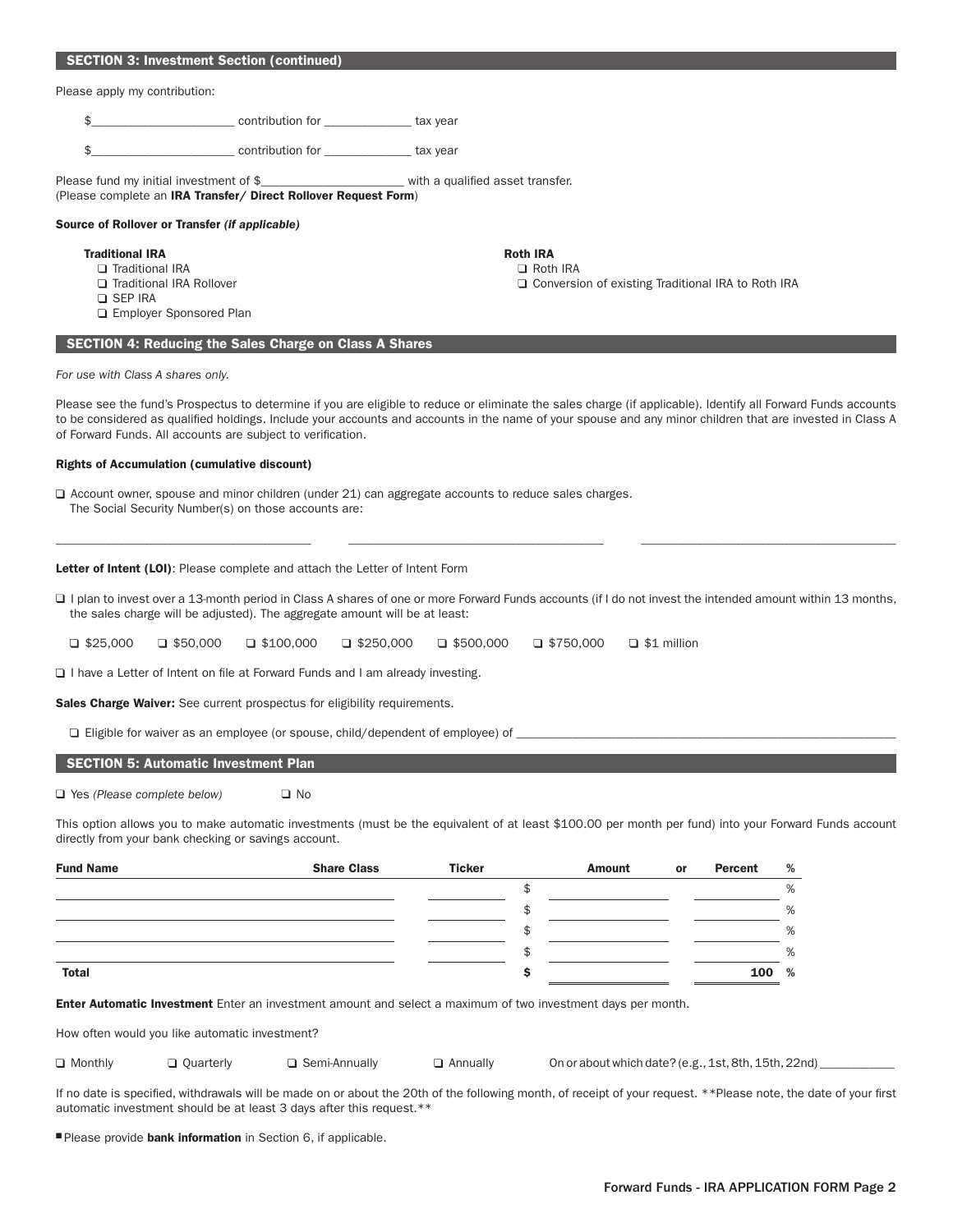#### SECTION 6: Bank Information

Please provide bank information if you are establishing an automatic investment plan.

Account type:  $\Box$  Checking  $\Box$  Savings

Name on Bank Account

Bank Name **ABA Routing Number** *(First 9 digits at the bottom of the check or deposit slip)* **ABA Routing Number** *(First 9 digits at the bottom of the check or deposit slip)* 

Bank Account Number *(Second set of numbers at the bottom of check or deposit slip)*

#### Please attach a voided check or savings deposit slip from the specified bank account.

I authorize Forward Funds to initiate credit and debit entries to my account at the bank that I have indicated. I further agree that Forward Funds will not be held accountable for any loss, liability, or expense for acting upon my instructions. It is understood that this authorization may be terminated by me at any time by written notification to Forward Funds. The termination request will be effective as soon as Forward Funds has had reasonable time to act upon it.

#### SECTION 7: Telephone and Online Privileges

As a shareholder, you will automatically have access to your accounts via our automated telephone and online computer services unless you specifically decline from them below.

□ I DO NOT want any telephone privileges. □ I DO NOT want online privileges.

#### SECTION 8: eDelivery

eDelivery allows you to receive your quarterly Forward Funds account statements, transaction confirmation, tax forms and shareholder mailings via email.

I want to enroll in eDelivery.

Please visit www.salientpartners.com to establish online account access and setup eDelivery.

#### SECTION 9: Designation of Beneficiary(ies)

The following individual(s) or entity(ies) shall be my primary and/or contingent beneficiary(ies). If neither primary nor contingent is indicated, the individual or entity will be deemed to be a primary beneficiary. If more than one primary beneficiary is designated and no distribution percentages are indicated, the beneficiaries will be deemed to own equal share percentages in the IRA. Multiple contingent beneficiaries with no share percentage indicated will also be deemed to share equally. *\*If you do not designate a beneficiary or if all of your primary and contingent beneficiaries predecease you, if applicable, your living spouse will be your beneficiary. If you do not have a living spouse, your estate will be the beneficiary.*

If any primary or contingent beneficiary dies before I do, his or her interest and the interest of his or her heirs shall terminate completely, and the percentage share of any remaining beneficiary(ies) shall be increased on a pro rata basis. If no primary beneficiary(ies) survives me, the contingent beneficiary(ies) shall acquire the designated share of my IRA.

□ Primary □ Contingent

Beneficiary's Name *(Last, First, Middle Initial)* 

| Beneficiary's Social Security Number            |                                                                 | Date of Birth (MM/DD/YY) |  |
|-------------------------------------------------|-----------------------------------------------------------------|--------------------------|--|
|                                                 |                                                                 |                          |  |
| Address of Residence - P.O. Box is not accepted |                                                                 | City, State, Zip Code    |  |
|                                                 |                                                                 |                          |  |
|                                                 | Mailing Address - If different from above (P.O. Boxes accepted) | City, State, Zip Code    |  |
|                                                 |                                                                 |                          |  |
|                                                 |                                                                 |                          |  |
| Day Phone                                       | <b>Evening Phone</b>                                            | E-mail Address           |  |
|                                                 |                                                                 | %                        |  |
|                                                 |                                                                 |                          |  |
| Relationship                                    |                                                                 | Percentage               |  |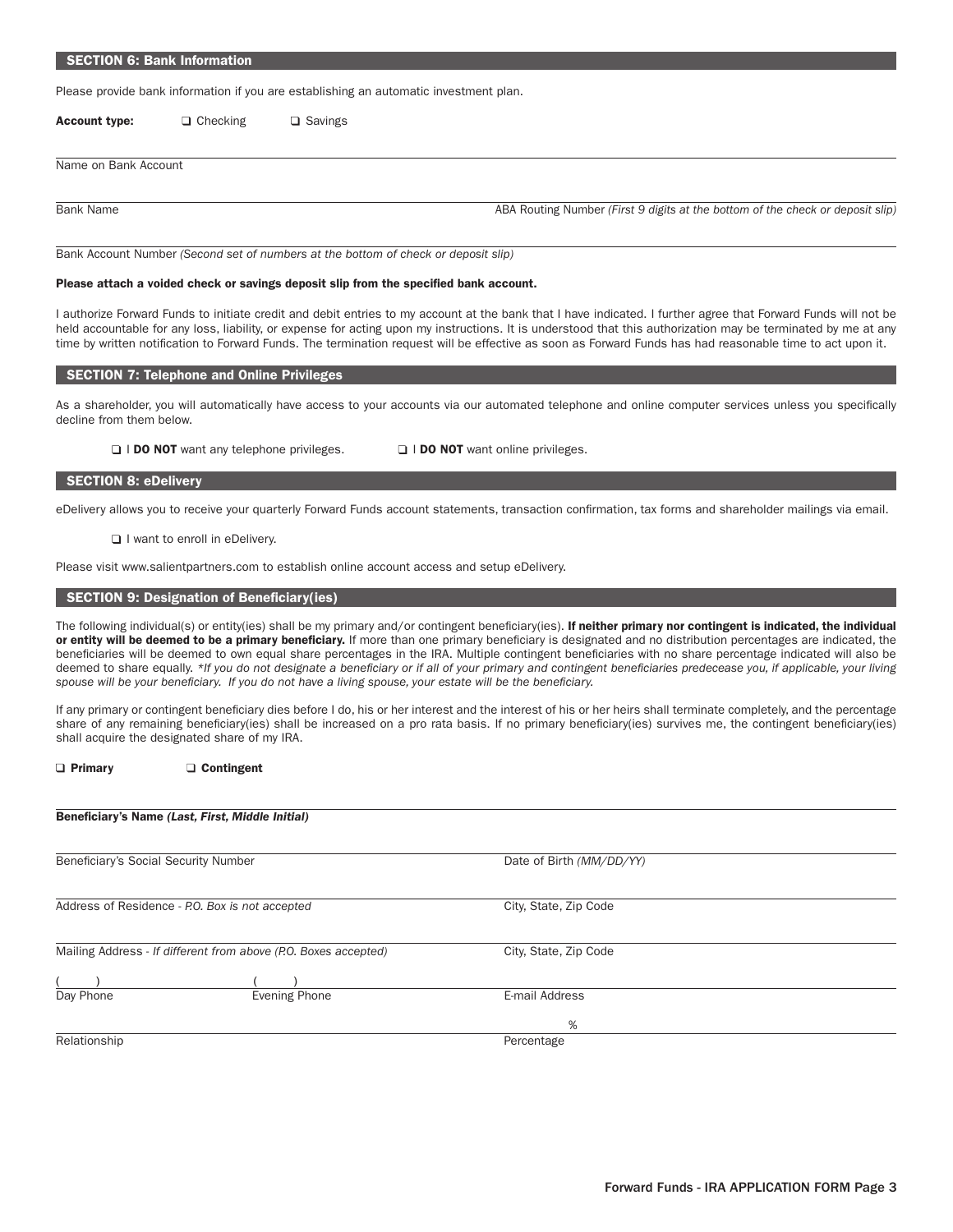|                | <b>SECTION 9: Designation of Beneficiary(ies) (continued)</b>   |         |                          |  |
|----------------|-----------------------------------------------------------------|---------|--------------------------|--|
| $\Box$ Primary | $\Box$ Contingent                                               | Share % |                          |  |
|                | Beneficiary's Name (Last, First, Middle Initial)                |         |                          |  |
|                | Beneficiary's Social Security Number                            |         | Date of Birth (MM/DD/YY) |  |
|                | Address of Residence - P.O. Box is not accepted                 |         | City, State, Zip Code    |  |
|                | Mailing Address - If different from above (P.O. Boxes accepted) |         | City, State, Zip Code    |  |
|                |                                                                 |         |                          |  |
| Day Phone      | <b>Evening Phone</b>                                            |         | E-mail Address           |  |
|                |                                                                 |         | %                        |  |
| Relationship   |                                                                 |         | Percentage               |  |

#### Spousal Consent:

This section should be reviewed if either the trust or the residence of the IRA holder is located in a community or marital property state and the IRA holder is married. Due to the important tax consequences of giving up one's community property interest, individuals signing this section should consult with a competent tax or legal advisor.

#### CURRENT MARITAL STATUS

□ I Am Not Married – I understand that if I become married in the future, I must complete a new IRA Designation Of Beneficiary form.

I Am Married - I understand that if I choose to designate a primary beneficiary other than my spouse, my spouse must sign below.

#### CONSENT OF SPOUSE

I am the spouse of the above-named IRA holder. I acknowledge that I have received a fair and reasonable disclosure of my spouse's property and financial obligations. Due to the important tax consequences of giving up my interest in this IRA, I have been advised to see a tax professional.

I hereby give the IRA holder any interest I have in the Funds or property deposited in this IRA and consent to the beneficiary designation(s) indicated above. I assume full responsibility for any adverse consequences that may result. No tax or legal advice was given to me by the Custodian.

Signature of Spouse Date *(MM/DD/YY)* 

Signature of Witness Date *(MM/DD/YY)*

#### SECTION 10: Authorized Agent

□ I appoint the following organization and Authorized Representative as my Authorized Agent for the account. My Authorized Agent shall have the authority to issue investment directions or place orders for the purchase or redemption of shares with the transfer agent. Proceeds from redemptions shall be sent via payment instructions on file. Such authority shall remain in full force and effect until terminated in writing by me. I further authorize this representative to receive duplicate statements via a secure electronic site, unless otherwise stated in a separate letter of instruction.

#### We hereby submit this application for the purchase of shares in accordance with the terms of our selling agreement with Forward Securities, LLC.

| Name of Organization or Broker/Dealer                    |                       |     |
|----------------------------------------------------------|-----------------------|-----|
| Address                                                  | City, State, Zip Code |     |
|                                                          |                       |     |
| Fax<br>Phone                                             |                       |     |
| Representative Name                                      | Representative ID/#   |     |
| Company Name (if applicable)                             |                       |     |
| Email address for notifications of electronic statements |                       |     |
|                                                          |                       |     |
| City, State, Zip Code                                    | Phone                 | Fax |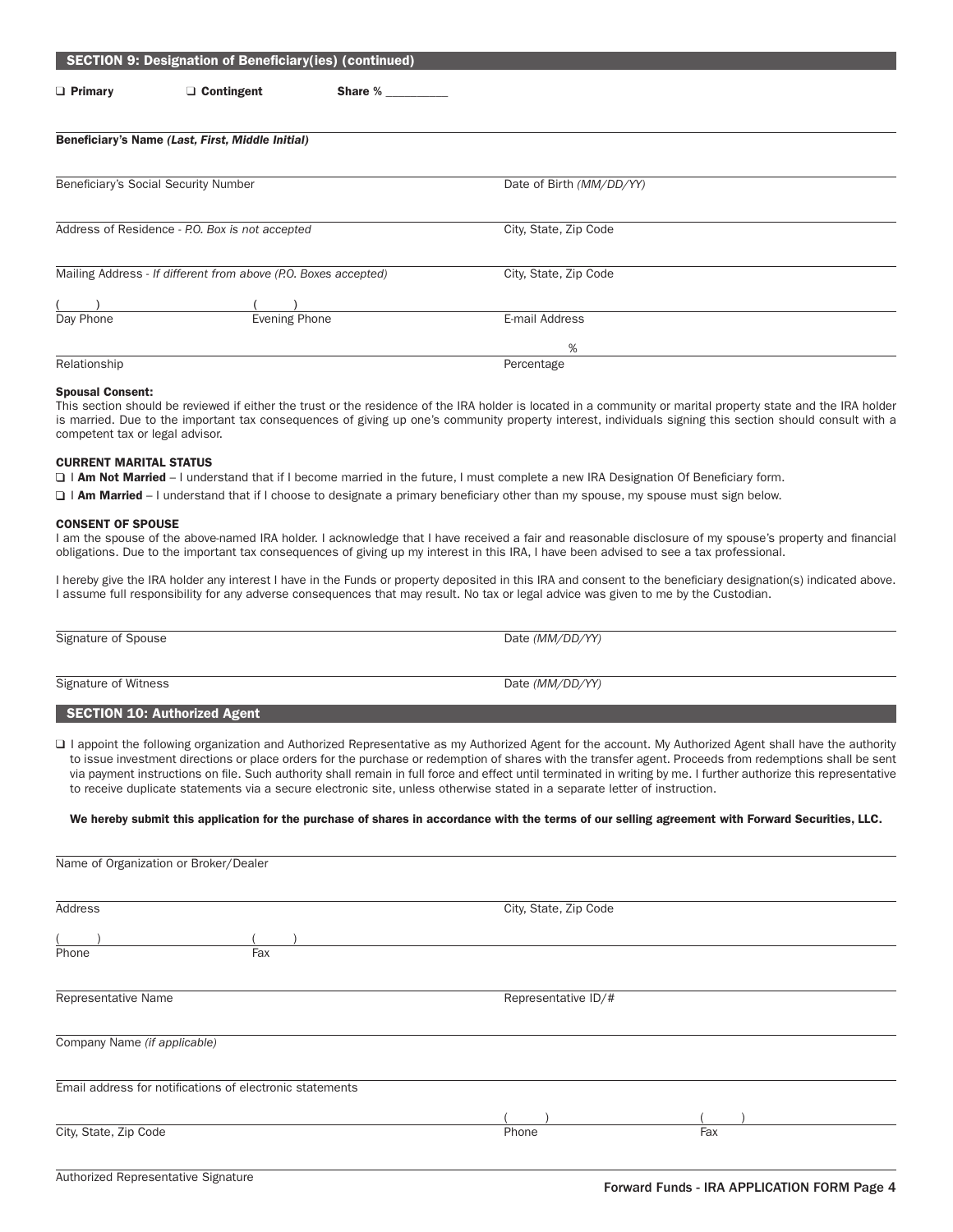#### SECTION 11: Authorization of Payments of Fees (for Advisory Fee Accounts Only)

The election to pay any fees is made in this section below.

- □ I elect to have my investment advisory fees paid to the Authorized Agent directly from my account. I acknowledge that my Authorized Agent will send a written request to the transfer agent each time a request for payment of fees is made.
- □ I do not elect to have my investment advisory fees paid to the Authorized Agent directly from my account. If no election is made, fees will NOT be paid to the Authorized Agent from the account.

SECTION 12: Signature(s)

I certify that the information provided by me on this IRA Account Application is accurate. I have received a copy of the IRS Form (Select the appropriate Individual Account Form below), Individual Retirement Custodial Account and Disclosure Statement, which includes a Financial Disclosure.

5305-A Traditional 5305-RA Roth

□ 5305-SEP: Simplified Employee Pension

I agree to be bound by the terms and conditions found in the Agreement, Disclosure Statement, Financial Disclosure and amendments hereto. I assume sole responsibility for all consequences related to my actions concerning this IRA. I understand that I may revoke this IRA on or before seven (7) days after the date of establishment. I have not received any tax or legal advice from the custodian, and I will seek the advice of my own tax or legal professional to ensure my compliance with related laws.

Per state requirements, property may be transferred to the appropriate state if no activity occurs in the account within the time period specified by state law. I assume complete responsibility for:

- 1. Determining that I am eligible for an IRA each year that I make a contribution;
- 2. Insuring that all contributions I make are within the limits set forth by the tax laws; and
- 3. The tax consequences of any contribution (including rollover contributions) and distributions.

I am of legal age, I have received and read the Prospectus for the Funds in which I am investing and agree to the terms therein. I am responsible for reading the prospectus and Statement of Additional Information of any fund into which I exchange.

I authorize Forward Funds, and its agents to act upon instructions (by phone or in writing) believed to be genuine for this account or any account into which exchanges are made. I agree that neither Forward Funds nor its agents and affiliates will be liable for any loss, cost, or expense for acting on such instructions, provided the Funds employ reasonable procedures to confirm that instructions are genuine.

Under penalties of perjury, I certify that:

- 1. The number shown on this form is my correct taxpayer identification number, and
- 2. I am not subject to backup withholding because: (a) I am exempt from backup withholding, or (b) I have not been notified by the Internal Revenue Service (IRS) that I am subject to backup withholding as a result of a failure to report all interest or dividends, or (c) the IRS has notified me that I am no longer subject to backup withholding, and
- 3. I am a U.S. Citizen or other U.S. person (as defined in the IRS Form W-9 instructions), and
- 4. The FATCA code(s) entered on this form (if any) indicating that I am exempt from FATCA reporting is correct.

Certification instructions. You must cross out item 2 above if you have been notified by the IRS that you are currently subject to backup withholding because you have failed to report all interest and dividends on your tax return. Item 4 above does not apply if you are submitting this form for an account maintained in the United States.

If you do not provide a correct taxpayer identification number, you may be subject to a \$100 IRS penalty.

The Internal Revenue Service does not require your consent to any provision of this document other than the certifications required to avoid backup withholding.

Please enclose a copy of your driver's license or other government issued photo identification card. (This will expedite in the processing of your account)

Owner's Signature Date *(MM/DD/YY)* 

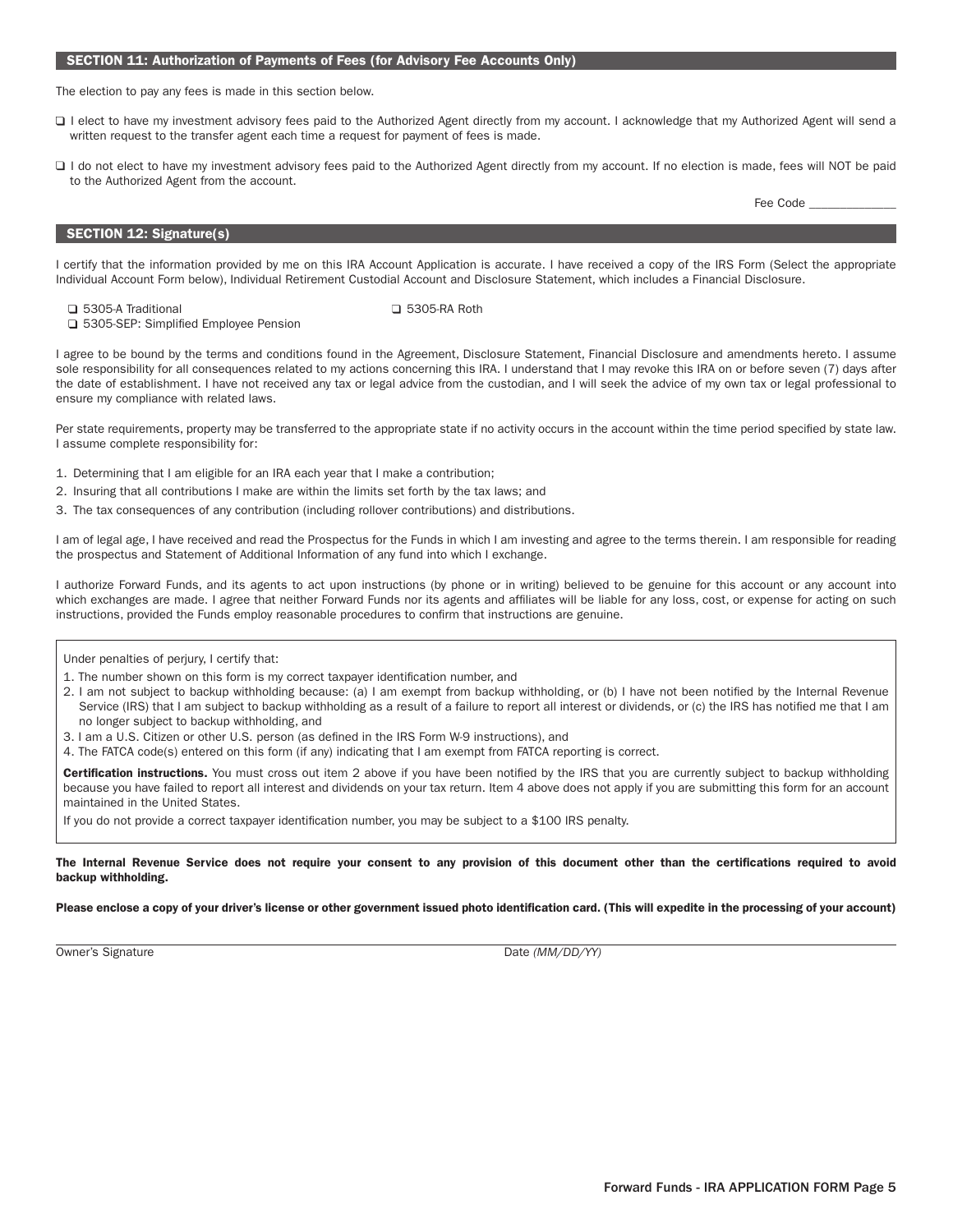# SECTION 12: Signature(s) (continued)

Acceptance by Custodian shall consist of a confirmation of transaction statement issued by the Custodian:

BOKF, NA c/o ALPS Fund Services, Inc. 1290 Broadway, Suite 1000 Denver, CO 80203

Distributor: The series of funds under the Forward Funds Trust ("Salient Funds") are distributed by Forward Securities, LLC.

Shares of the Forward Funds are offered by the Distributor. The Distributor is not a bank, and shares of the Fund are not deposits, obligations of, guaranteed, or endorsed by any bank, nor are they federally insured or otherwise supported by the FDIC, the Federal Reserve Board or any other agency.

#### Please mail completed form to:

| <b>Mailing Address</b> | <b>Overnight Address</b>  |
|------------------------|---------------------------|
| Forward Funds          | <b>Forward Funds</b>      |
| P.O. Box 1345          | 1290 Broadway, Suite 1000 |
| Denver, CO 80201       | Denver, CO 80203          |

If you have any questions, please contact an Investor Service Representative at 1-800-999-6809 or visit www.salientpartners.com.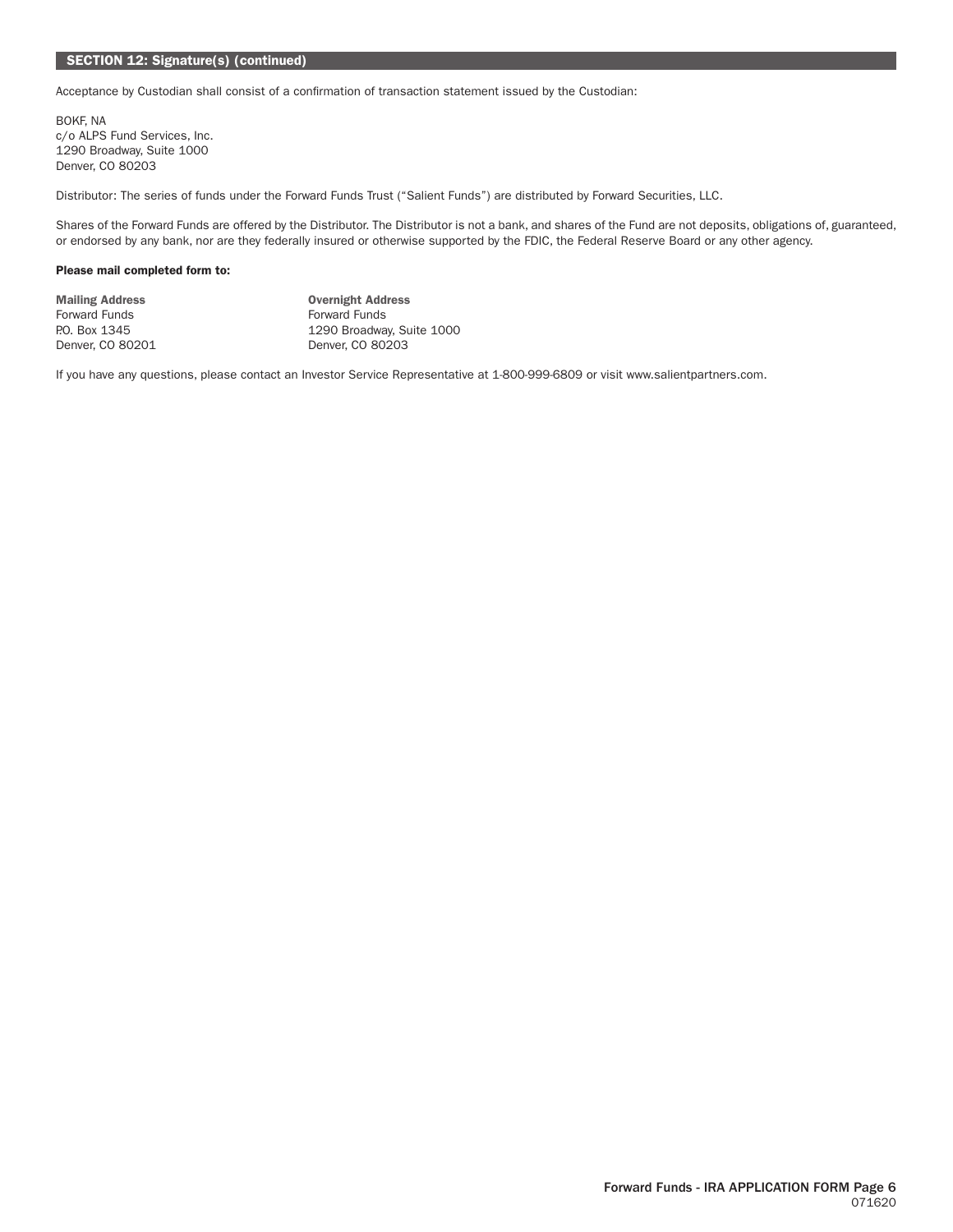# **INDIVIDUAL RETIREMENT CUSTODIAL ACCOUNT AGREEMENT**

Form 5305-A under section 408(a) of the Internal Revenue Code. For the Internal Revenue Code. For the Internal Revenue Code.

The depositor named on the application is establishing a Traditional individual retirement account under section 408(a) to provide for his or her retirement and for the support of his or her beneficiaries after death.

The custodian named on the application has given the depositor the disclosure statement required by Regulations section 1.408-6.

The depositor has assigned the custodial account the sum indicated on the application.

The depositor and the custodian make the following agreement:

# **ARTICLE I**

Except in the case of a rollover contribution described in section 402(c), 403(a)(4), 403(b)(8), 408(d)(3), or 457(e)(16), an employer contribution to a simplified employee pension plan as described in section 408(k) or a recharacterized contribution described in section 408A(d)(6), the custodian will accept only cash contributions up to \$5,500 per year for tax years 2013 through 2017. For individuals who have reached the age of 50 by the end of the year, the contribution limit is increased to \$6,500 per year for tax years 2013 through 2017. For years after 2017, these limits will be increased to reflect a cost-of-living adjustment, if any.

# **ARTICLE II**

The depositor's interest in the balance in the custodial account is nonforfeitable.

#### **ARTICLE III**

- 1. No part of the custodial account funds may be invested in life insurance contracts, nor may the assets of the custodial account be commingled with other property except in a common trust fund or common investment fund (within the meaning of section 408(a)(5)).
- 2. No part of the custodial account funds may be invested in collectibles (within the meaning of section 408(m)) except as otherwise permitted by section 408(m)(3), which provides an exception for certain gold, silver, and platinum coins, coins issued under the laws of any state, and certain bullion.

#### **ARTICLE IV**

- 1. Notwithstanding any provision of this agreement to the contrary, the distribution of the depositor's interest in the custodial account shall be made in accordance with the following requirements and shall otherwise comply with section 408(a)(6) and the regulations thereunder, the provisions of which are herein incorporated by reference.
- 2. The depositor's entire interest in the custodial account must be, or begin to be, distributed not later than the depositor's required beginning date, April 1 following the calendar year in which the depositor reaches age 70½. By that date, the depositor may elect, in a manner acceptable to the custodian, to have the balance in the custodial account distributed in: (a) A single sum or (b) Payments over a period not longer than the life of the depositor or the joint lives of the depositor and his or her designated beneficiary.
- 3. If the depositor dies before his or her entire interest is distributed to him or her, the remaining interest will be distributed as follows:
	- (a) If the depositor dies on or after the required beginning date and:
		- (i) the designated beneficiary is the depositor's surviving spouse, the remaining interest will be distributed over the surviving spouse's life expectancy as determined each year until such spouse's death, or over the period in paragraph (a)(iii) below if longer. Any interest remaining after the spouse's death will be distributed over such spouse's remaining life expectancy as

determined in the year of the spouse's death and reduced by one for each subsequent year, or, if distributions are being made over the period in paragraph (a)(iii) below, over such period.

- (ii) the designated beneficiary is not the depositor's surviving spouse, the remaining interest will be distributed over the beneficiary's remaining life expectancy as determined in the year following the death of the depositor and reduced by one for each subsequent year, or over the period in paragraph (a)(iii) below if longer.
- (iii) there is no designated beneficiary, the remaining interest will be distributed over the remaining life expectancy of the depositor as determined in the year of the depositor's death and reduced by one for each subsequent year.
- (b) If the depositor dies before the required beginning date, the remaining interest will be distributed in accordance with paragraph (i) below or, if elected or there is no designated beneficiary, in accordance with paragraph (ii) below.
	- (i) The remaining interest will be distributed in accordance with paragraphs (a)(i) and (a)(ii) above (but not over the period in paragraph (a)(iii), even if longer), starting by the end of the calendar year following the year of the depositor's death. If, however, the designated beneficiary is the depositor's surviving spouse, then this distribution is not required to begin before the end of the calendar year in which the depositor would have reached age 70½. But, in such case, if the depositor's surviving spouse dies before distributions are required to begin, then the remaining interest will be distributed in accordance with paragraph (a)(ii) above (but not over the period in paragraph (a)(iii), even if longer), over such spouse's designated beneficiary's life expectancy, or in accordance with paragraph (ii) below if there is no such designated beneficiary.
	- (ii) The remaining interest will be distributed by the end of the calendar year containing the fifth anniversary of the depositor's death.
- 4. If the depositor dies before his or her entire interest has been distributed and if the designated beneficiary is not the depositor's surviving spouse, no additional contributions may be accepted in the account.
- 5. The minimum amount that must be distributed each year, beginning with the year containing the depositor's required beginning date, is known as the "required minimum distribution" and is determined as follows.
	- (a) The required minimum distribution under paragraph 2(b) for any year, beginning with the year the depositor reaches age 70½, is the depositor's account value at the close of business on December 31 of the preceding year divided by the distribution period in the uniform lifetime table in Regulations section 1.401(a)(9)-9. However, if the depositor's designated beneficiary is his or her surviving spouse, the required minimum distribution for a year shall not be more than the depositor's account value at the close of business on December 31 of the preceding year divided by the number in the joint and last survivor table in Regulations section 1.401(a)(9)-9. The required minimum distribution for a year under this paragraph (a) is determined using the depositor's (or, if applicable, the depositor and spouse's) attained age (or ages) in the year.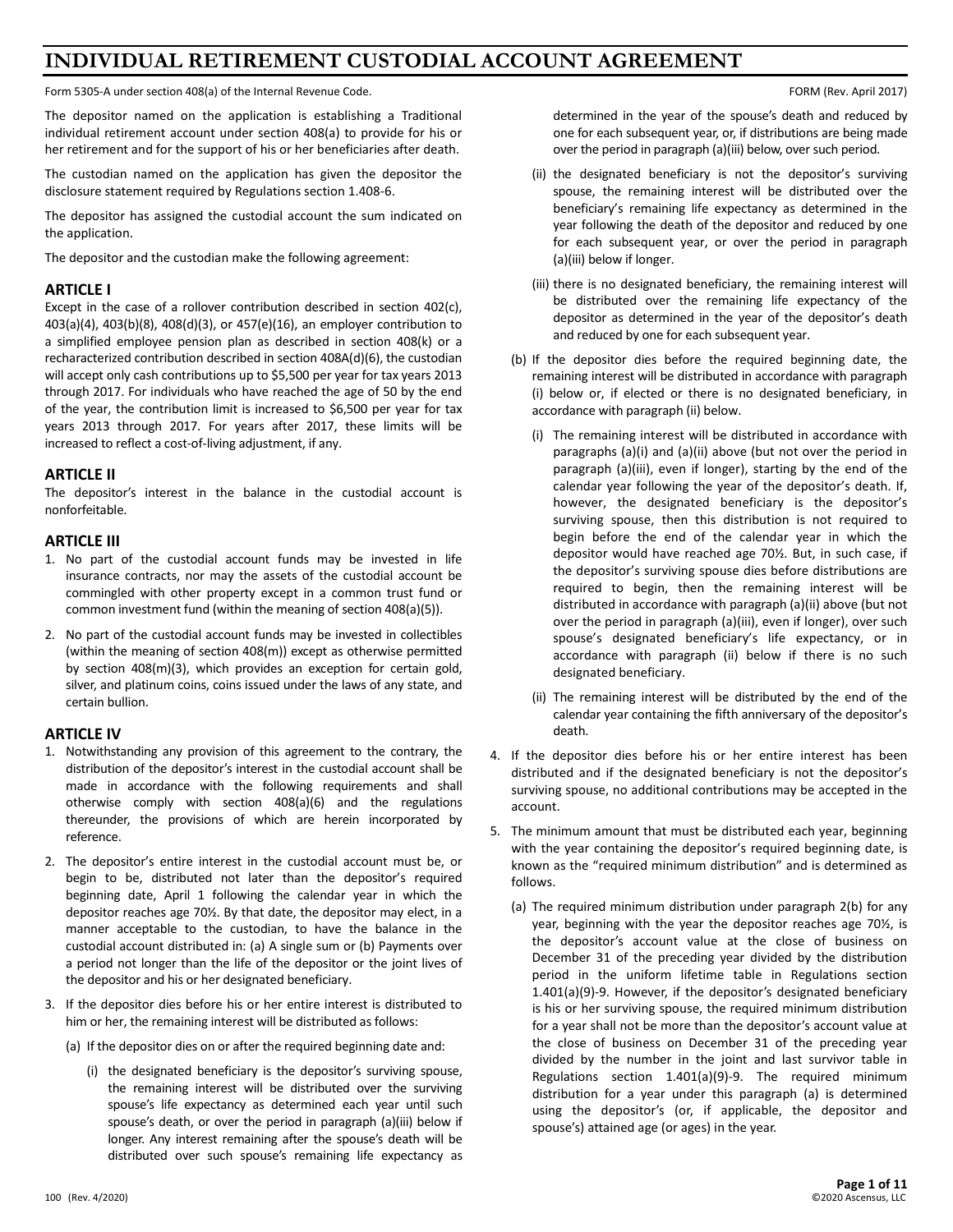- (b) The required minimum distribution under paragraphs 3(a) and 3(b)(i) for a year, beginning with the year following the year of the depositor's death (or the year the depositor would have reached age 70½, if applicable under paragraph 3(b)(i)) is the account value at the close of business on December 31 of the preceding year divided by the life expectancy (in the single life table in Regulations section 1.401(a)(9)-9) of the individual specified in such paragraphs 3(a) and 3(b)(i).
- (c) The required minimum distribution for the year the depositor reaches age 70½ can be made as late as April 1 of the following year. The required minimum distribution for any other year must be made by the end of such year.
- 6. The owner of two or more Traditional IRAs may satisfy the minimum distribution requirements described above by taking from one Traditional IRA the amount required to satisfy the requirement for another in accordance with the regulations under section 408(a)(6).

#### **ARTICLE V**

- 1. The depositor agrees to provide the custodian with all information necessary to prepare any reports required by section 408(i) and Regulations sections 1.408-5 and 1.408-6.
- 2. The custodian agrees to submit to the Internal Revenue Service (IRS) and depositor the reports prescribed by the IRS.

#### **ARTICLE VI**

Notwithstanding any other articles which may be added or incorporated, the provisions of Articles I through III and this sentence will be controlling. Any additional articles inconsistent with section 408(a) and the related regulations will be invalid.

#### **ARTICLE VII**

This agreement will be amended as necessary to comply with the provisions of the Code and the related regulations. Other amendments may be made with the consent of the persons whose signatures appear on the application.

# **ARTICLE VIII**

- **Definitions –** In this part of this Agreement (Article VIII), the words "you" and "your" mean the Depositor. The words "we," "us," and "our" mean the Custodian. The word "Code" means the Internal Revenue Code, and "regulations" means the Treasury regulations. "Fund(s)" means the mutual funds offered by the Investment Company, that are used as investments within this IRA, and "Investment Company" means the financial organization, mutual fund company or other entity named on the Application at which the IRA is established.
- 8.02 **Notices and Change of Address –** Any required notice regarding this IRA will be considered effective when we send it to the intended recipient at the last address that we have in our records. Any notice to be given to us will be considered effective when we actually receive it. You, or the intended recipient, must notify us of any change of address.
- 8.03 **Representations and Responsibilities –** You represent and warrant to us that any information you have given or will give us with respect to this agreement is complete and accurate. Further, you agree that any directions you give us or action you take will be proper under this agreement, and that we are entitled to rely upon any such information or directions. If we fail to receive directions from you regarding any transaction, if we receive ambiguous directions regarding any transaction, or if we, in good faith, believe that any transaction requested is in dispute, we reserve the right to take no action until further clarification acceptable to us is received from you or the appropriate government or judicial authority. We will not be responsible for losses of any kind that may result from your directions to us or your actions or failures to act, and you agree to reimburse us for any loss we may incur as a result of such

directions, actions, or failures to act. We will not be responsible for any penalties, taxes, judgments, or expenses you incur in connection with your IRA. We have no duty to determine whether your contributions or distributions comply with the Code, regulations, rulings, or this agreement.

We may permit you to appoint, through written notice acceptable to us, an authorized agent to act on your behalf with respect to this agreement (e.g., attorney-in-fact, executor, administrator, investment manager), but we have no duty to determine the validity of such appointment or any instrument appointing such authorized agent. We will not be responsible for losses of any kind that may result from directions, actions, or failures to act by your authorized agent, and you agree to reimburse us for any loss we may incur as a result of such directions, actions, or failures to act by your authorized agent.

You will have 60 days after you receive any documents, statements, or other information from us to notify us in writing of any errors or inaccuracies reflected in these documents, statements, or other information. If you do not notify us within 60 days, the documents, statements, or other information will be deemed correct and accurate, and we will have no further liability or obligation for such documents, statements, other information, or the transactions described therein.

By performing services under this agreement we are acting as your agent. You acknowledge and agree that nothing in this agreement will be construed as conferring fiduciary status upon us. We will not be required to perform any additional services unless specifically agreed to under the terms and conditions of this agreement, or as required under the Code and the regulations promulgated thereunder with respect to IRAs. You agree to indemnify and hold us harmless for any and all claims, actions, proceedings, damages, judgments, liabilities, costs, and expenses, including attorney's fees arising from or in connection with this agreement.

To the extent written instructions or notices are required under this agreement, we may accept or provide such information in any other form permitted by the Code or applicable regulations including, but not limited to, electronic communication.

- 8.04 **Disclosure of Account Information –** We may use agents and/or subcontractors to assist in administering your IRA. We may release nonpublic personal information regarding your IRA to such providers as necessary to provide the products and services made available under this agreement, and to evaluate our business operations and analyze potential product, service, or process improvements.
- 8.05 **Service Fees –** We have the right to charge an annual service fee or other designated fees (e.g., a transfer, rollover, or termination fee) for maintaining your IRA. In addition, we have the right to be reimbursed for all reasonable expenses, including legal expenses, we incur in connection with the administration of your IRA. We may charge you separately for any fees or expenses, or we may deduct the amount of the fees or expenses from the assets in your IRA at our discretion. We reserve the right to charge any additional fee after giving you 30 days' notice. Fees such as subtransfer agent fees or commissions may be paid to us by third parties for assistance in performing certain transactions with respect to this IRA.

Any brokerage commissions attributable to the assets in your IRA will be charged to your IRA. You cannot reimburse your IRA for those commissions.

8.06 **Investment of Amounts in the IRA –** You have exclusive responsibility for and control over the investment of the assets of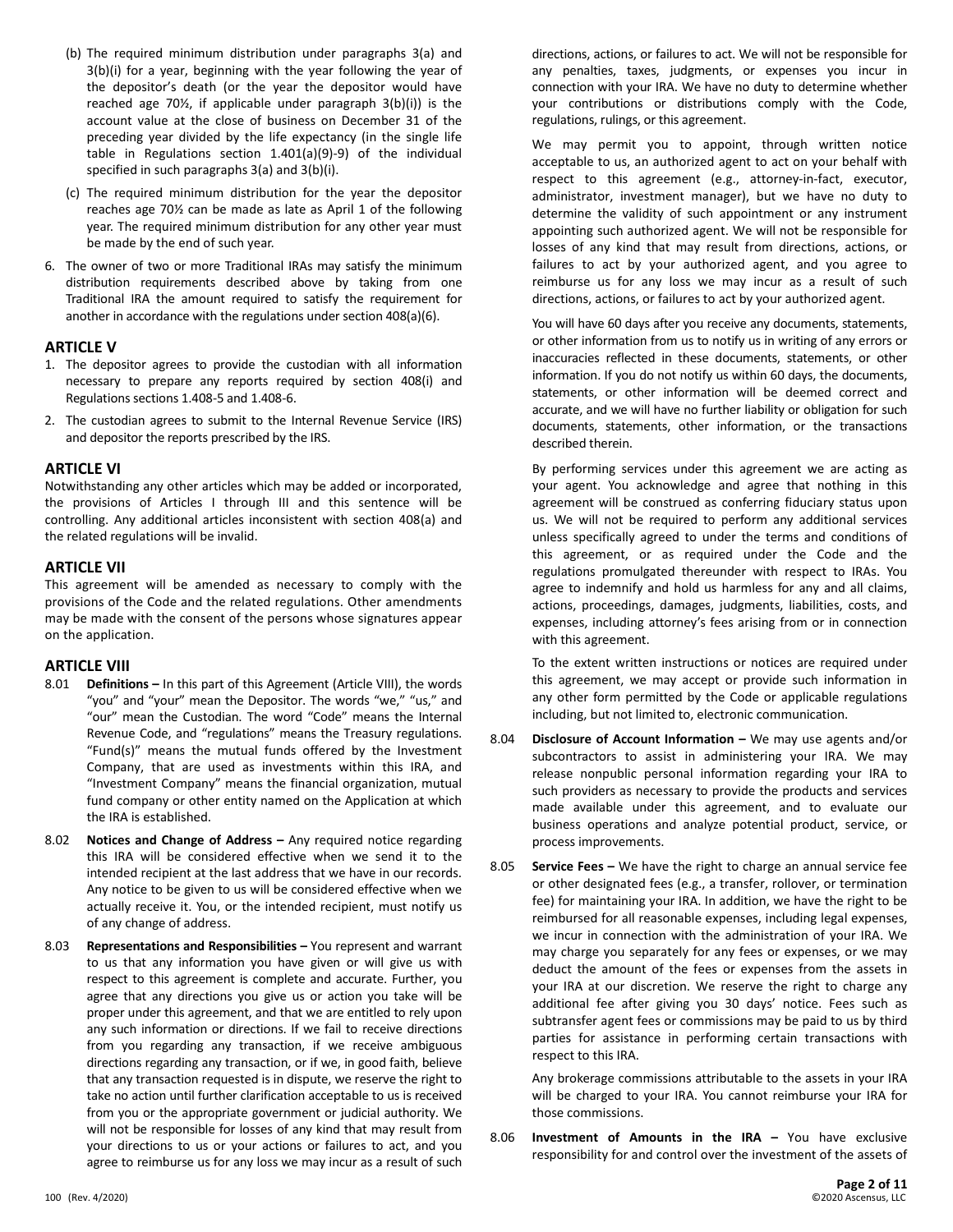your IRA. All transactions will be subject to any and all restrictions or limitations, direct or indirect, that are imposed by our charter, articles of incorporation, or bylaws; any and all applicable federal and state laws and regulations; the rules, regulations, customs and usages of any exchange, market or clearing house where the transaction is executed; our policies and practices; and this agreement. After your death, your beneficiaries will have the right to direct the investment of your IRA assets, subject to the same conditions that applied to you during your lifetime under this agreement (including, without limitation, Section 8.03 of this article). We will have no discretion to direct any investment in your IRA. We assume no responsibility for rendering investment advice with respect to your IRA, nor will we offer any opinion or judgment to you on matters concerning the value or suitability of any investment or proposed investment for your IRA. In the absence of instructions from you, or if your instructions are not in a form acceptable to us, we will have the right to hold any uninvested amounts in cash, and we will have no responsibility to invest uninvested cash unless and until directed by you. We will not exercise the voting rights and other shareholder rights with respect to investments in your IRA unless you provide timely written directions acceptable to us.

You will select the type of investments for your IRA assets provided, however, that your selection of investments shall be limited to those types of investments that the Investment Company is authorized to offer and does in fact offer for investment in IRAs. We shall reinvest all dividends or capital gains associated with the fund(s) into the same shares of fund(s) within your IRA. We shall not have any responsibility over investment decisions with respect to the IRA investments, nor shall we be held liable with respect to any losses that may occur on the account.

8.07 **Beneficiaries –** If you die before you receive all of the amounts in your IRA, payments from your IRA will be made to your beneficiaries. We have no obligation to pay to your beneficiaries until such time we are notified of your death by receiving a valid death certificate.

> You may designate one or more persons or entities as beneficiary of your IRA. This designation can only be made on a form provided by or acceptable to us, and it will only be effective when it is filed with us during your lifetime. Each beneficiary designation you file with us will cancel all previous designations. The consent of your beneficiaries will not be required for you to revoke a beneficiary designation. If you have designated both primary and contingent beneficiaries and no primary beneficiary survives you, the contingent beneficiaries will acquire the designated share of your IRA. If you do not designate a beneficiary or if all of your primary and contingent beneficiaries predecease you, if applicable, your living spouse will be your beneficiary. If you do not have a living spouse, your estate will be the beneficiary.

> A spouse beneficiary will have all rights as granted under the Code or applicable regulations to treat your IRA as his or her own.

> We may allow, if permitted by state law, an original IRA beneficiary (the beneficiary who is entitled to receive distributions from an inherited IRA at the time of your death) to name successor beneficiaries for the inherited IRA. This designation can only be made on a form provided by or acceptable to us, and it will only be effective when it is filed with us during the original IRA beneficiary's lifetime. Each beneficiary designation form that the original IRA beneficiary files with us will cancel all previous designations. The consent of a successor beneficiary will not be required for the original IRA beneficiary to revoke a successor beneficiary

designation. If the original IRA beneficiary does not designate a successor beneficiary, his or her estate will be the successor beneficiary. In no event will the successor beneficiary be able to extend the distribution period beyond that required for the original IRA beneficiary.

If we so choose, for any reason (e.g., due to limitations of our charter or bylaws), we may require that a beneficiary of a deceased IRA owner take total distribution of all IRA assets by December 31 of the year following the year of death.

8.08 **Required Minimum Distributions –** Your required minimum distribution is calculated using the uniform lifetime table in Regulations section 1.401(a)(9)-9. However, if your spouse is your sole designated beneficiary and is more than 10 years younger than you, your required minimum distribution is calculated each year using the joint and last survivor table in Regulations section 1.401(a)(9)-9.

If you fail to request your required minimum distribution by your required beginning date, we can, at our complete and sole discretion, do any one of the following.

- Make no distribution until you give us a proper withdrawal request
- Distribute your entire IRA to you in a single sum payment
- Determine your required minimum distribution from your IRA each year based on your life expectancy, calculated using the uniform lifetime table in Regulations section 1.401(a)(9)-9, and pay those distributions to you until you direct otherwise

We will not be liable for any penalties or taxes related to your failure to take a required minimum distribution.

8.09 **Termination of Agreement, Resignation, or Removal of Custodian –** Either party may terminate this agreement at any time by giving written notice to the other. We can resign as custodian at any time effective 30 days after we send written notice of our resignation to you. Upon receipt of that notice, you must make arrangements to transfer your IRA to another financial organization. If you do not complete a transfer of your IRA within 30 days from the date we send the notice to you, we have the right to transfer your IRA assets to a successor IRA trustee or custodian that we choose in our sole discretion, or we may pay your IRA to you in a single sum. We will not be liable for any actions or failures to act on the part of any successor trustee or custodian, nor for any tax consequences you may incur that result from the transfer or distribution of your assets pursuant to this section.

If this agreement is terminated, we may charge to your IRA a reasonable amount of money that we believe is necessary to cover any associated costs, including but not limited to one or more of the following.

- Any fees, expenses, or taxes chargeable against your IRA
- Any penalties or surrender charges associated with the early withdrawal of any savings instrument or other investment in your IRA

If we are a nonbank custodian required to comply with Regulations section 1.408-2(e) and we fail to do so or we are not keeping the records, making the returns, or sending the statements as are required by forms or regulations, the IRS may require us to substitute another trustee or custodian.

We may establish a policy requiring distribution of the entire balance of your IRA to you in cash or property if the balance of your IRA drops below the minimum balance required under the applicable investment or policy established.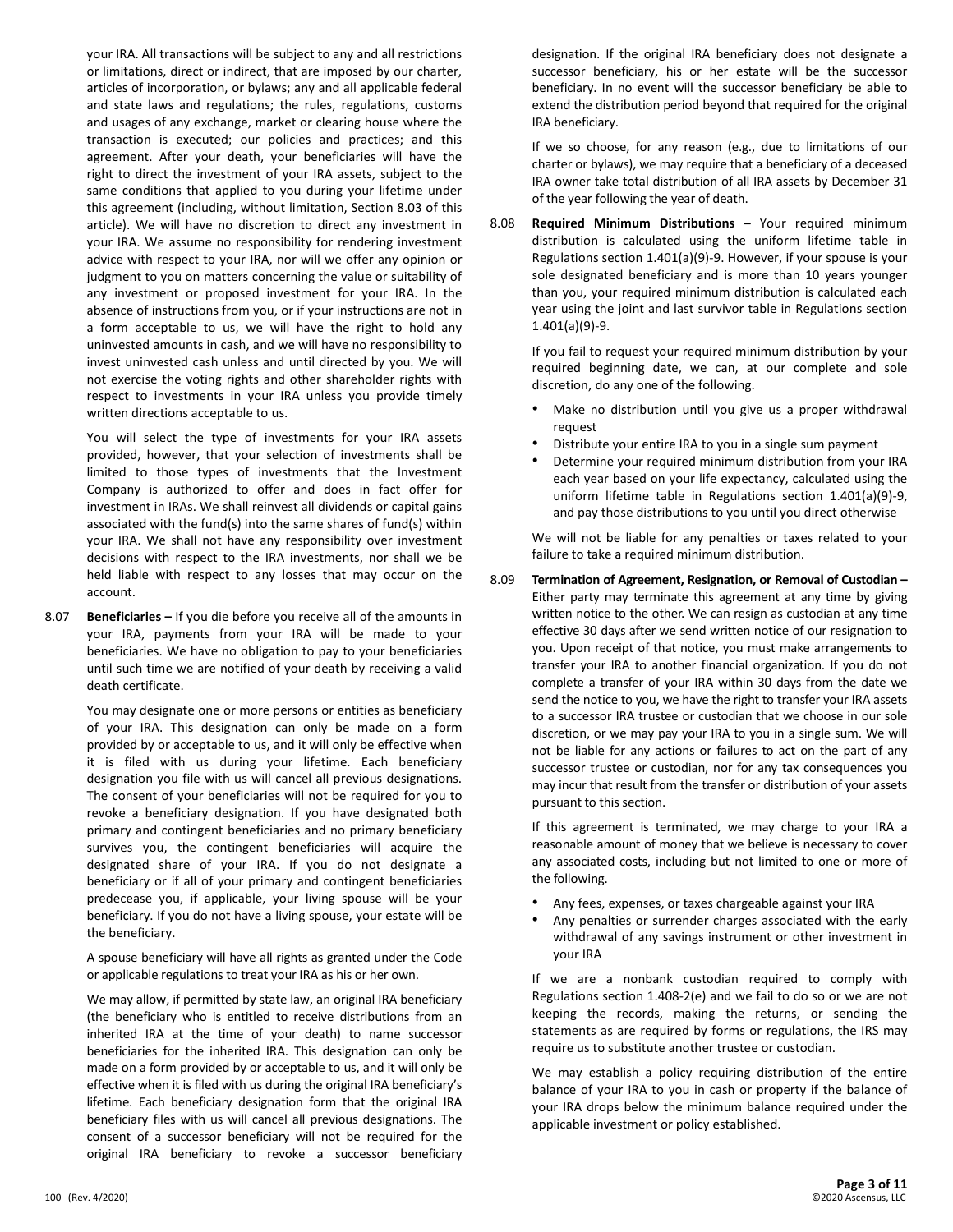- 8.10 **Successor Custodian –** If our organization changes its name, reorganizes, merges with another organization (or comes under the control of any federal or state agency), or if our entire organization (or any portion that includes your IRA) is bought by another organization, that organization (or agency) will automatically become the trustee or custodian of your IRA, but only if it is the type of organization authorized to serve as an IRA trustee or custodian.
- 8.11 **Amendments –** We have the right to amend this agreement at any time. Any amendment we make to comply with the Code and related regulations does not require your consent. You will be deemed to have consented to any other amendment unless, within 30 days from the date we send the amendment, you notify us in writing that you do not consent.
- 8.12 **Withdrawals or Transfers –** All requests for withdrawal or transfer will be in writing on a form provided by or acceptable to us. The method of distribution must be specified in writing or in any other method acceptable to us. The tax identification number of the recipient must be provided to us before we are obligated to make a distribution. Withdrawals will be subject to all applicable tax and other laws and regulations, including but not limited to possible early distribution penalty taxes, surrender charges, and withholding requirements.
- 8.13 **Transfers From Other Plans –** We can receive amounts transferred to this IRA from the trustee or custodian of another IRA. In addition, we can accept rollovers of eligible rollover distributions from employer-sponsored retirement plans as permitted by the Code. We reserve the right not to accept any transfer or direct rollover.
- 8.14 **Liquidation of Assets –** We have the right to liquidate assets in your IRA if necessary to make distributions or to pay fees, expenses, taxes, penalties, or surrender charges properly chargeable against your IRA. If you fail to direct us as to which assets to liquidate, we will decide, in our complete and sole discretion, and you agree to not hold us liable for any adverse consequences that result from our decision.
- 8.15 **Restrictions on the Fund –** Neither you nor any beneficiary may sell, transfer, or pledge any interest in your IRA in any manner whatsoever, except as provided by law or this agreement.

The assets in your IRA will not be responsible for the debts, contracts, or torts of any person entitled to distributions under this agreement.

8.16 **What Law Applies –** This agreement is subject to all applicable federal and state laws and regulations. If it is necessary to apply any state law to interpret and administer this agreement, the law of our domicile will govern.

If any part of this agreement is held to be illegal or invalid, the remaining parts will not be affected. Neither your nor our failure to enforce at any time or for any period of time any of the provisions of this agreement will be construed as a waiver of such provisions, or your right or our right thereafter to enforce each and every such provision.

# **GENERAL INSTRUCTIONS**

*Section references are to the Internal Revenue Code unless otherwise noted.*

### **PURPOSE OF FORM**

Form 5305-A is a model custodial account agreement that meets the requirements of section 408(a). However, only Articles I through VII have been reviewed by the IRS. A Traditional individual retirement account (Traditional IRA) is established after the form is fully executed by both the individual (depositor) and the custodian. To make a regular contribution to a Traditional IRA for a year, the IRA must be established no later than the due date of the individual's income tax return for the tax year (excluding extensions). This account must be created in the United States for the exclusive benefit of the depositor and his or her beneficiaries.

**Do not** file Form 5305-A with the IRS. Instead, keep it with your records.

For more information on IRAs, including the required disclosures the custodian must give the depositor, see Pub. 590-A, *Contributions to Individual Retirement Arrangements (IRAs)*, and Pub. 590-B, *Distributions from Individual Retirement Arrangements (IRAs)*.

#### **DEFINITIONS**

**Custodian –** The custodian must be a bank or savings and loan association, as defined in section 408(n), or any person who has the approval of the IRS to act as custodian.

**Depositor –** The depositor is the person who establishes the custodial account.

#### **TRADITIONAL IRA FOR NONWORKING SPOUSE**

Form 5305-A may be used to establish the IRA custodial account for a nonworking spouse.

Contributions to an IRA custodial account for a nonworking spouse must be made to a separate IRA custodial account established by the nonworking spouse.

# **SPECIFIC INSTRUCTIONS**

**Article IV –** Distributions made under this article may be made in a single sum, periodic payment, or a combination of both. The distribution option should be reviewed in the year the depositor reaches age 70½ to ensure that the requirements of section 408(a)(6) have been met.

**Article VIII –** Article VIII and any that follow it may incorporate additional provisions that are agreed to by the depositor and custodian to complete the agreement. They may include, for example, definitions, investment powers, voting rights, exculpatory provisions, amendment and termination, removal of the custodian, custodian's fees, state law requirements, beginning date of distributions, accepting only cash, treatment of excess contributions, prohibited transactions with the depositor, etc. Attach additional pages if necessary.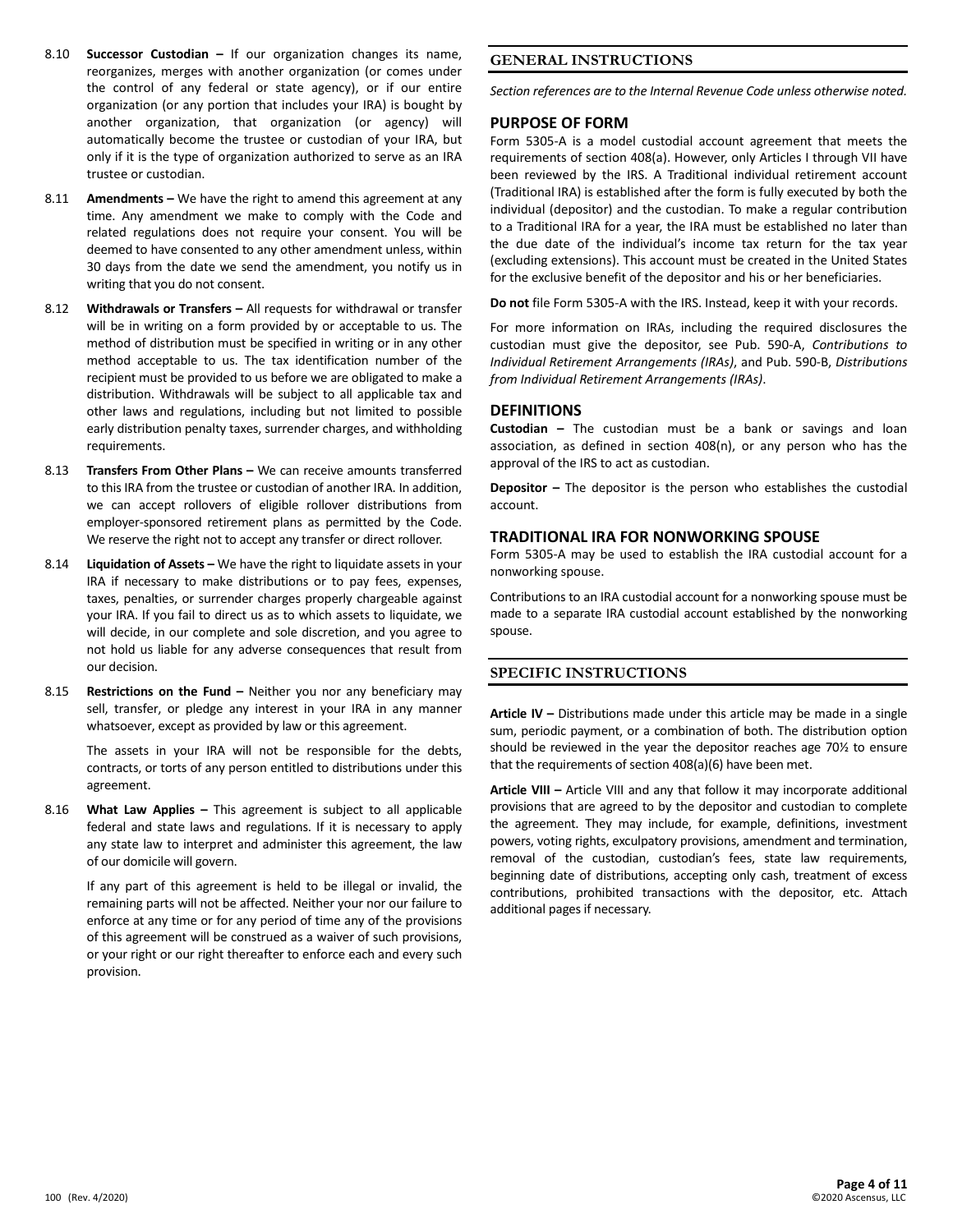# **DISCLOSURE STATEMENT**

# **RIGHT TO REVOKE YOUR IRA**

You have the right to revoke your IRA within seven days of the receipt of the disclosure statement. If revoked, you are entitled to a full return of the contribution you made to your IRA. The amount returned to you would not include an adjustment for such items as sales commissions, administrative expenses, or fluctuation in market value. You may make this revocation only by mailing or delivering a written notice to the custodian at the address listed on the application.

If you send your notice by first class mail, your revocation will be deemed mailed as of the postmark date.

If you have any questions about the procedure for revoking your IRA, please call the custodian at the telephone number listed on the application.

# **REQUIREMENTS OF AN IRA**

- A. **Cash Contributions –** Your contribution must be in cash, unless it is a rollover contribution.
- B. **Maximum Contribution –** The total amount you may contribute to an IRA for any taxable year cannot exceed the lesser of 100 percent of your compensation or \$6,000 for 2019 and 2020, with possible costof-living adjustments each year thereafter. If you also maintain a Roth IRA (i.e., an IRA subject to the limits of Internal Revenue Code Section (IRC Sec.) 408A), the maximum contribution to your Traditional IRAs is reduced by any contributions you make to your Roth IRAs. Your total annual contribution to all Traditional IRAs and Roth IRAs cannot exceed the lesser of the dollar amounts described above or 100 percent of your compensation.
- C. **Contribution Eligibility –** For tax years beginning before 2020, you are eligible to make a regular contribution to your IRA if you have compensation and have not attained age 70½ by the end of the taxable year for which the contribution is made. For 2020 and later tax years, you may make a regular contribution to your IRA at any age if you have compensation.
- D. **Catch-Up Contributions –** If you are age 50 or older by the close of the taxable year, you may make an additional contribution to your IRA. The maximum additional contribution is \$1,000 per year.
- E. **Nonforfeitability –** Your interest in your IRA is nonforfeitable.
- F. **Eligible Custodians –** The custodian of your IRA must be a bank, savings and loan association, credit union, or a person or entity approved by the Secretary of the Treasury.
- G. **Commingling Assets –** The assets of your IRA cannot be commingled with other property except in a common trust fund or common investment fund.
- H. **Life Insurance –** No portion of your IRA may be invested in life insurance contracts.
- I. **Collectibles –** You may not invest the assets of your IRA in collectibles (within the meaning of IRC Sec. 408(m)). A collectible is defined as any work of art, rug or antique, metal or gem, stamp or coin, alcoholic beverage, or other tangible personal property specified by the Internal Revenue Service (IRS). However, specially minted United States gold and silver coins, and certain state-issued coins are permissible investments. Platinum coins and certain gold, silver, platinum, or palladium bullion (as described in IRC Sec. 408(m)(3)) are also permitted as IRA investments.
- J. **Required Minimum Distributions –** You are required to take minimum distributions from your IRA at certain times in accordance with Treasury Regulation 1.408-8. Below is a summary of the IRA distribution rules.
- 1. If you were born before July 1, 1949, you are required to take a minimum distribution from your IRA for the year in which you reach age 70½ and for each year thereafter. You must take your first distribution by your required beginning date, which is April 1 of the year following the year you attain age 70½. If you were born on or after July 1, 1949, you are required to take a minimum distribution from your IRA for the year in which you reach age 72 and for each year thereafter. You must take your first distribution by your required beginning date, which is April 1 of the year following the year you attain age 72. The minimum distribution for any taxable year is equal to the amount obtained by dividing the account balance at the end of the prior year by the applicable divisor.
- 2. The applicable divisor generally is determined using the Uniform Lifetime Table provided by the IRS. If your spouse is your sole designated beneficiary for the entire calendar year, and is more than 10 years younger than you, the required minimum distribution is determined each year using the actual joint life expectancy of you and your spouse obtained from the Joint Life Expectancy Table provided by the IRS, rather than the life expectancy divisor from the Uniform Lifetime Table.

We reserve the right to do any one of the following by your required beginning date.

- (a) Make no distribution until you give us a proper withdrawal request
- (b) Distribute your entire IRA to you in a single sum payment
- (c) Determine your required minimum distribution each year based on your life expectancy calculated using the Uniform Lifetime Table, and pay those distributions to you until you direct otherwise

If you fail to remove a required minimum distribution, an additional penalty tax of 50 percent is imposed on the amount of the required minimum distribution that should have been taken but was not. You must file IRS Form 5329 along with your income tax return to report and remit any additional taxes to the IRS.

- K. **Beneficiary Distributions –** Upon your death, your beneficiaries are required to take distributions according to IRC Sec. 401(a)(9) and Treasury Regulation 1.408-8. These requirements are described below.
	- 1. **Death of IRA Owner Before January 1, 2020 –** Your designated beneficiary is determined based on the beneficiaries designated as of the date of your death, who remain your beneficiaries as of September 30 of the year following the year of your death.

If you die on or after your required beginning date, distributions must be made to your beneficiaries over the longer of the single life expectancy of your designated beneficiaries, or your remaining life expectancy. If a beneficiary other than a person or qualified trust as defined in the Treasury Regulations is named, you will be treated as having no designated beneficiary of your IRA for purposes of determining the distribution period. If there is no designated beneficiary of your IRA, distributions will commence using your single life expectancy, reduced by one in each subsequent year.

If you die before your required beginning date, the entire amount remaining in your account will, at the election of your designated beneficiaries, either

- (a) be distributed by December 31 of the year containing the fifth anniversary of your death, or
- (b) be distributed over the remaining life expectancy of your designated beneficiaries.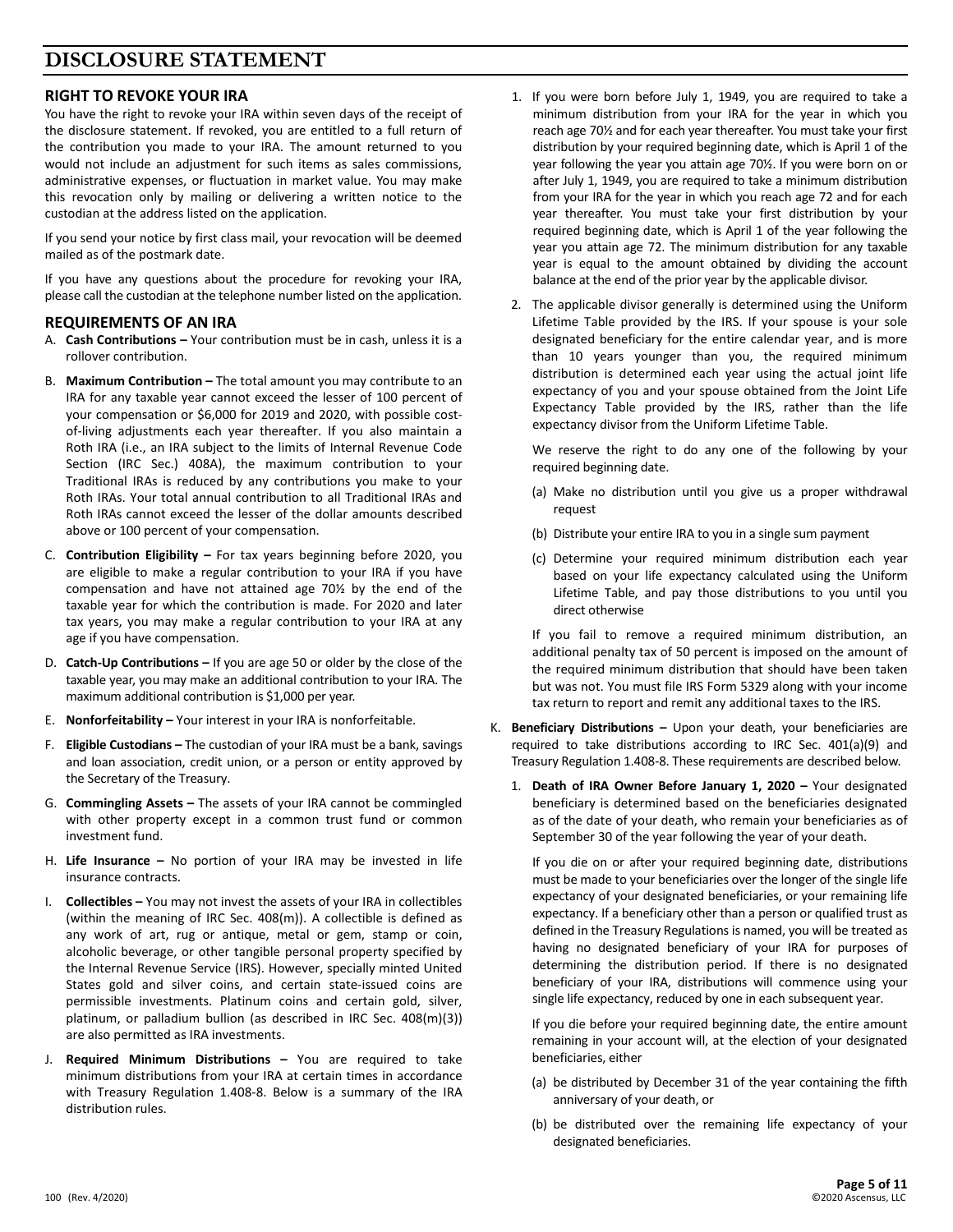If your spouse is your sole designated beneficiary, he or she must elect either option (a) or (b) by the earlier of December 31 of the year containing the fifth anniversary of your death, or December 31 of the year life expectancy payments would be required to begin. Your designated beneficiaries, other than a spouse who is the sole designated beneficiary, must elect either option (a) or (b) by December 31 of the year following the year of your death. If no election is made, distribution will be calculated in accordance with option (b). In the case of distributions under option (b), distributions must commence by December 31 of the year following the year of your death. Generally, if your spouse is the designated beneficiary, distributions need not commence until December 31 of the year you would have attained age 72 (age 70½ if you would have attained age 70½ before 2020), if later. If a beneficiary other than a person or qualified trust as defined in the Treasury Regulations is named, you will be treated as having no designated beneficiary of your IRA for purposes of determining the distribution period. If there is no designated beneficiary of your IRA, the entire IRA must be distributed by December 31 of the year containing the fifth anniversary of your death.

2. **Death of IRA Owner On or After January 1, 2020 –** The entire amount remaining in your account will generally be distributed by December 31 of the year containing the tenth anniversary of your death unless you have an eligible designated beneficiary or you have no designated beneficiary for purposes of determining a distribution period. This requirement applies to beneficiaries regardless of whether you die before, on, or after your required beginning date.

If your beneficiary is an eligible designated beneficiary, the entire amount remaining in your account may be distributed (in accordance with the Treasury Regulations) over the remaining life expectancy of your eligible designated beneficiary (or over a period not extending beyond the life expectancy of such beneficiary).

An eligible designated beneficiary is any designated beneficiary who is

- your surviving spouse,
- your child who has not reached the age of majority,
- disabled (A physician must determine that your impairment can be expected to result in death or to be of long, continued, and indefinite duration.),
- an individual who is not more than 10 years younger than you, or
- chronically ill (A chronically ill individual is someone who (1) is unable to perform (without substantial assistance from another individual) at least two activities of daily living for an indefinite period due to a loss of functional capacity, (2) has a level of disability similar to the level of disability described above requiring assistance with daily living based on loss of functional capacity, or (3) requires substantial supervision to protect the individual from threats to health and safety due to severe cognitive impairment.)

Note that certain trust beneficiaries (e.g., certain trusts for disabled and chronically ill individuals) may take distribution of the entire amount remaining in your account over the remaining life expectancy of the trust beneficiary.

Generally, life expectancy distributions to an eligible designated beneficiary must commence by December 31 of the year following the year of your death. However, if your spouse is the eligible designated beneficiary, distributions need not commence until December 31 of the year you would have attained age 72, if later. If your eligible designated beneficiary is your minor child, life expectancy payments must begin by December 31 of the year following the year of your death and continue until the child reaches the age of majority. Once the age of majority is reached, the beneficiary will have 10 years to deplete the account.

If a beneficiary other than a person (e.g., your estate, a charity, or a certain type of trust) is named, you will be treated as having no designated beneficiary of your IRA for purposes of determining the distribution period. If you die before your required beginning date and there is no designated beneficiary of your IRA, the entire IRA must be distributed by December 31 of the year containing the fifth anniversary of your death. If you die on or after your required beginning date and there is no designated beneficiary of your IRA, distributions will commence using your single life expectancy, reduced by one in each subsequent year.

A spouse who is the sole designated beneficiary of your entire IRA will be deemed to elect to treat your IRA as his or her own by either (1) making contributions to your IRA or (2) failing to timely remove a required minimum distribution from your IRA. Regardless of whether or not the spouse is the sole designated beneficiary of your IRA, a spouse beneficiary may roll over his or her share of the assets to his or her own IRA.

If we so choose, for any reason (e.g., due to limitations of our charter or bylaws), we may require that a beneficiary of a deceased IRA owner take total distribution of all IRA assets by December 31 of the year following the year of death.

If your beneficiary fails to remove a required minimum distribution after your death, an additional penalty tax of 50 percent is imposed on the amount of the required minimum distribution that should have been taken but was not. Your beneficiary must file IRS Form 5329 along with his or her income tax return to report and remit any additional taxes to the IRS.

L. **Qualifying Longevity Annuity Contracts and RMDs –** A qualifying longevity annuity contract (QLAC) is a deferred annuity contract that, among other requirements, must guarantee lifetime income starting no later than age 85. The total premiums paid to QLACs in your IRAs must not exceed 25 percent (up to \$125,000) of the combined value of your IRAs (excluding Roth IRAs). The \$125,000 limit is subject to cost-of-living adjustments each year.

When calculating your RMD, you may reduce the prior year end account value by the value of QLACs that your IRA holds as investments.

For more information on QLACs, you may wish to refer to the IRS website at www.irs.gov.

M. **Waiver of 2020 RMD –** In spite of the general rules described above, if you are an IRA owner age 70½ or older, you are not required to remove an RMD for calendar year 2020. This RMD waiver also applies to IRA owners who attained age 70½ in 2019 but did not take their first RMD before January 1, 2020. In addition, no beneficiary life expectancy payments are required for calendar year 2020. If the fiveyear rule applies to an IRA with respect to any decedent, the fiveyear period is determined without regard to calendar year 2020. For example, if an IRA owner died in 2017, the beneficiary's five-year period ends in 2023 instead of 2022.

# **INCOME TAX CONSEQUENCES OF ESTABLISHING AN IRA**

A. **IRA Deductibility –** If you are eligible to contribute to your IRA, the amount of the contribution for which you may take a tax deduction will depend upon whether you (or, in some cases, your spouse) are an active participant in an employer-sponsored retirement plan. If you (and your spouse, if married) are not an active participant, your entire IRA contribution will be deductible. If you are an active participant (or are married to an active participant), the deductibility of your IRA contribution will depend on your modified adjusted gross income (MAGI) and your tax filing status for the tax year for which the contribution was made. MAGI is determined on your income tax return using your adjusted gross income but disregarding any deductible IRA contribution and certain other deductions and exclusions.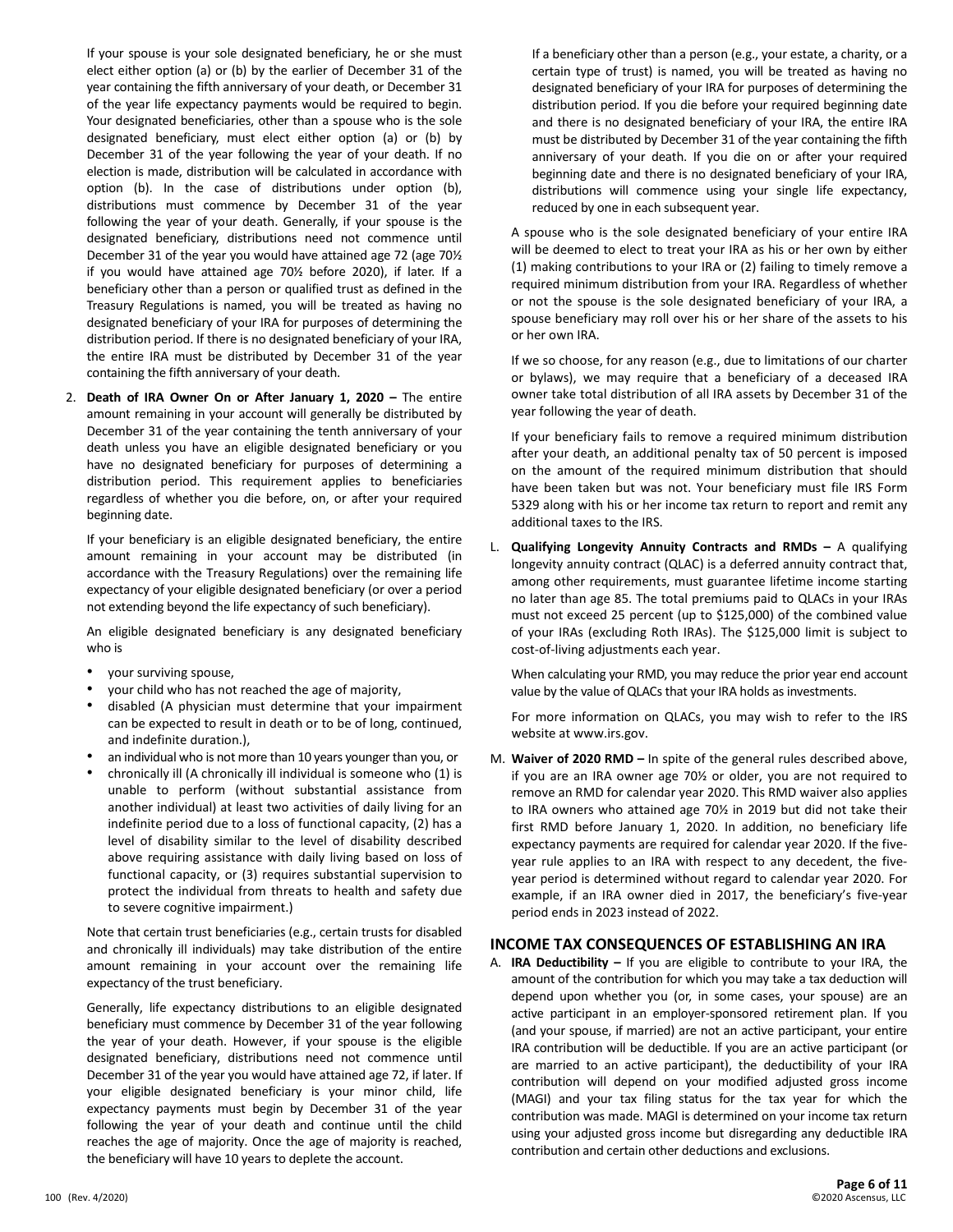**Definition of Active Participant.** Generally, you will be an active participant if you are covered by one or more of the following employer-sponsored retirement plans.

- 1. Qualified pension, profit sharing, 401(k), or stock bonus plan
- 2. Qualified annuity plan of an employer
- 3. Simplified employee pension (SEP) plan
- 4. Retirement plan established by the federal government, a state, or a political subdivision (except certain unfunded deferred compensation plans under IRC Sec. 457)
- 5. Tax-sheltered annuity for employees of certain tax-exempt organizations or public schools
- 6. Plan meeting the requirements of IRC Sec. 501(c)(18)
- 7. Savings incentive match plan for employees of small employers (SIMPLE) IRA plan or a SIMPLE 401(k) plan

If you do not know whether your employer maintains one of these plans or whether you are an active participant in a plan, check with your employer or your tax advisor. Also, the IRS Form W-2, *Wage and Tax Statement*, that you receive at the end of the year from your employer will indicate whether you are an active participant.

If you are an active participant, are single, and have MAGI within the applicable phase-out range listed below, the deductible amount of your contribution is determined as follows. (1) Begin with the appropriate phase-out range maximum for the applicable year (specified below) and subtract your MAGI; (2) divide this total by the difference between the phase-out maximum and minimum; and (3) multiply this number by the maximum allowable contribution for the applicable year, including catch-up contributions if you are age 50 or older. The resulting figure will be the maximum IRA deduction you may take. For example, if you are age 30 with MAGI of \$66,000 in 2020, your maximum deductible contribution is \$5,400 (the 2020 phase-out range maximum of \$75,000 minus your MAGI of \$66,000, divided by the difference between the maximum and minimum phase-out range limits of \$10,000, and multiplied by the contribution limit of \$6,000).

If you are an active participant, are married to an active participant and you file a joint income tax return, and have MAGI within the applicable phase-out range listed below, the deductible amount of your contribution is determined as follows. (1) Begin with the appropriate phase-out maximum for the applicable year (specified below) and subtract your MAGI; (2) divide this total by the difference between the phase-out range maximum and minimum; and (3) multiply this number by the maximum allowable contribution for the applicable year, including catch-up contributions if you are age 50 or older. The resulting figure will be the maximum IRA deduction you may take. For example, if you are age 30 with MAGI of \$107,000 in 2020, your maximum deductible contribution is \$5,100 (the 2020 phase-out maximum of \$124,000 minus your MAGI of \$107,000, divided by the difference between the maximum and minimum phase-out limits of \$20,000, and multiplied by the contribution limit of \$6,000).

If you are an active participant, are married and you file a separate income tax return, your MAGI phase-out range is generally \$0–\$10,000. However, if you lived apart for the entire tax year, you are treated as a single filer.

| Tax Year | <b>Joint Filers</b><br>Phase-Out Range* | <b>Single Taxpayers</b><br>Phase-Out Range* |
|----------|-----------------------------------------|---------------------------------------------|
|          | (minimum)(maximum)                      | (minimum)(maximum)                          |
| 2013     | \$95,000-115,000                        | \$59,000-69,000                             |
| 2014     | \$96,000-116,000                        | \$60,000-70,000                             |
| 2015     | \$98,000-118,000                        | \$61,000-71,000                             |
| 2016     | \$98,000-118,000                        | \$61,000-71,000                             |
| 2017     | \$99,000-119,000                        | \$62,000-72,000                             |
| 2018     | \$101,000-121,000                       | \$63,000-73,000                             |
| 2019     | \$103,000-123,000                       | \$64,000-74,000                             |
| 2020     | \$104,000-124,000                       | \$65,000-75,000                             |

\*MAGI limits are subject to cost-of-living adjustments each year.

The MAGI phase-out range for an individual that is not an active participant, but is married to an active participant, is \$193,000–\$203,000 (for 2019) and \$196,000–\$206,000 (for 2020). This limit is also subject to cost-of-living increases for tax years after 2020. If you are not an active participant in an employer-sponsored retirement plan, are married to someone who is an active participant, and you file a joint income tax return with MAGI between the applicable phase-out range for the year, your maximum deductible contribution is determined as follows. (1) Begin with the appropriate MAGI phase-out maximum for the year and subtract your MAGI; (2) divide this total by the difference between the phase-out range maximum and minimum; and (3) multiply this number by the maximum allowable contribution for the applicable year, including catch-up contributions if you are age 50 or older. The resulting figure will be the maximum IRA deduction you may take.

You must round the resulting deduction to the next highest \$10 if the number is not a multiple of 10. If your resulting deduction is between \$0 and \$200, you may round up to \$200.

B. **Contribution Deadline –** The deadline for making an IRA contribution is your tax return due date (not including extensions). You may designate a contribution as a contribution for the preceding taxable year in a manner acceptable to us. For example, if you are a calendar-year taxpayer and you make your IRA contribution on or before your tax filing deadline, your contribution is considered to have been made for the previous tax year if you designate it as such.

If you are a member of the Armed Forces serving in a combat zone, hazardous duty area, or contingency operation, you may have an extended contribution deadline of 180 days after the last day served in the area. In addition, your contribution deadline for a particular tax year is also extended by the number of days that remained to file that year's tax return as of the date you entered the combat zone. This additional extension to make your IRA contribution cannot exceed the number of days between January 1 and your tax filing deadline, not including extensions.

- C. **Tax Credit for Contributions –** You may be eligible to receive a tax credit for your Traditional IRA contributions. This credit will be allowed in addition to any tax deduction that may apply, and may not exceed \$1,000 in a given year. You may be eligible for this tax credit if you are
	- age 18 or older as of the close of the taxable year,
	- not a dependent of another taxpayer, and
	- not a full-time student.

The credit is based upon your income (see chart below), and will range from 0 to 50 percent of eligible contributions. In order to determine the amount of your contributions, add all of the contributions made to your Traditional IRA and reduce these contributions by any distributions that you have taken during the testing period. The testing period begins two years prior to the year for which the credit is sought and ends on the tax return due date (including extensions) for the year for which the credit is sought. In order to determine your tax credit, multiply the applicable percentage from the chart below by the amount of your contributions that do not exceed \$2,000.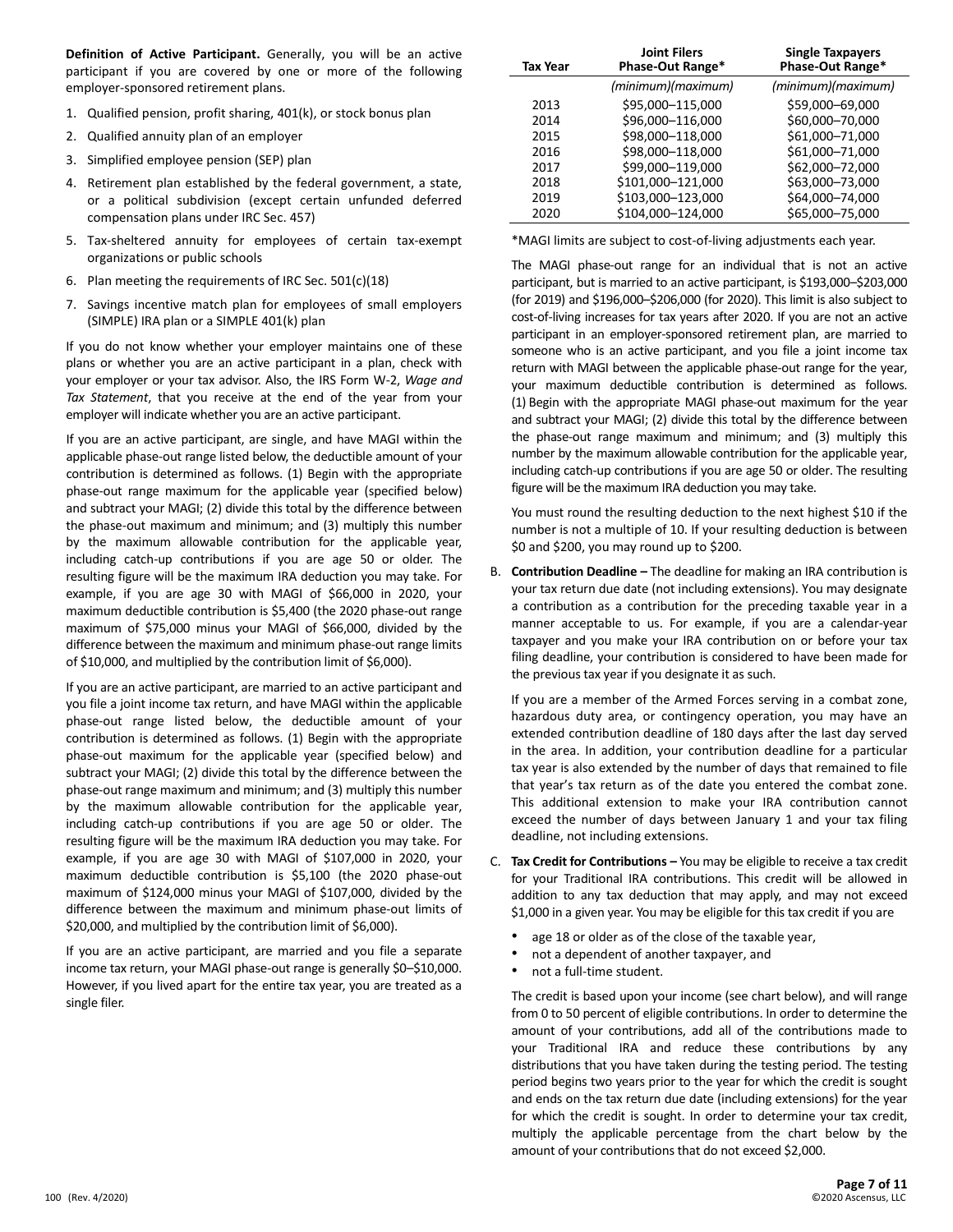| 2019 Adjusted Gross Income*                                            | Applicable      |                 |    |
|------------------------------------------------------------------------|-----------------|-----------------|----|
| Head of a<br><b>All Other</b><br>Joint<br>Household<br>Cases<br>Return |                 | Percentage      |    |
| $$1 - 38,500$                                                          | $$1 - 28,875$   | $$1 - 19,250$   | 50 |
| \$38,501-41,500                                                        | \$28,876-31,125 | \$19,251-20,750 | 20 |
| \$41,501-64,000                                                        | \$31,126-48,000 | \$20,751-32,000 | 10 |
| Over \$64,000                                                          | Over \$48,000   | Over \$32,000   |    |

| 2020 Adjusted Gross Income*               | Applicable      |                    |            |
|-------------------------------------------|-----------------|--------------------|------------|
| Head of a<br>Joint<br>Household<br>Return |                 | All Other<br>Cases | Percentage |
| $$1 - 39,000$                             | $$1 - 29,250$   | $$1 - 19,500$      | 50         |
| \$39,001-42,500                           | \$29,251-31,875 | \$19,501-21,250    | 20         |
| \$42,501-65,000                           | \$31,876-48,750 | \$21,251-32,500    | 10         |
| Over \$65,000                             | Over \$48,750   | Over \$32,500      | 0          |

\*Adjusted gross income (AGI) includes foreign earned income and income from Guam, America Samoa, North Mariana Islands, and Puerto Rico. AGI limits are subject to cost-of-living adjustments each year.

- D. **Excess Contributions –** An excess contribution is any amount that is contributed to your IRA that exceeds the amount that you are eligible to contribute. If the excess is not corrected timely, an additional penalty tax of six percent will be imposed upon the excess amount. The procedure for correcting an excess is determined by the timeliness of the correction as identified below.
	- 1. **Removal Before Your Tax Filing Deadline.** An excess contribution may be corrected by withdrawing the excess amount, along with the earnings attributable to the excess, before your tax filing deadline, including extensions, for the year for which the excess contribution was made. An excess withdrawn under this method is not taxable to you, but you must include the earnings attributable to the excess in your taxable income in the year in which the contribution was made. The six percent excess contribution penalty tax will be avoided.
	- 2. **Removal After Your Tax Filing Deadline.** If you are correcting an excess contribution after your tax filing deadline, including extensions, remove only the amount of the excess contribution. The six percent excess contribution penalty tax will be imposed on the excess contribution for each year it remains in the IRA. An excess withdrawal under this method will only be taxable to you if the total contributions made in the year of the excess exceed the annual applicable contribution limit.
	- 3. **Carry Forward to a Subsequent Year.** If you do not withdraw the excess contribution, you may carry forward the contribution for a subsequent tax year. To do so, you under-contribute for that tax year and carry the excess contribution amount forward to that year on your tax return. The six percent excess contribution penalty tax will be imposed on the excess amount for each year that it remains as an excess contribution at the end of the year.

You must file IRS Form 5329 along with your income tax return to report and remit any additional taxes to the IRS.

- E. **Tax-Deferred Earnings –** The investment earnings of your IRA are not subject to federal income tax until distributions are made (or, in certain instances, when distributions are deemed to be made).
- F. **Nondeductible Contributions –** You may make nondeductible contributions to your IRA to the extent that deductible contributions are not allowed. The sum of your deductible and nondeductible IRA contributions cannot exceed your contribution limit (the lesser of the allowable contribution limit described previously, or 100 percent of compensation). You may elect to treat deductible IRA contributions as nondeductible contributions.

If you make nondeductible contributions for a particular tax year, you must report the amount of the nondeductible contribution along with your income tax return using IRS Form 8606. Failure to file IRS Form 8606 will result in a \$50 per failure penalty.

If you overstate the amount of designated nondeductible contributions for any taxable year, you are subject to a \$100 penalty unless reasonable cause for the overstatement can be shown.

G. **Taxation of Distributions –** The taxation of IRA distributions depends on whether or not you have ever made nondeductible IRA contributions. If you have only made deductible contributions, all IRA distribution amounts will be included in income.

If you have ever made nondeductible contributions to any IRA, the following formula must be used to determine the amount of any IRA distribution excluded from income.

#### (Aggregate Nondeductible Contributions)

x (Amount Withdrawn) Aggregate IRA Balance = Amount Excluded From Income

**NOTE:** Aggregate nondeductible contributions include all nondeductible contributions made by you through the end of the year of the distribution that have not previously been withdrawn and excluded from income. Also note that the aggregate IRA balance includes the total balance of all of your Traditional and SIMPLE IRAs as of the end of the year of distribution and any distributions occurring during the year.

- H. **Income Tax Withholding –** Any withdrawal from your IRA is subject to federal income tax withholding. You may, however, elect not to have withholding apply to your IRA withdrawal. If withholding is applied to your withdrawal, not less than 10 percent of the amount withdrawn must be withheld.
- I. **Early Distribution Penalty Tax –** If you receive an IRA distribution before you attain age 59½, an additional early distribution penalty tax of 10 percent will apply to the taxable amount of the distribution unless one of the following exceptions apply. **1) Death.** After your death, payments made to your beneficiary are not subject to the 10 percent early distribution penalty tax. **2) Disability.** If you are disabled at the time of distribution, you are not subject to the additional 10 percent early distribution penalty tax. In order to be disabled, a physician must determine that your impairment can be expected to result in death or to be of long, continued, and indefinite duration. **3) Substantially equal periodic payments.** You are not subject to the additional 10 percent early distribution penalty tax if you are taking a series of substantially equal periodic payments (at least annual payments) over your life expectancy or the joint life expectancy of you and your beneficiary. You must continue these payments for the longer of five years or until you reach age 59½. **4) Unreimbursed medical expenses.** If you take payments to pay for unreimbursed medical expenses that exceed a specified percentage of your adjusted gross income, you will not be subject to the 10 percent early distribution penalty tax. For further detailed information and effective dates you may obtain IRS Publication 590-B, *Distributions from Individual Retirement Arrangements (IRAs),* from the IRS. The medical expenses may be for you, your spouse, or any dependent listed on your tax return. **5) Health insurance premiums.** If you are unemployed and have received unemployment compensation for 12 consecutive weeks under a federal or state program, you may take payments from your IRA to pay for health insurance premiums without incurring the 10 percent early distribution penalty tax. **6) Higher education expenses.** Payments taken for certain qualified higher education expenses for you, your spouse, or the children or grandchildren of you or your spouse, will not be subject to the 10 percent early distribution penalty tax. **7) First-time homebuyer.** You may take payments from your IRA to use toward qualified acquisition costs of buying or building a principal residence. The amount you may take for this reason may not exceed a lifetime maximum of \$10,000. The payment must be used for qualified acquisition costs within 120 days of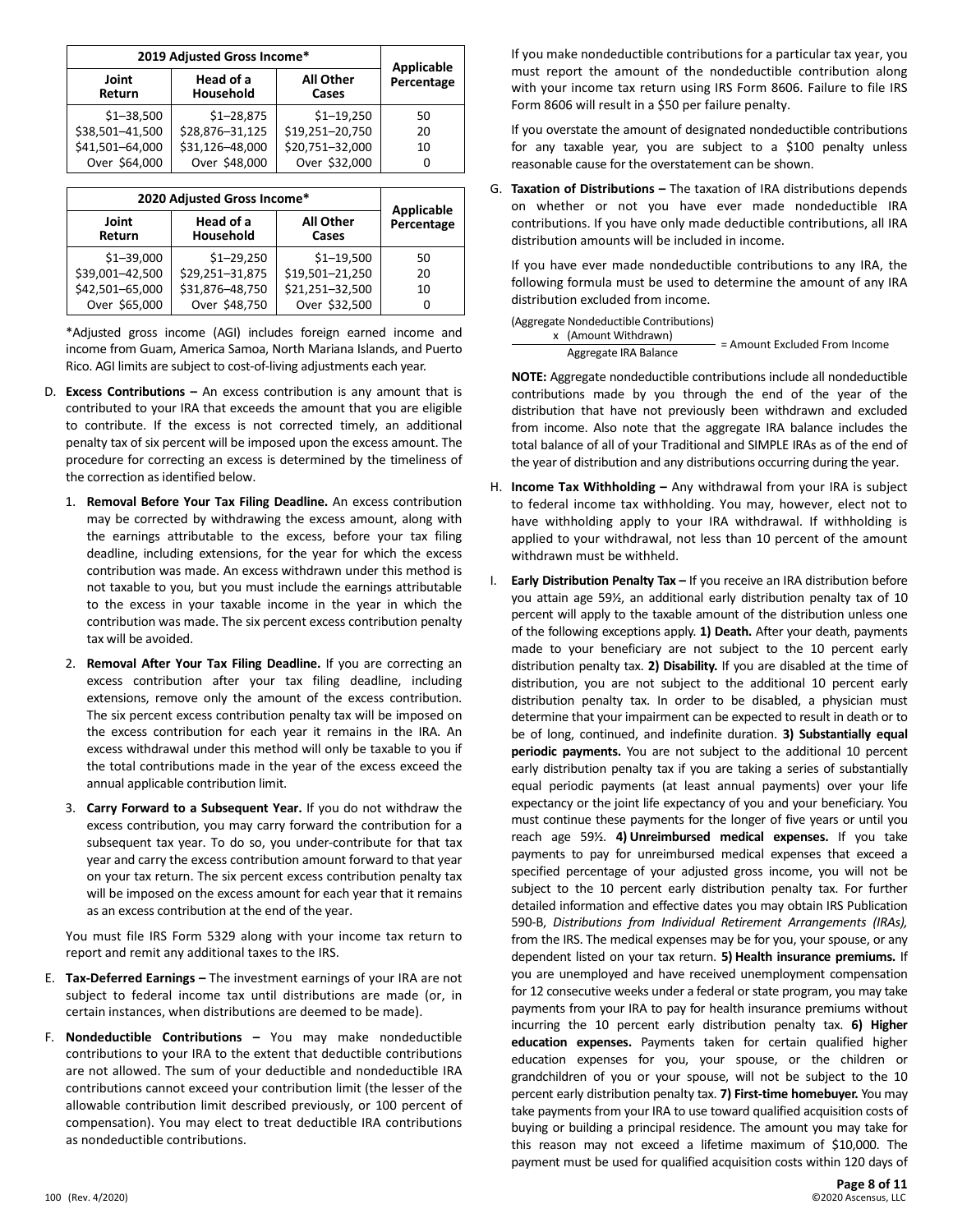receiving the distribution. **8) IRS levy.** Payments from your IRA made to the U.S. government in response to a federal tax levy are not subject to the 10 percent early distribution penalty tax. **9) Qualified reservist distributions.** If you are a qualified reservist member called to active duty for more than 179 days or an indefinite period, the payments you take from your IRA during the active duty period are not subject to the 10 percent early distribution penalty tax. **10) Qualified birth or adoption.** Payments from your IRA for the birth of your child or the adoption of an eligible adoptee will not be subject to the 10 percent early distribution penalty tax if the distribution is taken during the oneyear period beginning on the date of birth of your child or the date on which your legal adoption of an eligible adoptee is finalized. An eligible adoptee means any individual (other than your spouse's child) who has not attained age 18 or is physically or mentally incapable of self-support. The aggregate amount you may take for this reason may not exceed \$5,000 for each birth or adoption.

You must file IRS Form 5329 along with your income tax return to the IRS to report and remit any additional taxes or to claim a penalty tax exception.

- J. **Rollovers and Conversions –** Your IRA may be rolled over to another IRA, SIMPLE IRA, or an eligible employer-sponsored retirement plan of yours, may receive rollover contributions, or may be converted to a Roth IRA, provided that all of the applicable rollover and conversion rules are followed. Rollover is a term used to describe a movement of cash or other property to your IRA from another IRA, or from your employer's qualified retirement plan, 403(a) annuity, 403(b) taxsheltered annuity, 457(b) eligible governmental deferred compensation plan, or federal Thrift Savings Plan. The amount rolled over is not subject to taxation or the additional 10 percent early distribution penalty tax. Conversion is a term used to describe the movement of Traditional IRA assets to a Roth IRA. A conversion generally is a taxable event. The general rollover and conversion rules are summarized below. These transactions are often complex. If you have any questions regarding a rollover or conversion, please see a competent tax advisor.
	- 1. **Traditional IRA-to-Traditional IRA Rollovers.** Assets distributed from your Traditional IRA may be rolled over to the same Traditional IRA or another Traditional IRA of yours if the requirements of IRC Sec. 408(d)(3) are met. A proper IRA-to-IRA rollover is completed if all or part of the distribution is rolled over not later than 60 days after the distribution is received. In the case of a distribution for a first-time homebuyer where there was a delay or cancellation of the purchase, the 60-day rollover period may be extended to 120 days.

You are permitted to roll over only one distribution from an IRA (Traditional, Roth, or SIMPLE) in a 12-month period, regardless of the number of IRAs you own. A distribution may be rolled over to the same IRA or to another IRA that is eligible to receive the rollover. For more information on rollover limitations, you may wish to obtain IRS Publication 590-B, *Distributions from Individual Retirement Arrangements (IRAs)*, from the IRS or refer to the IRS website at www.irs.gov.

2. **SIMPLE IRA-to-Traditional IRA Rollovers.** Assets distributed from your SIMPLE IRA may be rolled over to your Traditional IRA without IRS penalty tax provided two years have passed since you first participated in a SIMPLE IRA plan sponsored by your employer. As with Traditional IRA-to-Traditional IRA rollovers, the requirements of IRC Sec. 408(d)(3) must be met. A proper SIMPLE IRA-to-IRA rollover is completed if all or part of the distribution is rolled over not later than 60 days after the distribution is received.

You are permitted to roll over only one distribution from an IRA (Traditional, Roth, or SIMPLE) in a 12-month period, regardless of the number of IRAs you own. A distribution may be rolled over to the same IRA or to another IRA that is eligible to receive the rollover. For more information on rollover limitations, you may

wish to obtain IRS Publication 590-B, *Distributions from Individual Retirement Arrangements (IRAs)*, from the IRS or refer to the IRS website at www.irs.gov.

3. **Employer-Sponsored Retirement Plan-to-Traditional IRA Rollovers.** You may roll over, directly or indirectly, any eligible rollover distribution from an eligible employer-sponsored retirement plan. An eligible rollover distribution is defined generally as any distribution from a qualified retirement plan, 403(a) annuity, 403(b) tax-sheltered annuity, 457(b) eligible governmental deferred compensation plan, or federal Thrift Savings Plan unless it is a required minimum distribution, hardship distribution, part of a certain series of substantially equal periodic payments, corrective distributions of excess contributions, excess deferrals, excess annual additions and any income allocable to the excess, deemed loan distribution, dividends on employer securities, the cost of life insurance coverage, or a distribution of Roth elective deferrals from a 401(k), 403(b), governmental 457(b), or federal Thrift Savings Plan.

If you elect to receive your rollover distribution prior to placing it in an IRA, thereby conducting an indirect rollover, your plan administrator generally will be required to withhold 20 percent of your distribution as a payment of income taxes. When completing the rollover, you may make up out of pocket the amount withheld, and roll over the full amount distributed from your employersponsored retirement plan. To qualify as a rollover, your eligible rollover distribution generally must be rolled over to your IRA not later than 60 days after you receive the distribution. In the case of a plan loan offset due to plan termination or severance from employment, the deadline for completing the rollover is your tax return due date (including extensions) for the year in which the offset occurs. Alternatively, you may claim the withheld amount as income, and pay the applicable income tax, and if you are under age 59½, the 10 percent early distribution penalty tax (unless an exception to the penalty applies).

As an alternative to the indirect rollover, your employer generally must give you the option to directly roll over your employersponsored retirement plan balance to an IRA. If you elect the direct rollover option, your eligible rollover distribution will be paid directly to the IRA (or other eligible employer-sponsored retirement plan) that you designate. The 20 percent withholding requirements do not apply to direct rollovers.

- 4. **Beneficiary Rollovers From Employer-Sponsored Retirement Plans.** If you are a spouse or nonspouse beneficiary of a deceased employer-sponsored retirement plan participant, or the trustee of an eligible type of trust named as beneficiary of such participant, you may directly roll over inherited assets from a qualified retirement plan, 403(a) annuity, 403(b) tax-sheltered annuity, or 457(b) eligible governmental deferred compensation plan to an inherited IRA, as permitted by the IRS. The IRA must be maintained as an inherited IRA, subject to the beneficiary distribution requirements.
- 5. **Traditional IRA-to-SIMPLE IRA Rollovers.** Assets distributed from your Traditional IRA may be rolled over to a SIMPLE IRA if the requirements of IRC Sec. 408(d)(3) are met and two years have passed since you first participated in a SIMPLE IRA plan sponsored by your employer. A proper Traditional IRA-to-SIMPLE IRA rollover is completed if all or part of the distribution is rolled over not later than 60 days after the distribution is received. In the case of a distribution for a first‐time homebuyer where there was a delay or cancellation of the purchase, the 60‐day rollover period may be extended to 120 days.

You are permitted to roll over only one distribution from an IRA (Traditional, Roth, or SIMPLE) in a 12‐month period, regardless of the number of IRAs you own. A distribution may be rolled over to the same IRA or to another IRA that is eligible to receive the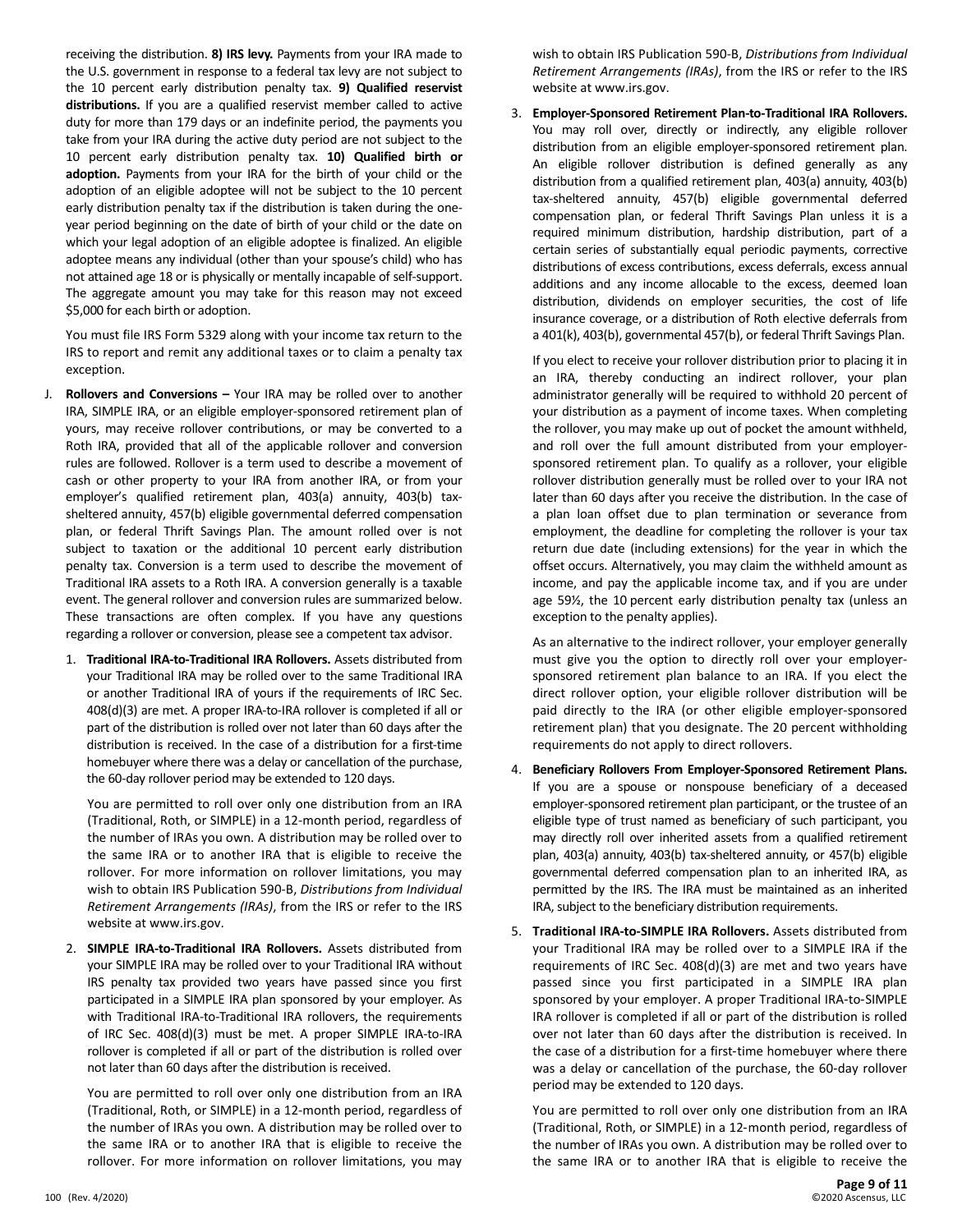rollover. For more information on rollover limitations, you may obtain IRS Publication 590-B, *Distributions from Individual Retirement Arrangements (IRAs)*, from the IRS or refer to the IRS website at www.irs.gov.

- 6. **Traditional IRA-to-Employer-Sponsored Retirement Plan Rollovers.** You may roll over, directly or indirectly, any taxable eligible rollover distribution from an IRA to your qualified retirement plan, 403(a) annuity, 403(b) tax-sheltered annuity, or 457(b) eligible governmental deferred compensation plan as long as the employersponsored retirement plan accepts such rollover contributions.
- 7. **Traditional IRA-to-Roth IRA Conversions.** If you convert to a Roth IRA, the amount of the conversion from your Traditional IRA to your Roth IRA will be treated as a distribution for income tax purposes, and is includible in your gross income (except for any nondeductible contributions). Although the conversion amount generally is included in income, the 10 percent early distribution penalty tax will not apply to conversions from a Traditional IRA to a Roth IRA, regardless of whether you qualify for any exceptions to the 10 percent penalty tax. If you are required to take a required minimum distribution for the year, you must remove your required minimum distribution before converting your Traditional IRA.
- 8. **Qualified HSA Funding Distribution.** If you are eligible to contribute to a health savings account (HSA), you may be eligible to take a one-time tax-free qualified HSA funding distribution from your IRA and directly deposit it to your HSA. The amount of the qualified HSA funding distribution may not exceed the maximum HSA contribution limit in effect for the type of high deductible health plan coverage (i.e., single or family coverage) that you have at the time of the deposit, and counts toward your HSA contribution limit for that year. For further detailed information, you may wish to obtain IRS Publication 969, *Health Savings Accounts and Other Tax-Favored Health Plans*.
- 9. **Rollovers of Settlement Payments From Bankrupt Airlines.** If you are a qualified airline employee who has received a qualified airline settlement payment from a commercial airline carrier under the approval of an order of a federal bankruptcy court, you are allowed to roll over up to 90 percent of the proceeds into your Traditional IRA within 180 days after receipt of such amount, or by a later date if extended by federal law. If you make such a rollover contribution, you may exclude the amount rolled over from your gross income in the taxable year in which the airline settlement payment was paid to you. For further detailed information and effective dates you may obtain IRS Publication 590-A, *Contributions to Individual Retirement Arrangements (IRAs)*, from the IRS or refer to the IRS website at www.irs.gov.
- 10. **Rollovers of Exxon Valdez Settlement Payments.** If you receive a qualified settlement payment from Exxon Valdez litigation, you may roll over the amount of the settlement, up to \$100,000, reduced by the amount of any qualified Exxon Valdez settlement income previously contributed to a Traditional or Roth IRA or eligible retirement plan in prior taxable years. You will have until your tax return due date (not including extensions) for the year in which the qualified settlement income is received to make the rollover contribution. To obtain more information on this type of rollover, you may wish to visit the IRS website at www.irs.gov.
- 11. **Rollover of IRS Levy.** If you receive a refund of eligible retirement plan assets that had been wrongfully levied, you may roll over the amount returned up until your tax return due date (not including extensions) for the year in which the money was returned.
- 12. **Repayment of Qualified Birth or Adoption Distribution.** If you have taken a qualified birth or adoption distribution, you may generally repay all or a portion of the aggregate amount of such distribution to an IRA, as permitted by the IRS. For further information, you may wish to obtain IRS Publication 590-A, *Contributions to Individual Retirement Arrangements (IRAs)*, by visiting www.irs.gov on the Internet.
- 13. **Written Election.** At the time you make a rollover to an IRA, you must designate in writing to the custodian your election to treat that contribution as a rollover. Once made, the rollover election is irrevocable.
- K. **Transfer Due to Divorce –** If all or any part of your IRA is awarded to your spouse or former spouse in a divorce or legal separation proceeding, the amount so awarded will be treated as the spouse's IRA (and may be transferred pursuant to a court-approved divorce decree or written legal separation agreement to another IRA of your spouse), and will not be considered a taxable distribution to you. A transfer is a tax-free direct movement of cash and/or property from one Traditional IRA to another.
- L. **Recharacterizations –** If you make a contribution to a Traditional IRA and later recharacterize either all or a portion of the original contribution to a Roth IRA along with net income attributable, you may elect to treat the original contribution as having been made to the Roth IRA. The same methodology applies when recharacterizing a contribution from a Roth IRA to a Traditional IRA. The deadline for completing a recharacterization is your tax filing deadline (including any extensions) for the year for which the original contribution was made. You may not recharacterize a Roth IRA conversion.

#### **LIMITATIONS AND RESTRICTIONS**

- A. **SEP Plans –** Under a simplified employee pension (SEP) plan that meets the requirements of IRC Sec. 408(k), your employer may make contributions to your IRA. Your employer is required to provide you with information that describes the terms of your employer's SEP plan.
- B. **Spousal IRA –** For contributions made for tax years beginning before 2020, if you are married and have compensation, you may contribute to an IRA established for the benefit of your spouse for any year prior to the year your spouse turns age 70½, regardless of whether or not your spouse has compensation. For contributions made for 2020 and later tax years, you may contribute to an IRA established for the benefit of your spouse regardless of your spouse's age, if you are married and have compensation. You may make these spousal contributions even if you are age 70½ or older. You must file a joint income tax return for the year for which the contribution is made.

The amount you may contribute to your IRA and your spouse's IRA is the lesser of 100 percent of your combined eligible compensation or \$12,000 for 2019 and 2020. This amount may be increased with costof-living adjustments each year. However, you may not contribute more than the individual contribution limit to each IRA.

If your spouse is age 50 or older by the close of the taxable year, and is otherwise eligible, you may make an additional contribution to your spouse's IRA. The maximum additional contribution is \$1,000 per year.

- C. **Deduction of Rollovers and Transfers –** A deduction is not allowed for rollover or transfer contributions.
- D. **Gift Tax –** Transfers of your IRA assets to a beneficiary made during your life and at your request may be subject to federal gift tax under IRC Sec. 2501.
- E. **Special Tax Treatment –** Capital gains treatment and 10-year income averaging authorized by IRC Sec. 402 do not apply to IRA distributions.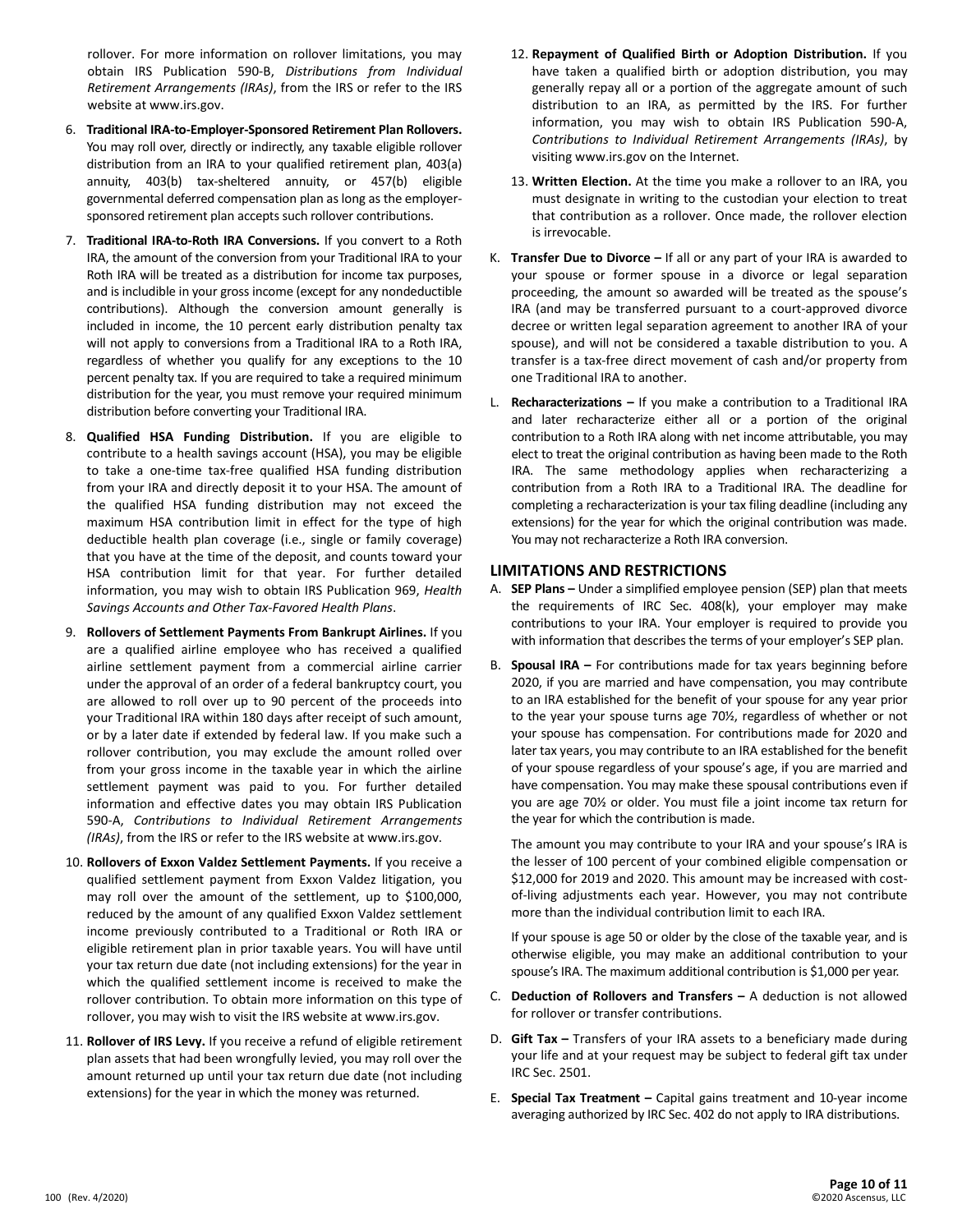- F. **Prohibited Transactions –** If you or your beneficiary engage in a prohibited transaction with your IRA, as described in IRC Sec. 4975, your IRA will lose its tax-deferred status, and you must include the value of your account in your gross income for that taxable year. The following transactions are examples of prohibited transactions with your IRA. (1) Taking a loan from your IRA (2) Buying property for personal use (present or future) with IRA assets (3) Receiving certain bonuses or premiums because of your IRA.
- G. **Pledging –** If you pledge any portion of your IRA as collateral for a loan, the amount so pledged will be treated as a distribution and will be included in your gross income for that year.

### **OTHER**

- A. **IRS Plan Approval –** Articles I through VII of the agreement used to establish this IRA have been approved by the IRS. The IRS approval is a determination only as to form. It is not an endorsement of the plan in operation or of the investments offered.
- B. **Additional Information –** For further information on IRAs, you may wish to obtain IRS Publication 590-A, *Contributions to Individual Retirement Arrangements (IRAs)*, or Publication 590-B, *Distributions from Individual Retirement Arrangements (IRAs)*, by calling 800-TAX-FORM, or by visiting www.irs.gov on the Internet.
- C. **Important Information About Procedures for Opening a New Account –** To help the government fight the funding of terrorism and money laundering activities, federal law requires all financial organizations to obtain, verify, and record information that identifies each person who opens an account. Therefore, when you open an IRA, you are required to provide your name, residential address, date of birth, and identification number. We may require other information that will allow us to identify you.
- D. **Qualified Reservist Distributions –** If you are an eligible qualified reservist who has taken penalty-free qualified reservist distributions from your IRA or retirement plan, you may recontribute those amounts to an IRA generally within a two-year period from your date of return.
- E. **Qualified Charitable Distributions –** If you are age 70½ or older, you may be eligible to take tax-free IRA distributions of up to \$100,000 per year and have these distributions paid directly to certain charitable organizations. Special tax rules may apply. For further detailed information you may obtain IRS Publication 590-B, *Distributions from Individual Retirement Arrangements (IRAs)*, from the IRS or refer to the IRS website at www.irs.gov.
- F. **Disaster Related Relief –** If you qualify (for example, you sustained an economic loss due to, or are otherwise considered affected by, certain disasters designated by Congress), you may be eligible for favorable tax treatment on distributions, rollovers, and other transactions involving your IRA. Qualified disaster relief may include penalty-tax free early distributions made during specified timeframes for each disaster, the ability to include distributions in your gross income ratably over multiple years, the ability to roll over distributions to an eligible retirement plan without regard to the 60 day rollover rule, and more. For additional information on specific disasters, including a complete listing of disaster areas, qualification requirements for relief, and allowable disaster-related IRA transactions, you may wish to obtain IRS Publication 590-B, *Distributions from Individual Retirement Arrangements (IRAs)*, from the IRS or refer to the IRS website at www.irs.gov.

G. **Coronavirus-Related Distributions (CRDs) –** If you qualify, you may withdraw up to \$100,000 in aggregate from your IRAs and eligible retirement plans as a CRD, without paying the 10 percent early distribution penalty tax. You are a qualified individual if you (or your spouse or dependent) is diagnosed with the COVID-19 disease or the SARS-CoV-2 virus in an approved test; or if you have experienced adverse financial consequences as a result of being quarantined, being furloughed or laid off or having work hours reduced due to such virus or disease, being unable to work due to lack of child care due to such virus or disease, closing or reduced hours of a business owned or operated by you due to such virus or disease, or other factors as determined by the IRS. A CRD must be made on or after January 1, 2020, and before December 31, 2020.

CRDs will be taxed ratably over a three-year period, unless you elect otherwise, and may be repaid over three years beginning with the day following the day a CRD is made. Repayments may be made to an eligible retirement plan or IRA.

An eligible retirement plan is defined as a qualified retirement plan, 403(a) annuity, 403(b) tax-sheltered annuity, 457(b) eligible governmental deferred compensation plan, or an IRA.

# **FINANCIAL DISCLOSURE**

The value of your Traditional IRA will be solely dependent upon the performance of any investment instrument chosen by you to fund your Traditional IRA. Therefore, no projection of the growth of your Traditional IRA can reasonably be shown or guaranteed.

There are certain fees and charges connected with the investments you may select for your Traditional IRA. Such fees and charges may include sales commissions, investment management fees, distribution fees, set up fees, annual maintenance fees, and surrender or termination fees. To find out what fees apply, read the prospectus or contract which will describe the terms of the investment you choose, We reserve the right to change any of the above fees after notice to you, as provided in your Traditional IRA Agreement.

The method for computing and allocating annual earnings (interest, dividends, etc.) on your investments will vary with the nature and issuer of the investment chosen. Please refer to the prospectus or contract of the investment(s) of your choice for the method(s) used for computing and allocating annual earnings.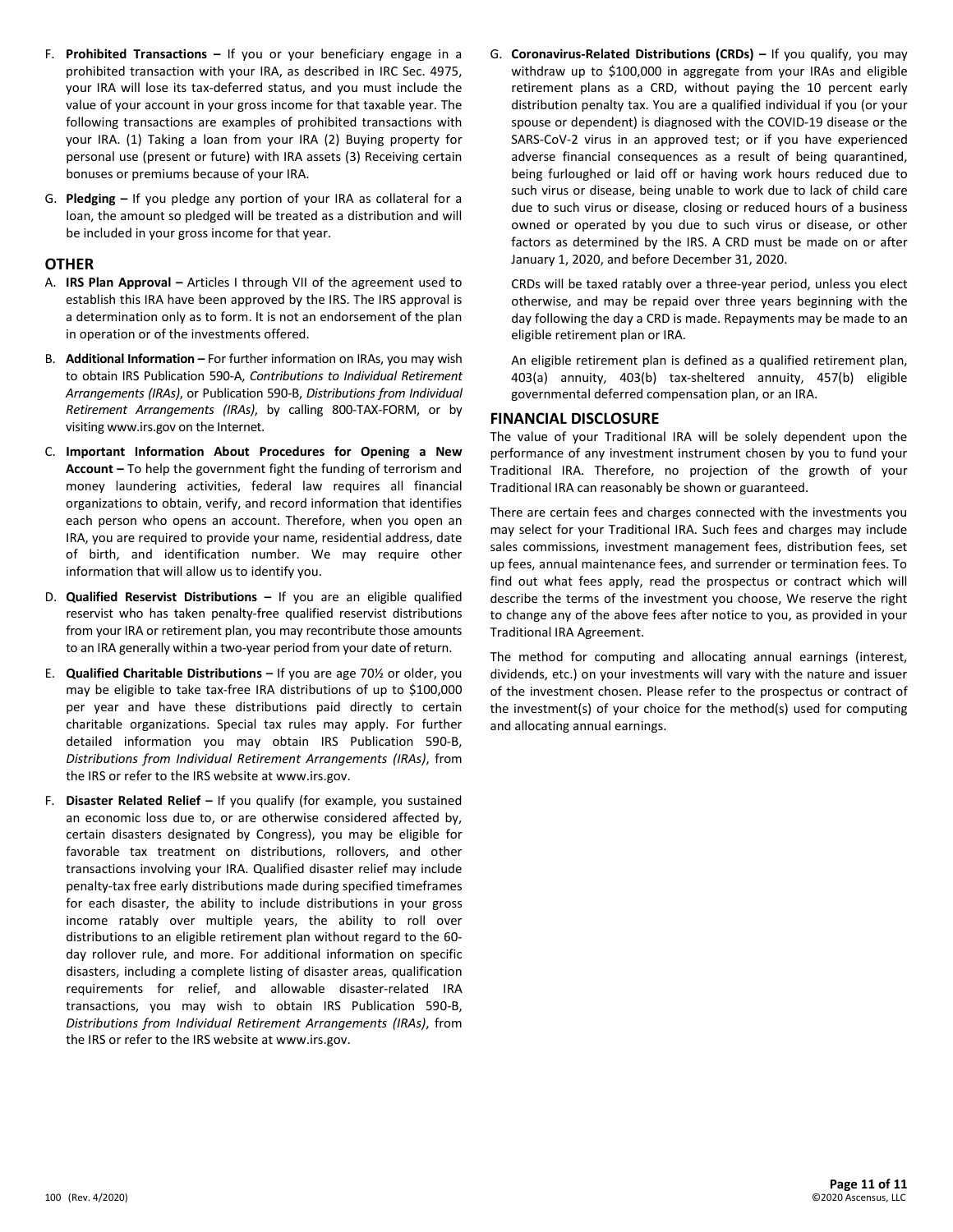# **ROTH INDIVIDUAL RETIREMENT CUSTODIAL ACCOUNT AGREEMENT**

Form 5305-RA under section 408A of the Internal Revenue Code. The Internal Revenue Code. FORM (Rev. April 2017)

The depositor named on the application is establishing a Roth individual retirement account (Roth IRA) under section 408A to provide for his or her retirement and for the support of his or her beneficiaries after death.

The custodian named on the application has given the depositor the disclosure statement required by Regulations section 1.408-6.

The depositor has assigned the custodial account the sum indicated on the application.

The depositor and the custodian make the following agreement:

# **ARTICLE I**

Except in the case of a qualified rollover contribution described in section 408A(e) or a recharacterized contribution described in section 408A(d)(6), the custodian will accept only cash contributions up to \$5,500 per year for 2013 through 2017. For individuals who have reached the age of 50 by the end of the year, the contribution limit is increased to \$6,500 per year for tax years 2013 through 2017. For years after 2017, these limits will be increased to reflect a cost-of-living adjustment, if any.

# **ARTICLE II**

- 1. The annual contribution limit described in Article I is gradually reduced to \$0 for higher income levels. For a depositor who is single or treated as a single, the annual contribution is phased out between adjusted gross income (AGI) of \$118,000 and \$133,000; for a married depositor filing jointly, between AGI of \$186,000 and \$196,000; and for a married depositor filing separately, between AGI of \$0 and \$10,000. These phase-out ranges are for 2017. For years after 2017, the phase-out ranges, except for the \$0 to \$10,000 range, will be increased to reflect a cost-of-living adjustment, if any. Adjusted gross income is defined in section 408A(c)(3).
- 2. In the case of a joint return, the AGI limits in the preceding paragraph apply to the combined AGI of the depositor and his or her spouse.

# **ARTICLE III**

The depositor's interest in the balance in the custodial account is nonforfeitable.

#### **ARTICLE IV**

- 1. No part of the custodial account funds may be invested in life insurance contracts, nor may the assets of the custodial account be commingled with other property except in a common trust fund or common investment fund (within the meaning of section 408(a)(5)).
- 2. No part of the custodial account funds may be invested in collectibles (within the meaning of section 408(m)) except as otherwise permitted by section 408(m)(3), which provides an exception for certain gold, silver, and platinum coins, coins issued under the laws of any state, and certain bullion.

# **ARTICLE V**

- 1. If the depositor dies before his or her entire interest is distributed to him or her and the depositor's surviving spouse is not the designated beneficiary, the remaining interest will be distributed in accordance with paragraph (a) below or, if elected or there is no designated beneficiary, in accordance with paragraph (b) below:
	- (a) The remaining interest will be distributed, starting by the end of the calendar year following the year of the depositor's death, over the designated beneficiary's remaining life expectancy as determined in the year following the death of the depositor.
	- (b) The remaining interest will be distributed by the end of the calendar year containing the fifth anniversary of the depositor's death.
- 2. The minimum amount that must be distributed each year under paragraph 1(a) above is the account value at the close of business on December 31 of the preceding year divided by the life expectancy (in the single life table in Regulations section 1.401(a)(9)-9) of the designated beneficiary using the attained age of the beneficiary in the year following the year of the depositor's death and subtracting one from the divisor for each subsequent year.
- 3. If the depositor's surviving spouse is the designated beneficiary, such spouse will then be treated as the depositor.

# **ARTICLE VI**

- 1. The depositor agrees to provide the custodian with all information necessary to prepare any reports required by sections 408(i) and 408A(d)(3)(E), Regulations sections 1.408-5 and 1.408-6, or other guidance published by the Internal Revenue Service (IRS).
- 2. The custodian agrees to submit to the IRS and depositor the reports prescribed by the IRS.

# **ARTICLE VII**

Notwithstanding any other articles which may be added or incorporated, the provisions of Articles I through IV and this sentence will be controlling. Any additional articles inconsistent with section 408A, the related regulations, and other published guidance will be invalid.

# **ARTICLE VIII**

This agreement will be amended as necessary to comply with the provisions of the Code, the related Regulations, and other published guidance. Other amendments may be made with the consent of the persons whose signatures appear on the application.

# **ARTICLE IX**

- 9.01 **Definitions –** In this part of this Agreement (Article IX), the words "you" and "your" mean the depositor. The words "we," "us," and "our" mean the Custodian. The word "Code" means the Internal Revenue Code, and "regulations" means the Treasury regulations. "Fund(s)" means the mutual funds offered by the Investment Company, that are used as investments within this IRA, and "Investment Company" means the financial organization, mutual fund company or other entity named on the Application at which the IRA is established.
- 9.02 **Notices and Change of Address –** Any required notice regarding this Roth IRA will be considered effective when we send it to the intended recipient at the last address that we have in our records. Any notice to be given to us will be considered effective when we actually receive it. You, or the intended recipient, must notify us of any change of address.
- 9.03 **Representations and Responsibilities –** You represent and warrant to us that any information you have given or will give us with respect to this agreement is complete and accurate. Further, you agree that any directions you give us or action you take will be proper under this agreement, and that we are entitled to rely upon any such information or directions. If we fail to receive directions from you regarding any transaction, if we receive ambiguous directions regarding any transaction, or if we, in good faith, believe that any transaction requested is in dispute, we reserve the right to take no action until further clarification acceptable to us is received from you or the appropriate government or judicial authority. We will not be responsible for losses of any kind that may result from your directions to us or your actions or failures to act, and you agree to reimburse us for any loss we may incur as a result of such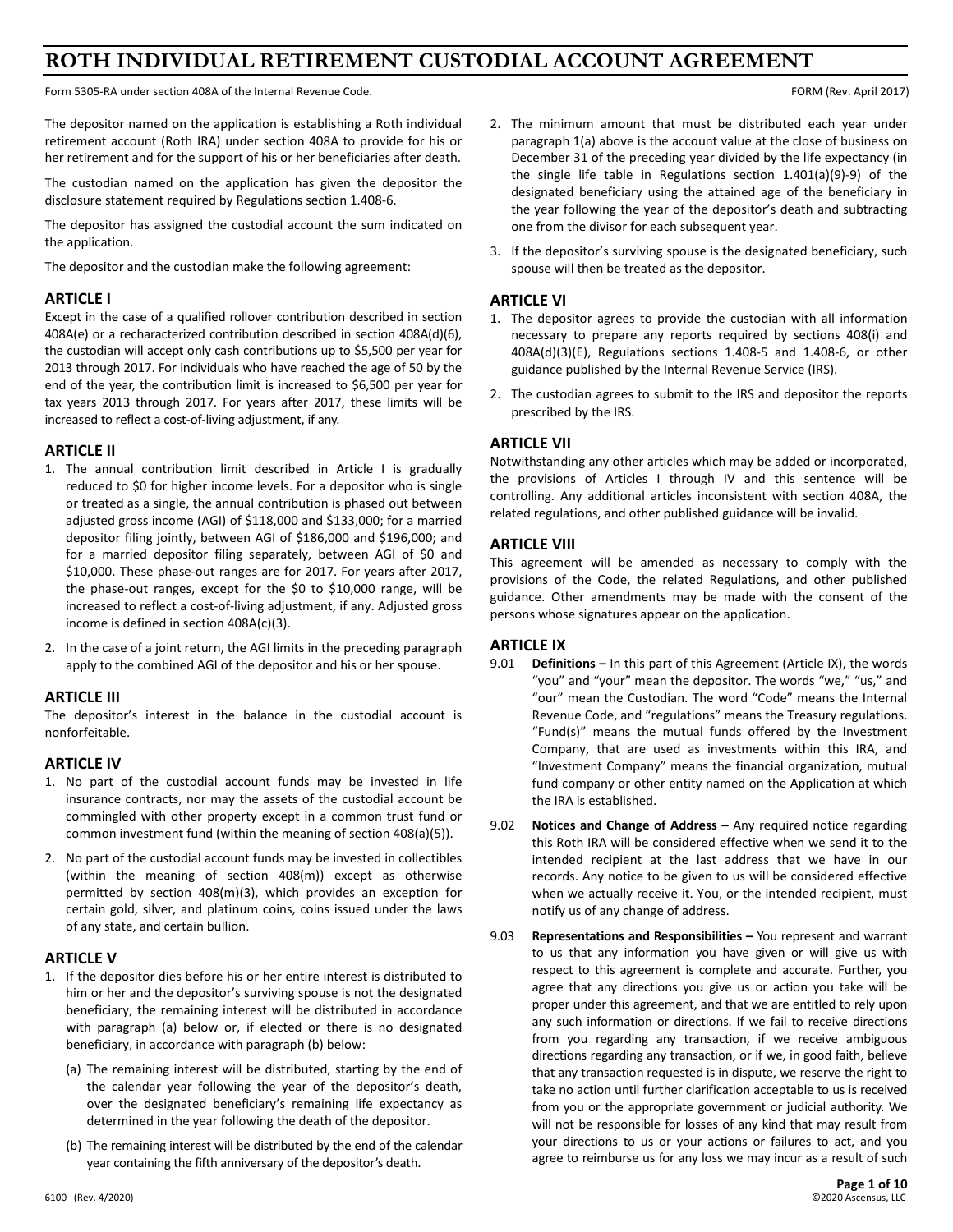directions, actions, or failures to act. We will not be responsible for any penalties, taxes, judgments, or expenses you incur in connection with your Roth IRA. We have no duty to determine whether your contributions or distributions comply with the Code, regulations, rulings, or this agreement.

We may permit you to appoint, through written notice acceptable to us, an authorized agent to act on your behalf with respect to this agreement (e.g., attorney-in-fact, executor, administrator, investment manager), but we have no duty to determine the validity of such appointment or any instrument appointing such authorized agent. We will not be responsible for losses of any kind that may result from directions, actions, or failures to act by your authorized agent, and you agree to reimburse us for any loss we may incur as a result of such directions, actions, or failures to act by your authorized agent.

You will have 60 days after you receive any documents, statements, or other information from us to notify us in writing of any errors or inaccuracies reflected in these documents, statements, or other information. If you do not notify us within 60 days, the documents, statements, or other information will be deemed correct and accurate, and we will have no further liability or obligation for such documents, statements, other information, or the transactions described therein.

By performing services under this agreement we are acting as your agent. You acknowledge and agree that nothing in this agreement will be construed as conferring fiduciary status upon us. We will not be required to perform any additional services unless specifically agreed to under the terms and conditions of this agreement, or as required under the Code and the regulations promulgated thereunder with respect to Roth IRAs. You agree to indemnify and hold us harmless for any and all claims, actions, proceedings, damages, judgments, liabilities, costs, and expenses, including attorney's fees arising from or in connection with this agreement.

To the extent written instructions or notices are required under this agreement, we may accept or provide such information in any other form permitted by the Code or applicable regulations including, but not limited to, electronic communication.

- 9.04 **Disclosure of Account Information –** We may use agents and/or subcontractors to assist in administering your Roth IRA. We may release nonpublic personal information regarding your Roth IRA to such providers as necessary to provide the products and services made available under this agreement, and to evaluate our business operations and analyze potential product, service, or process improvements.
- 9.05 **Service Fees –** We have the right to charge an annual service fee or other designated fees (e.g., a transfer, rollover, or termination fee) for maintaining your Roth IRA. In addition, we have the right to be reimbursed for all reasonable expenses, including legal expenses, we incur in connection with the administration of your Roth IRA. We may charge you separately for any fees or expenses, or we may deduct the amount of the fees or expenses from the assets in your Roth IRA at our discretion. We reserve the right to charge any additional fee after giving you 30 days' notice. Fees such as subtransfer agent fees or commissions may be paid to us by third parties for assistance in performing certain transactions with respect to this Roth IRA.

Any brokerage commissions attributable to the assets in your Roth IRA will be charged to your Roth IRA. You cannot reimburse your Roth IRA for those commissions.

9.06 **Investment of Amounts in the Roth IRA –** You have exclusive responsibility for and control over the investment of the assets of your Roth IRA. All transactions will be subject to any and all restrictions or limitations, direct or indirect, that are imposed by our charter, articles of incorporation, or bylaws; any and all applicable federal and state laws and regulations; the rules, regulations, customs and usages of any exchange, market or clearing house where the transaction is executed; our policies and practices; and this agreement. After your death, your beneficiaries will have the right to direct the investment of your Roth IRA assets, subject to the same conditions that applied to you during your lifetime under this agreement (including, without limitation, Section 9.03 of this article). We will have no discretion to direct any investment in your Roth IRA. We assume no responsibility for rendering investment advice with respect to your Roth IRA, nor will we offer any opinion or judgment to you on matters concerning the value or suitability of any investment or proposed investment for your Roth IRA. In the absence of instructions from you, or if your instructions are not in a form acceptable to us, we will have the right to hold any uninvested amounts in cash, and we will have no responsibility to invest uninvested cash unless and until directed by you. We will not exercise the voting rights and other shareholder rights with respect to investments in your Roth IRA unless you provide timely written directions acceptable to us.

You will select the investment for your Roth IRA assets provided, however, that your selection of investments shall be limited to those types of investments that the Investment Company is authorized to offer and does in fact offer for investment in Roth IRAs. We shall reinvest all dividends or capital gains associated with the fund(s) into the same shares of fund(s) within your Roth IRA. We shall not have any responsibility over investment decisions with respect to the Roth IRA investments, nor shall we be held liable with respect to any losses that may occur on the account.

9.07 **Beneficiaries –** If you die before you receive all of the amounts in your Roth IRA, payments from your Roth IRA will be made to your beneficiaries. We have no obligation to pay to your beneficiaries until such time we are notified of your death by receiving a valid death certificate.

You may designate one or more persons or entities as beneficiary of your Roth IRA. This designation can only be made on a form provided by or acceptable to us, and it will only be effective when it is filed with us during your lifetime. Each beneficiary designation you file with us will cancel all previous designations. The consent of your beneficiaries will not be required for you to revoke a beneficiary designation. If you have designated both primary and contingent beneficiaries and no primary beneficiary survives you, the contingent beneficiaries will acquire the designated share of your Roth IRA. If you do not designate a beneficiary or if all of your primary and contingent beneficiaries predecease you, if applicable, your living spouse will be your beneficiary. If you do not have a living spouse, your estate will be the beneficiary.

If your surviving spouse is the designated beneficiary, your spouse may elect to treat your Roth IRA as his or her own Roth IRA, and would not be subject to the required minimum distribution rules. Your surviving spouse will also be entitled to such additional beneficiary payment options as are granted under the Code or applicable regulations.

We may allow, if permitted by state law, an original Roth IRA beneficiary (the beneficiary who is entitled to receive distributions from an inherited Roth IRA at the time of your death) to name successor beneficiaries for the inherited Roth IRA. This designation can only be made on a form provided by or acceptable to us, and it will only be effective when it is filed with us during the original Roth IRA beneficiary's lifetime. Each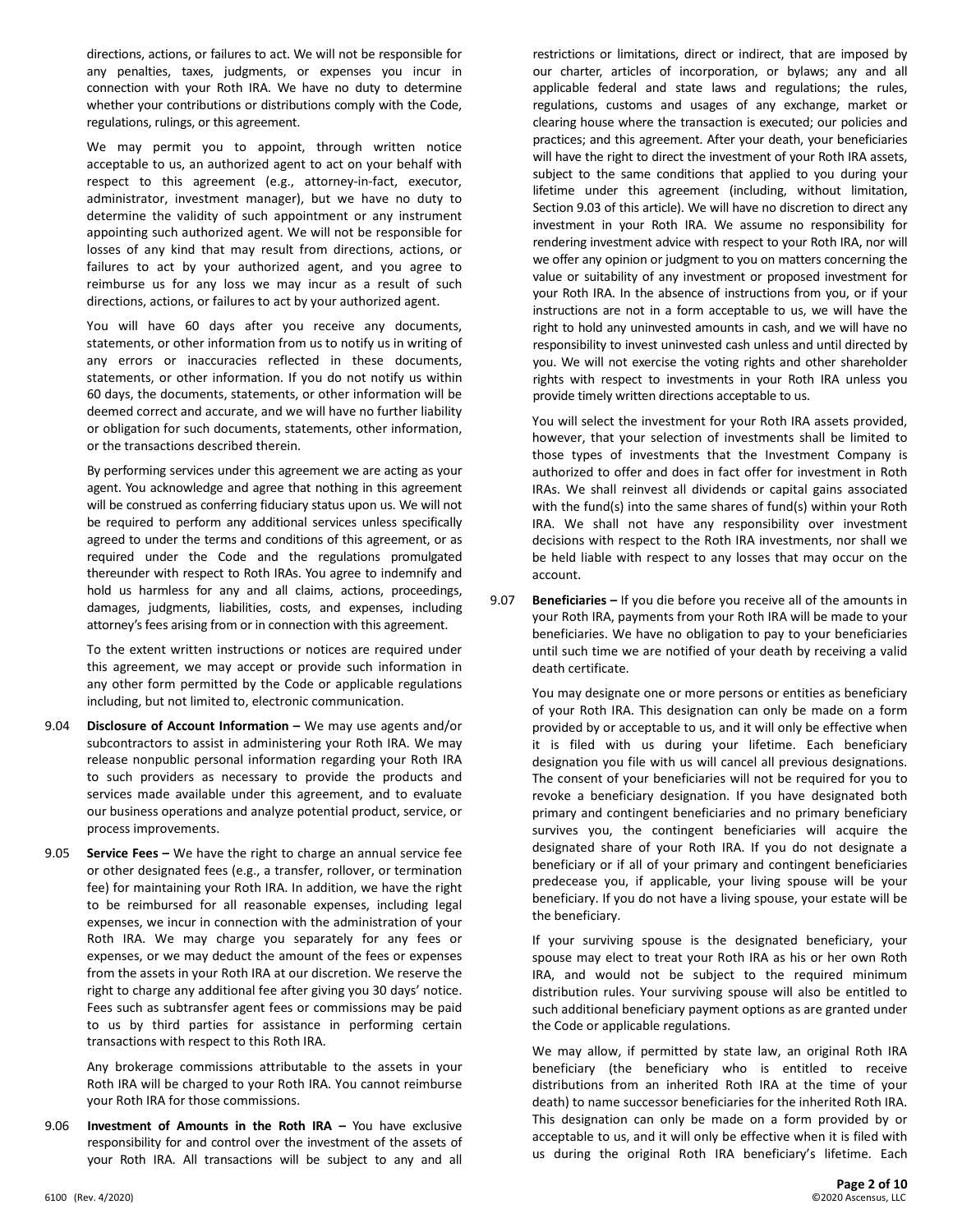beneficiary designation form that the original Roth IRA beneficiary files with us will cancel all previous designations. The consent of a successor beneficiary will not be required for the original Roth IRA beneficiary to revoke a successor beneficiary designation. If the original Roth IRA beneficiary does not designate a successor beneficiary, his or her estate will be the successor beneficiary. In no event will the successor beneficiary be able to extend the distribution period beyond that required for the original Roth IRA beneficiary.

If we so choose, for any reason (e.g., due to limitations of our charter or bylaws), we may require that a beneficiary of a deceased Roth IRA owner take total distribution of all Roth IRA assets by December 31 of the year following the year of death.

9.08 **Termination of Agreement, Resignation, or Removal of Custodian –** Either party may terminate this agreement at any time by giving written notice to the other. We can resign as custodian at any time effective 30 days after we send written notice of our resignation to you. Upon receipt of that notice, you must make arrangements to transfer your Roth IRA to another financial organization. If you do not complete a transfer of your Roth IRA within 30 days from the date we send the notice to you, we have the right to transfer your Roth IRA assets to a successor Roth IRA trustee or custodian that we choose in our sole discretion, or we may pay your Roth IRA to you in a single sum. We will not be liable for any actions or failures to act on the part of any successor trustee or custodian, nor for any tax consequences you may incur that result from the transfer or distribution of your assets pursuant to this section.

> If this agreement is terminated, we may charge to your Roth IRA a reasonable amount of money that we believe is necessary to cover any associated costs, including but not limited to one or more of the following.

- Any fees, expenses, or taxes chargeable against your Roth IRA
- Any penalties or surrender charges associated with the early withdrawal of any savings instrument or other investment in your Roth IRA

If we are a nonbank custodian required to comply with Regulations section 1.408-2(e) and we fail to do so or we are not keeping the records, making the returns, or sending the statements as are required by forms or regulations, the IRS may require us to substitute another trustee or custodian.

We may establish a policy requiring distribution of the entire balance of your Roth IRA to you in cash or property if the balance of your Roth IRA drops below the minimum balance required under the applicable investment or policy established.

- 9.09 **Successor Custodian –** If our organization changes its name, reorganizes, merges with another organization (or comes under the control of any federal or state agency), or if our entire organization (or any portion that includes your Roth IRA) is bought by another organization, that organization (or agency) will automatically become the trustee or custodian of your Roth IRA, but only if it is the type of organization authorized to serve as a Roth IRA trustee or custodian.
- 9.10 **Amendments –** We have the right to amend this agreement at any time. Any amendment we make to comply with the Code and related regulations does not require your consent. You will be deemed to have consented to any other amendment unless, within 30 days from the date we send the amendment, you notify us in writing that you do not consent.
- 9.11 **Withdrawals or Transfers –** All requests for withdrawal or transfer will be in writing on a form provided by or acceptable to us. The method of distribution must be specified in writing or in any other method acceptable to us. The tax identification number

of the recipient must be provided to us before we are obligated to make a distribution. Withdrawals will be subject to all applicable tax and other laws and regulations, including but not limited to possible early distribution penalty taxes, surrender charges, and withholding requirements.

You are not required to take a distribution from your Roth IRA during your lifetime. At your death, however, your beneficiaries must begin taking distributions in accordance with Article V and section 9.07 of this article. We will make no distributions to you from your Roth IRA until you provide us with a written request for a distribution on a form provided by or acceptable to us.

- 9.12 **Transfers From Other Plans –** We can receive amounts transferred to this Roth IRA from the trustee or custodian of another Roth IRA as permitted by the Code. In addition, we can accept rollovers of eligible rollover distributions from employersponsored retirement plans as permitted by the Code. We reserve the right not to accept any transfer.
- 9.13 **Liquidation of Assets –** We have the right to liquidate assets in your Roth IRA if necessary to make distributions or to pay fees, expenses, taxes, penalties, or surrender charges properly chargeable against your Roth IRA. If you fail to direct us as to which assets to liquidate, we will decide, in our complete and sole discretion, and you agree to not hold us liable for any adverse consequences that result from our decision.
- 9.14 **Restrictions on the Fund –** Neither you nor any beneficiary may sell, transfer, or pledge any interest in your Roth IRA in any manner whatsoever, except as provided by law or this agreement.

The assets in your Roth IRA will not be responsible for the debts, contracts, or torts of any person entitled to distributions under this agreement.

9.15 **What Law Applies –** This agreement is subject to all applicable federal and state laws and regulations. If it is necessary to apply any state law to interpret and administer this agreement, the law of our domicile will govern.

If any part of this agreement is held to be illegal or invalid, the remaining parts will not be affected. Neither your nor our failure to enforce at any time or for any period of time any of the provisions of this agreement will be construed as a waiver of such provisions, or your right or our right thereafter to enforce each and every such provision.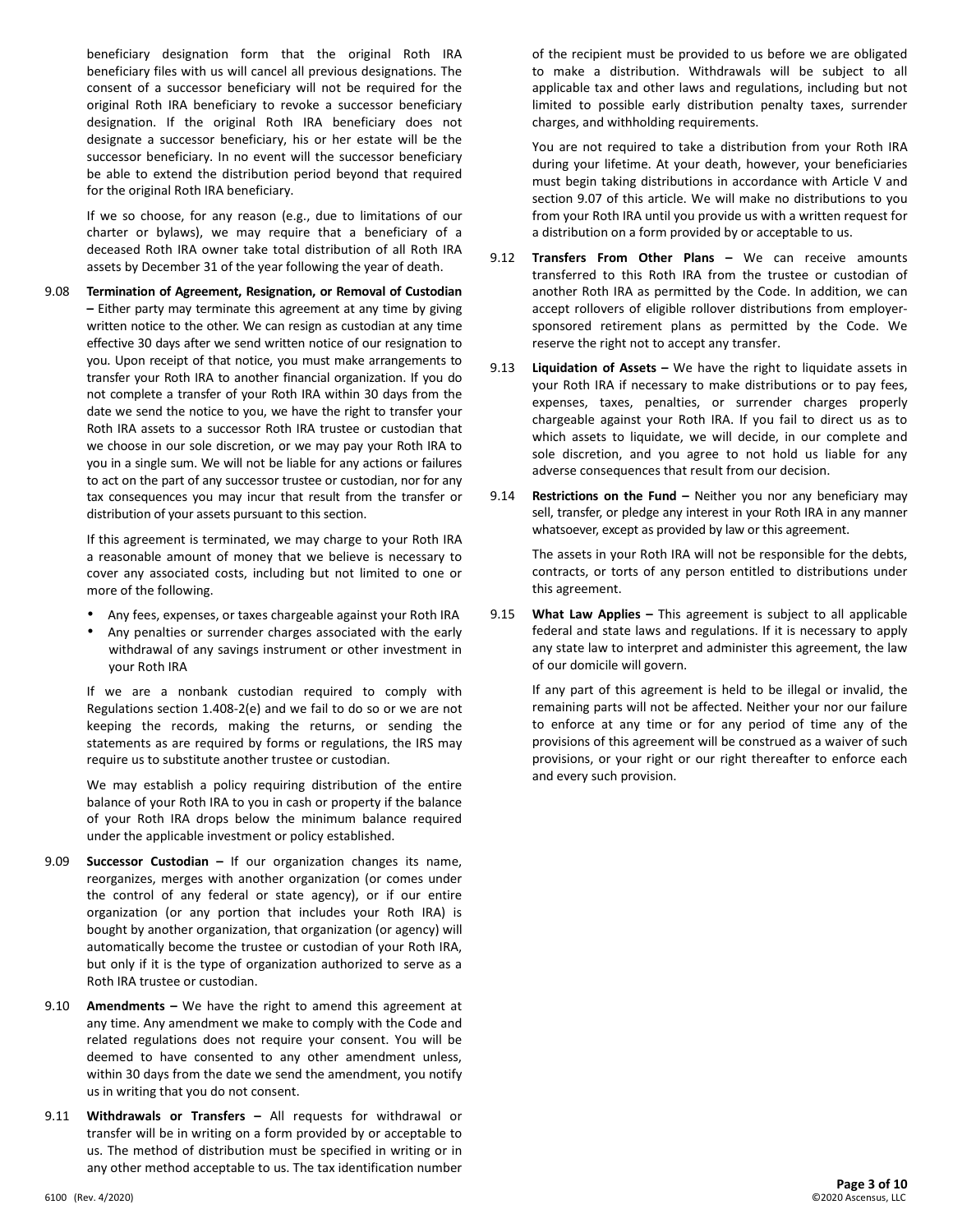#### **GENERAL INSTRUCTIONS**

*Section references are to the Internal Revenue Code unless otherwise noted.*

#### **PURPOSE OF FORM**

Form 5305-RA is a model custodial account agreement that meets the requirements of section 408A. However, only Articles I through VIII have been reviewed by the IRS. A Roth individual retirement account (Roth IRA) is established after the form is fully executed by both the individual (depositor) and the custodian. This account must be created in the United States for the exclusive benefit of the depositor and his or her beneficiaries.

**Do not** file Form 5305-RA with the IRS. Instead, keep it with your records.

Unlike contributions to Traditional individual retirement arrangements, contributions to a Roth IRA are not deductible from the depositor's gross income; and distributions after five years that are made when the depositor is 59½ years of age or older or on account of death, disability, or the purchase of a home by a first-time homebuyer (limited to \$10,000), are not includible in gross income. For more information on Roth IRAs, including the required disclosures the custodian must give the depositor, see Pub. 590-A, *Contributions to Individual Retirement Arrangements (IRAs)*, and Pub. 590-B, *Distributions from Individual Retirement Arrangements (IRAs)*.

#### **DEFINITIONS**

**Custodian –** The custodian must be a bank or savings and loan association, as defined in section 408(n), or any person who has the approval of the IRS to act as custodian.

**Depositor –** The depositor is the person who establishes the custodial account.

# **SPECIFIC INSTRUCTIONS**

**Article I –** The depositor may be subject to a six percent tax on excess contributions if (1) contributions to other individual retirement arrangements of the depositor have been made for the same tax year, (2) the depositor's adjusted gross income exceeds the applicable limits in Article II for the tax year, or (3) the depositor's and spouse's compensation is less than the amount contributed by or on behalf of them for the tax year.

**Article V –** This article describes how distributions will be made from the Roth IRA after the depositor's death. Elections made pursuant to this article should be reviewed periodically to ensure they correspond to the depositor's intent. Under paragraph three of Article V, the depositor's spouse is treated as the owner of the Roth IRA upon the death of the depositor, rather than as the beneficiary. If the spouse is to be treated as the beneficiary and not the owner, an overriding provision should be added to Article IX.

**Article IX –** Article IX and any that follow it may incorporate additional provisions that are agreed to by the depositor and custodian to complete the agreement. They may include, for example, definitions, investment powers, voting rights, exculpatory provisions, amendment and termination, removal of the custodian, custodian's fees, state law requirements, beginning date of distributions, accepting only cash, treatment of excess contributions, prohibited transactions with the depositor, etc. Attach additional pages if necessary.

# **DISCLOSURE STATEMENT**

#### **RIGHT TO REVOKE YOUR ROTH IRA**

You have the right to revoke your Roth IRA within seven days of the receipt of the disclosure statement. If revoked, you are entitled to a full return of the contribution you made to your Roth IRA. The amount returned to you would not include an adjustment for such items as sales commissions, administrative expenses, or fluctuation in market value. You may make this revocation only by mailing or delivering a written notice to the custodian at the address listed on the application.

If you send your notice by first class mail, your revocation will be deemed mailed as of the postmark date.

If you have any questions about the procedure for revoking your Roth IRA, please call the custodian at the telephone number listed on the application.

#### **REQUIREMENTS OF A ROTH IRA**

- A. **Cash Contributions –** Your contribution must be in cash, unless it is a rollover or conversion contribution.
- B. **Maximum Contribution –** The total amount you may contribute to a Roth IRA for any taxable year cannot exceed the lesser of 100 percent of your compensation or \$6,000 for 2019 and 2020, with possible cost-of-living adjustments each year thereafter. If you also maintain a Traditional IRA (i.e., an IRA subject to the limits of Internal Revenue Code Sections (IRC Secs.) 408(a) or 408(b)), the maximum contribution to your Roth IRAs is reduced by any contributions you make to your Traditional IRAs. Your total annual contribution to all Roth IRAs and Traditional IRAs cannot exceed the lesser of the dollar amounts described above or 100 percent of your compensation.

Your Roth IRA contribution is further limited if your modified adjusted gross income (MAGI) equals or exceeds \$193,000 (for 2019) or \$196,000 (for 2020) if you are a married individual filing a joint income tax return, or equals or exceeds \$122,000 (for 2019) or \$124,000 (for

2020) if you are a single individual. Married individuals filing a joint income tax return with MAGI equaling or exceeding \$203,000 (for 2019) or \$206,000 (for 2020) may not fund a Roth IRA. Single individuals with MAGI equaling or exceeding \$137,000 (for 2019) or \$139,000 (for 2020) may not fund a Roth IRA. Married individuals filing a separate income tax return with MAGI equaling or exceeding \$10,000 may not fund a Roth IRA. The MAGI limits described above are subject to cost-of-living increases for tax years beginning after 2020.

If you are married filing a joint income tax return and your MAGI is between the applicable MAGI phase-out range for the year, your maximum Roth IRA contribution is determined as follows. (1) Begin with the appropriate MAGI phase-out maximum for the applicable year and subtract your MAGI; (2) divide this total by the difference between the phase-out range maximum and minimum; and (3) multiply this number by the maximum allowable contribution for the applicable year, including catch-up contributions if you are age 50 or older. For example, if you are age 30 with MAGI of \$201,000, your maximum Roth IRA contribution for 2020 is \$3,000 ([\$206,000 minus \$201,000] divided by \$10,000 and multiplied by \$6,000).

If you are single and your MAGI is between the applicable MAGI phaseout for the year, your maximum Roth IRA contribution is determined as follows. (1) Begin with the appropriate MAGI phase-out maximum for the applicable year and subtract your MAGI; (2) divide this total by the difference between the phase-out range maximum and minimum; and (3) multiply this number by the maximum allowable contribution for the applicable year, including catch-up contributions if you are age 50 or older. For example, if you are age 30 with MAGI of \$127,000, your maximum Roth IRA contribution for 2020 is \$4,800 ([\$139,000 minus \$127,000] divided by \$15,000 and multiplied by \$6,000).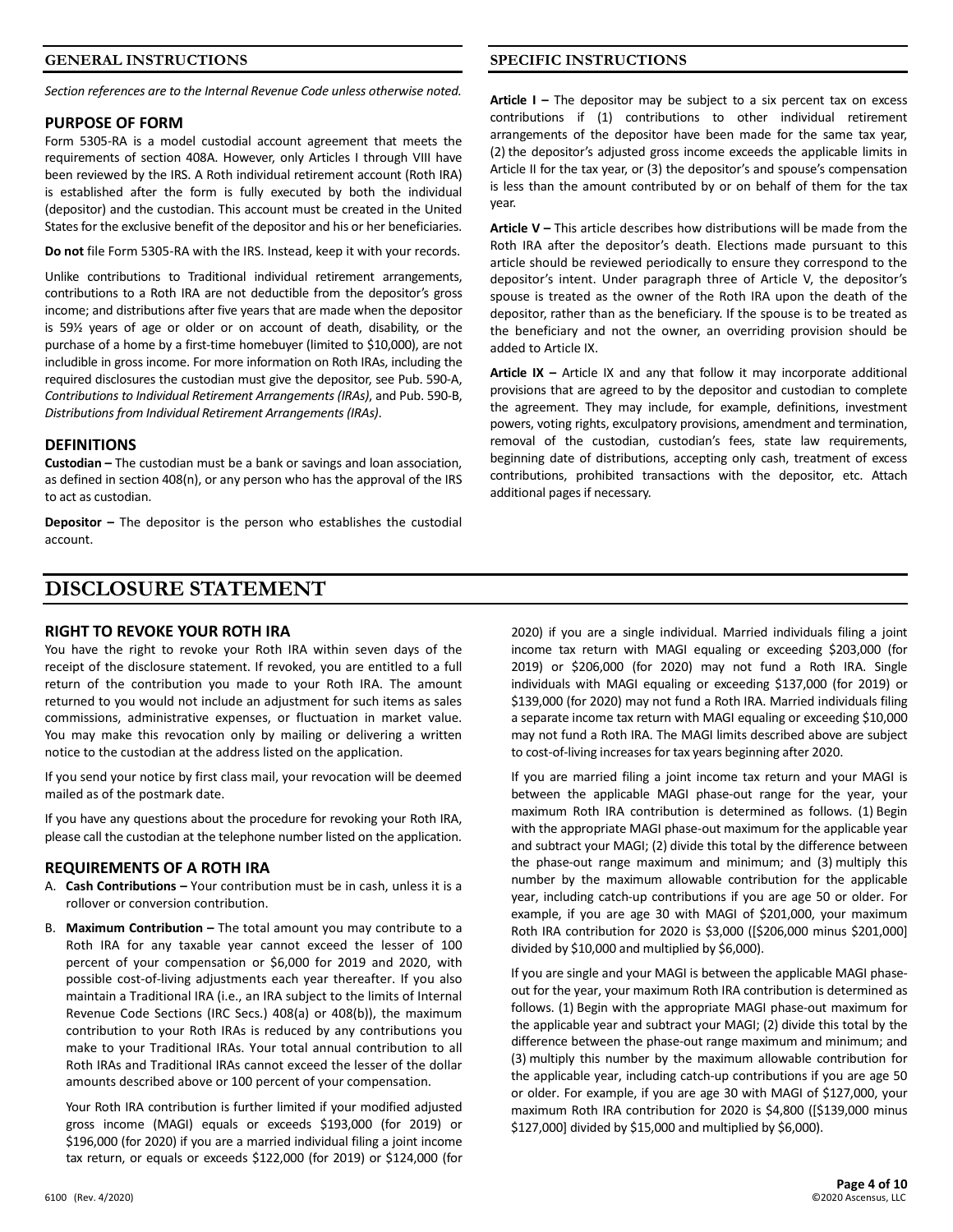- C. **Contribution Eligibility –** You are eligible to make a regular contribution to your Roth IRA, regardless of your age, if you have compensation and your MAGI is below the maximum threshold. Your Roth IRA contribution is not limited by your participation in an employer-sponsored retirement plan, other than a Traditional IRA.
- D. **Catch-Up Contributions –** If you are age 50 or older by the close of the taxable year, you may make an additional contribution to your Roth IRA. The maximum additional contribution is \$1,000 per year.
- E. **Nonforfeitability –** Your interest in your Roth IRA is nonforfeitable.
- F. **Eligible Custodians –** The custodian of your Roth IRA must be a bank, savings and loan association, credit union, or a person or entity approved by the Secretary of the Treasury.
- G. **Commingling Assets –** The assets of your Roth IRA cannot be commingled with other property except in a common trust fund or common investment fund.
- H. **Life Insurance –** No portion of your Roth IRA may be invested in life insurance contracts.
- I. **Collectibles –** You may not invest the assets of your Roth IRA in collectibles (within the meaning of IRC Sec. 408(m)). A collectible is defined as any work of art, rug or antique, metal or gem, stamp or coin, alcoholic beverage, or other tangible personal property specified by the Internal Revenue Service (IRS). However, specially minted United States gold and silver coins, and certain state-issued coins are permissible investments. Platinum coins and certain gold, silver, platinum, or palladium bullion (as described in IRC Sec. 408(m)(3)) are also permitted as Roth IRA investments.
- J. **Beneficiary Distributions –** Upon your death, your beneficiaries are required to take distributions according to IRC Sec. 401(a)(9) and Treasury Regulation 1.408-8. These requirements are described below.
	- 1. **Death of Roth IRA Owner Before January 1, 2020 –** Your designated beneficiary is determined based on the beneficiaries designated as of the date of your death, who remain your beneficiaries as of September 30 of the year following the year of your death. The entire amount remaining in your account will, at the election of your designated beneficiaries, either
		- (a) be distributed by December 31 of the year containing the fifth anniversary of your death, or
		- (b) be distributed over the remaining life expectancy of your designated beneficiaries.

If your spouse is your sole designated beneficiary, he or she must elect either option (a) or (b) by the earlier of December 31 of the year containing the fifth anniversary of your death, or December 31 of the year life expectancy payments would be required to begin. Your designated beneficiaries, other than a spouse who is the sole designated beneficiary, must elect either option (a) or (b) by December 31 of the year following the year of your death. If no election is made, distribution will be calculated in accordance with option (b). In the case of distributions under option (b), distributions must commence by December 31 of the year following the year of your death. Generally, if your spouse is the designated beneficiary, distributions need not commence until December 31 of the year you would have attained age 72 (70½ if you would have attained 70½ before 2020), if later. If a beneficiary other than a person or qualified trust as defined in the Treasury Regulations is named, you will be treated as having no designated beneficiary of your Roth IRA for purposes of determining the distribution period. If there is no designated beneficiary of your Roth IRA, the entire Roth IRA must be distributed by December 31 of the year containing the fifth anniversary of your death.

2. **Death of Roth IRA Owner On or After January 1, 2020 –** The entire amount remaining in your account will generally be distributed by December 31 of the year containing the tenth anniversary of your death unless you have an eligible designated beneficiary or you have no designated beneficiary for purposes of determining a distribution period.

If your beneficiary is an eligible designated beneficiary, the entire amount remaining in your account may be distributed (in accordance with the Treasury Regulations) over the remaining life expectancy of your eligible designated beneficiary (or over a period not extending beyond the life expectancy of such beneficiary).

An eligible designated beneficiary is any designated beneficiary who is

- your surviving spouse,
- your child who has not reached the age of majority,
- disabled (A physician must determine that your impairment can be expected to result in death or to be of long, continued, and indefinite duration.),
- an individual who is not more than 10 years younger than you, or
- chronically ill (A chronically ill individual is someone who (1) is unable to perform (without substantial assistance from another individual) at least two activities of daily living for an indefinite period due to a loss of functional capacity, (2) has a level of disability similar to the level of disability described above requiring assistance with daily living based on loss of functional capacity, or (3) requires substantial supervision to protect the individual from threats to health and safety due to severe cognitive impairment.)

Note that certain trust beneficiaries (e.g., certain trusts for disabled and chronically ill individuals) may take distribution of the entire amount remaining in your account over the remaining life expectancy of the trust beneficiary.

Generally, life expectancy distributions to an eligible designated beneficiary must commence by December 31 of the year following the year of your death. However, if your spouse is the eligible designated beneficiary, distributions need not commence until December 31 of the year you would have attained age 72, if later. If your eligible designated beneficiary is your minor child, life expectancy payments must begin by December 31 of the year following the year of your death and continue until the child reaches the age of majority. Once the age of majority is reached, the beneficiary will have 10 years to deplete the account.

If a beneficiary other than a person (e.g., your estate, a charity, or a certain type of trust) is named, you will be treated as having no designated beneficiary of your Roth IRA for purposes of determining the distribution period. If there is no designated beneficiary of your Roth IRA, the entire Roth IRA must be distributed by December 31 of the year containing the fifth anniversary of your death.

A spouse who is the sole designated beneficiary of your entire Roth IRA will be deemed to elect to treat your Roth IRA as his or her own by either (1) making contributions to your Roth IRA or (2) failing to timely remove a required minimum distribution from your Roth IRA. Regardless of whether or not the spouse is the sole designated beneficiary of your Roth IRA, a spouse beneficiary may roll over his or her share of the assets to his or her own Roth IRA.

If we so choose, for any reason (e.g., due to limitations of our charter or bylaws), we may require that a beneficiary of a deceased Roth IRA owner take total distribution of all Roth IRA assets by December 31 of the year following the year of death.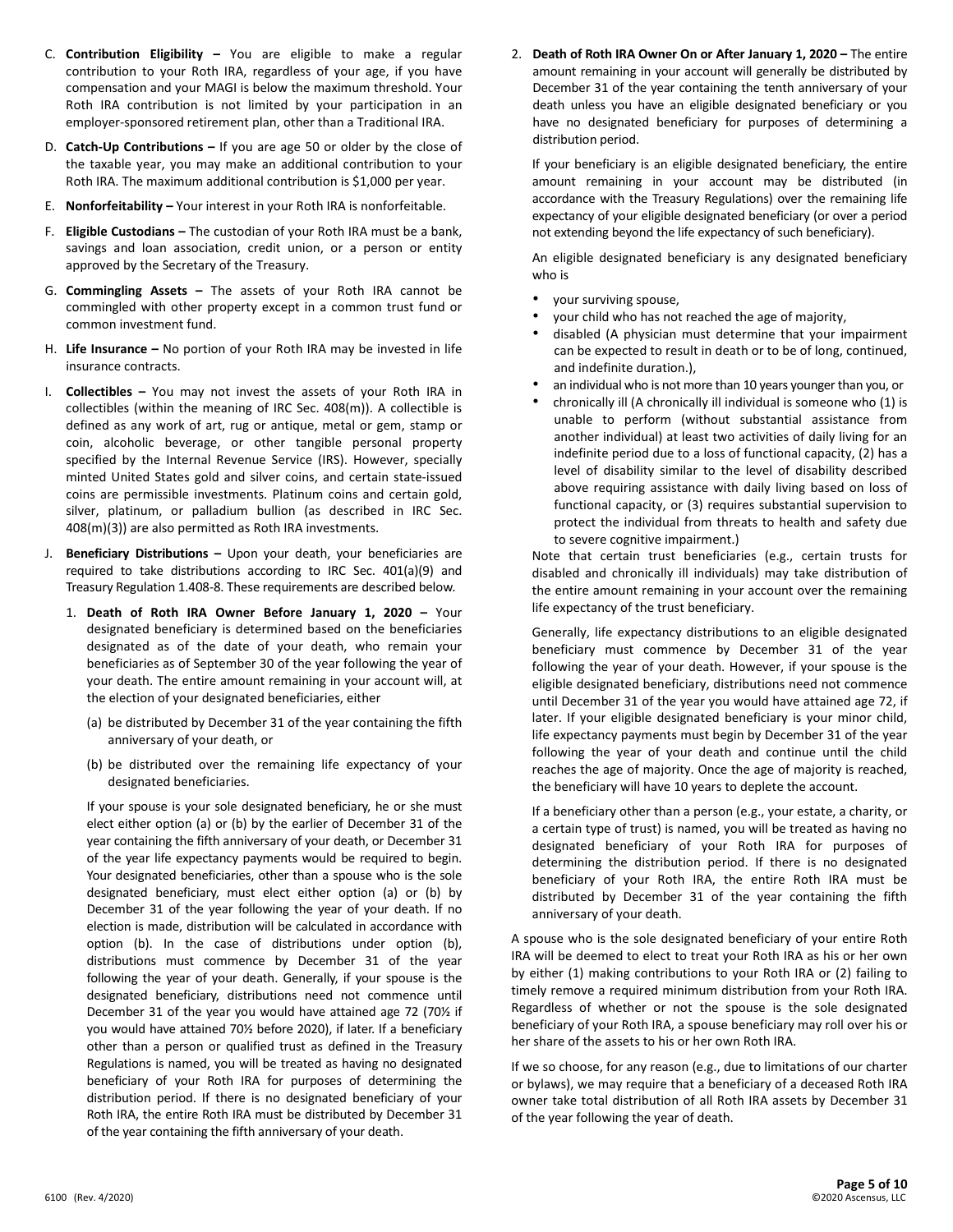If your beneficiary fails to remove a required minimum distribution after your death, an additional penalty tax of 50 percent is imposed on the amount of the required minimum distribution that should have been taken but was not. Your beneficiary must file IRS Form 5329 along with his or her income tax return to report and remit any additional taxes to the IRS.

K. **Waiver of 2020 RMD –** In spite of the general rules described above, no beneficiary life expectancy payments are required for calendar year 2020. In addition, if the five-year rule applies to a Roth IRA with respect to any decedent, the five-year period is determined without regard to calendar year 2020. For example, if a Roth IRA owner died in 2017, the beneficiary's five-year period ends in 2023 instead of 2022.

# **INCOME TAX CONSEQUENCES OF ESTABLISHING A ROTH IRA**

- A. **Contributions Not Deducted –** No deduction is allowed for Roth IRA contributions, including transfers, rollovers, and conversion contributions.
- B. **Contribution Deadline –** The deadline for making a Roth IRA contribution is your tax return due date (not including extensions). You may designate a contribution as a contribution for the preceding taxable year in a manner acceptable to us. For example, if you are a calendar-year taxpayer and you make your Roth IRA contribution on or before your tax filing deadline, your contribution is considered to have been made for the previous tax year if you designate it as such.

If you are a member of the Armed Forces serving in a combat zone, hazardous duty area, or contingency operation, you may have an extended contribution deadline of 180 days after the last day served in the area. In addition, your contribution deadline for a particular tax year is also extended by the number of days that remained to file that year's tax return as of the date you entered the combat zone. This additional extension to make your Roth IRA contribution cannot exceed the number of days between January 1 and your tax filing deadline, not including extensions.

- C. **Tax Credit for Contributions –** You may be eligible to receive a tax credit for your Roth IRA contributions. This credit may not exceed \$1,000 in a given year. You may be eligible for this tax credit if you are
	- age 18 or older as of the close of the taxable year,
	- not a dependent of another taxpayer, and
	- not a full-time student.

The credit is based upon your income (see chart below), and will range from 0 to 50 percent of eligible contributions. In order to determine the amount of your contributions, add all of the contributions made to your Roth IRA and reduce these contributions by any distributions that you have taken during the testing period. The testing period begins two years prior to the year for which the credit is sought and ends on the tax return due date (including extensions) for the year for which the credit is sought. In order to determine your tax credit, multiply the applicable percentage from the chart below by the amount of your contributions that do not exceed \$2,000.

| 2019 Adjusted Gross Income* | Applicable             |                           |            |
|-----------------------------|------------------------|---------------------------|------------|
| Joint<br>Return             | Head of a<br>Household | <b>All Other</b><br>Cases | Percentage |
| $$1 - 38,500$               | $$1 - 28,875$          | $$1 - 19,250$             | 50         |
| \$38,501-41,500             | \$28,876-31,125        | \$19,251-20,750           | 20         |
| \$41,501-64,000             | \$31,126-48,000        | \$20,751-32,000           | 10         |
| Over \$64,000               | Over \$48,000          | Over \$32,000             | n          |

| 2020 Adjusted Gross Income* |                        |                           | <b>Applicable</b> |
|-----------------------------|------------------------|---------------------------|-------------------|
| Joint<br>Return             | Head of a<br>Household | <b>All Other</b><br>Cases | Percentage        |
| $$1 - 39,000$               | $$1 - 29,250$          | $$1 - 19,500$             | 50                |
| \$39,001-42,500             | \$29,251-31,875        | \$19,501-21,250           | 20                |
| \$42,501-65,000             | \$31,876-48,750        | \$21,251-32,500           | 10                |
| Over \$65,000               | Over \$48,750          | Over \$32,500             | 0                 |

\*Adjusted gross income (AGI) includes foreign earned income and income from Guam, America Samoa, North Mariana Islands, and Puerto Rico. AGI limits are subject to cost-of-living adjustments each year.

- D. **Excess Contributions –** An excess contribution is any amount that is contributed to your Roth IRA that exceeds the amount that you are eligible to contribute. If the excess is not corrected timely, an additional penalty tax of six percent will be imposed upon the excess amount. The procedure for correcting an excess is determined by the timeliness of the correction as identified below.
	- 1. **Removal Before Your Tax Filing Deadline.** An excess contribution may be corrected by withdrawing the excess amount, along with the earnings attributable to the excess, before your tax filing deadline, including extensions, for the year for which the excess contribution was made. An excess withdrawn under this method is not taxable to you, but you must include the earnings attributable to the excess in your taxable income in the year in which the contribution was made. The six percent excess contribution penalty tax will be avoided.
	- 2. **Removal After Your Tax Filing Deadline.** If you are correcting an excess contribution after your tax filing deadline, including extensions, remove only the amount of the excess contribution. The six percent excess contribution penalty tax will be imposed on the excess contribution for each year it remains in the Roth IRA. An excess withdrawal under this method is not taxable to you.
	- 3. **Carry Forward to a Subsequent Year.** If you do not withdraw the excess contribution, you may carry forward the contribution for a subsequent tax year. To do so, you under-contribute for that tax year and carry the excess contribution amount forward to that year on your tax return. The six percent excess contribution penalty tax will be imposed on the excess amount for each year that it remains as an excess contribution at the end of the year.

You must file IRS Form 5329 along with your income tax return to report and remit any additional taxes to the IRS.

- E. **Tax-Deferred Earnings –** The investment earnings of your Roth IRA are not subject to federal income tax as they accumulate in your Roth IRA. In addition, distributions of your Roth IRA earnings will be free from federal income tax if you take a qualified distribution, as described below.
- F. **Taxation of Distributions –** The taxation of Roth IRA distributions depends on whether the distribution is a qualified distribution or a nonqualified distribution.
	- 1. **Qualified Distributions.** Qualified distributions from your Roth IRA (both the contributions and earnings) are not included in your income. A qualified distribution is a distribution that is made after the expiration of the five-year period beginning January 1 of the first year for which you made a contribution to any Roth IRA (including a conversion from a Traditional IRA), and is made on account of one of the following events.
		- Attainment of age 59½
		- **Disability**
		- First-time homebuyer purchase
		- Death

For example, if you made a contribution to your Roth IRA for 2015, the five-year period for determining whether a distribution is a qualified distribution is satisfied as of January 1, 2020.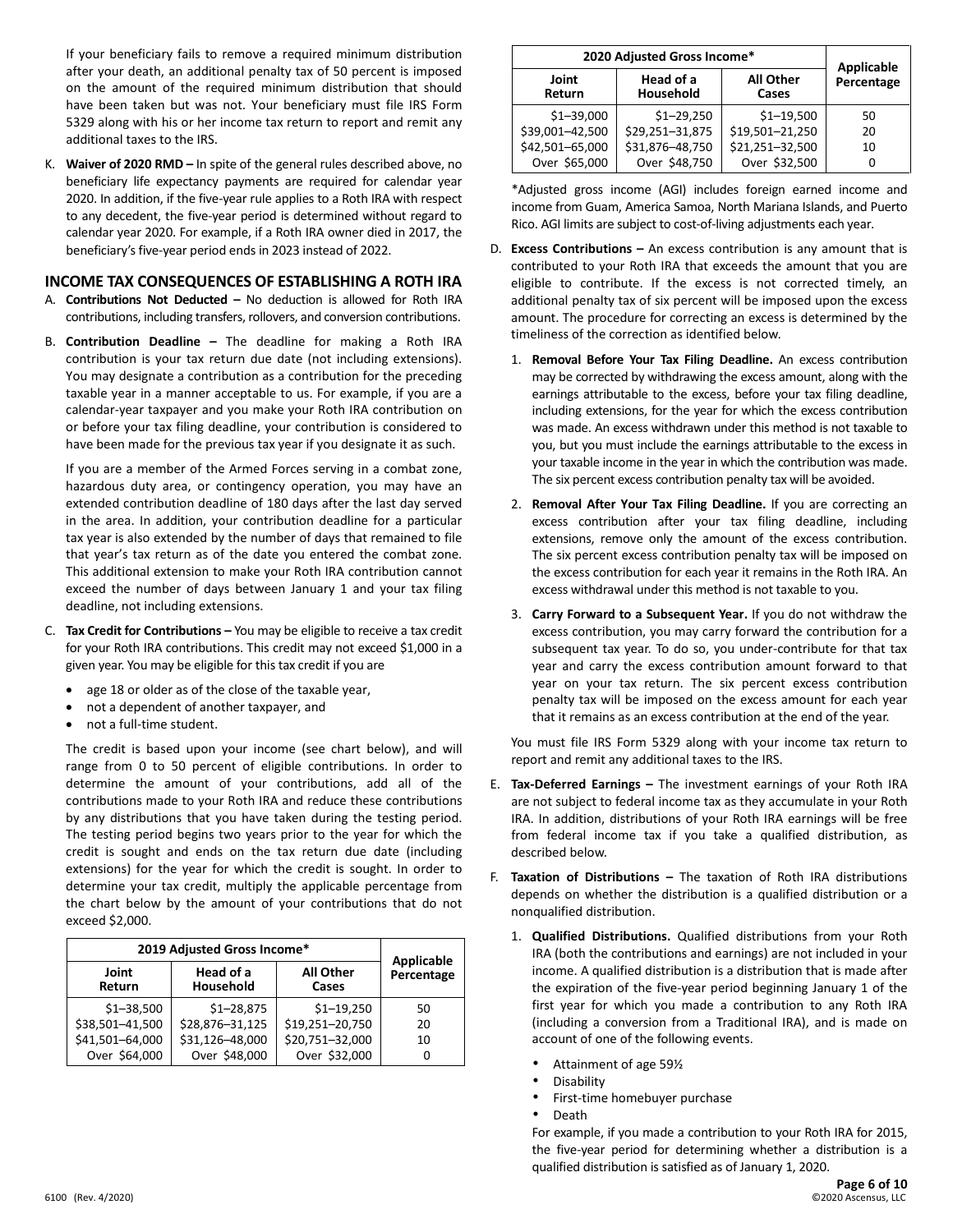- 2. **Nonqualified Distributions.** If you do not meet the requirements for a qualified distribution, any earnings you withdraw from your Roth IRA will be included in your gross income and, if you are under age 59½, may be subject to an early distribution penalty tax. However, when you take a distribution, the amounts you contributed annually to any Roth IRA and any military death gratuity or Servicemembers' Group Life Insurance (SGLI) payments that you rolled over to a Roth IRA, will be deemed to be removed first, followed by conversion and employer-sponsored retirement plan rollover contributions made to any Roth IRA on a first-in, firstout basis. Therefore, your nonqualified distributions will not be taxable to you until your withdrawals exceed the amount of your annual contributions, rollovers of your military death gratuity or SGLI payments, and your conversions and employer-sponsored retirement plan rollovers.
- G. **Income Tax Withholding –** Any nonqualified withdrawal of earnings from your Roth IRA may be subject to federal income tax withholding. You may, however, elect not to have withholding apply to your Roth IRA withdrawal. If withholding is applied to your withdrawal, not less than 10 percent of the amount withdrawn must be withheld.
- H. **Early Distribution Penalty Tax –** If you are under age 59½ and receive a nonqualified Roth IRA distribution, an additional early distribution penalty tax of 10 percent generally will apply to the amount includible in income in the year of the distribution. If you are under age 59½ and receive a distribution of conversion amounts or employer-sponsored retirement plan rollover amounts within the five-year period beginning with the year in which the conversion or employer-sponsored retirement plan rollover occurred, an additional early distribution penalty tax of 10 percent generally will apply to the amount of the distribution. The additional early distribution penalty tax of 10 percent generally will not apply if one of the following exceptions apply. **1) Death.** After your death, payments made to your beneficiary are not subject to the 10 percent early distribution penalty tax. **2) Disability.** If you are disabled at the time of distribution, you are not subject to the additional 10 percent early distribution penalty tax. In order to be disabled, a physician must determine that your impairment can be expected to result in death or to be of long, continued, and indefinite duration. **3) Substantially equal periodic payments.** You are not subject to the additional 10 percent early distribution penalty tax if you are taking a series of substantially equal periodic payments (at least annual payments) over your life expectancy or the joint life expectancy of you and your beneficiary. You must continue these payments for the longer of five years or until you reach age 59½. **4) Unreimbursed medical expenses.** If you take payments to pay for unreimbursed medical expenses that exceed a specified percentage of your adjusted gross income, you will not be subject to the 10 percent early distribution penalty tax. For further detailed information and effective dates you may obtain IRS Publication 590-B, *Distributions from Individual Retirement Arrangements (IRAs),* from the IRS. The medical expenses may be for you, your spouse, or any dependent listed on your tax return. **5) Health insurance premiums.** If you are unemployed and have received unemployment compensation for 12 consecutive weeks under a federal or state program, you may take payments from your Roth IRA to pay for health insurance premiums without incurring the 10 percent early distribution penalty tax. **6) Higher education expenses.** Payments taken for certain qualified higher education expenses for you, your spouse, or the children or grandchildren of you or your spouse, will not be subject to the 10 percent early distribution penalty tax. **7) First-time homebuyer.** You may take payments from your Roth IRA to use toward qualified acquisition costs of buying or building a principal residence. The amount you may take for this reason may not exceed a lifetime maximum of \$10,000. The payment must be used for qualified acquisition costs within 120 days of receiving the distribution. **8) IRS levy.** Payments from your Roth IRA made to the U.S. government in response to a federal tax levy are not subject to the 10 percent early

distribution penalty tax. **9) Qualified reservist distributions.** If you are a qualified reservist member called to active duty for more than 179 days or an indefinite period, the payments you take from your Roth IRA during the active duty period are not subject to the 10 percent early distribution penalty tax. **10) Qualified birth or adoption.** Payments from your Roth IRA for the birth of your child or the adoption of an eligible adoptee will not be subject to the 10 percent early distribution penalty tax if the distribution is taken during the one-year period beginning on the date of birth of your child or the date on which your legal adoption of an eligible adoptee is finalized. An eligible adoptee means any individual (other than your spouse's child) who has not attained age 18 or is physically or mentally incapable of self-support. The aggregate amount you may take for this reason may not exceed \$5,000 for each birth or adoption.

You must file IRS Form 5329 along with your income tax return to the IRS to report and remit any additional taxes or to claim a penalty tax exception.

- I. **Required Minimum Distributions –** You are not required to take distributions from your Roth IRA during your lifetime (as required for Traditional and savings incentive match plan for employees of small employers (SIMPLE) IRAs). However, your beneficiaries generally are required to take distributions from your Roth IRA after your death. See the section titled *Beneficiary Payouts* in this disclosure statement regarding beneficiaries' required minimum distributions.
- J. **Rollovers and Conversions –** Your Roth IRA may be rolled over to another Roth IRA of yours, may receive rollover contributions, or may receive conversion contributions, provided that all of the applicable rollover or conversion rules are followed. Rollover is a term used to describe a movement of cash or other property to your Roth IRA from another Roth IRA, or from your employer's qualified retirement plan, 403(a) annuity, 403(b) tax-sheltered annuity, 457(b) eligible governmental deferred compensation plan, or federal Thrift Savings Plan. Conversion is a term used to describe the movement of Traditional IRA or SIMPLE IRA assets to a Roth IRA. A conversion generally is a taxable event. The general rollover and conversion rules are summarized below. These transactions are often complex. If you have any questions regarding a rollover or conversion, please see a competent tax advisor.
	- 1. **Roth IRA-to-Roth IRA Rollovers.** Assets distributed from your Roth IRA may be rolled over to the same Roth IRA or another Roth IRA of yours if the requirements of IRC Sec. 408(d)(3) are met. A proper Roth IRA-to-Roth IRA rollover is completed if all or part of the distribution is rolled over not later than 60 days after the distribution is received. In the case of a distribution for a first-time homebuyer where there was a delay or cancellation of the purchase, the 60-day rollover period may be extended to 120 days. Roth IRA assets may not be rolled over to other types of IRAs (e.g., Traditional IRA, SIMPLE IRA), or employer-sponsored retirement plans.

You are permitted to roll over only one distribution from an IRA (Traditional, Roth, or SIMPLE) in a 12-month period, regardless of the number of IRAs you own. A distribution may be rolled over to the same IRA or to another IRA that is eligible to receive the rollover. For more information on rollover limitations, you may wish to obtain IRS Publication 590-B, *Distributions from Individual Retirement Arrangements (IRAs)*, from the IRS or refer to the IRS website at www.irs.gov.

2. **Traditional IRA-to-Roth IRA Conversions.** If you convert to a Roth IRA, the amount of the conversion from your Traditional IRA to your Roth IRA will be treated as a distribution for income tax purposes, and is includible in your gross income (except for any nondeductible contributions). Although the conversion amount generally is included in income, the 10 percent early distribution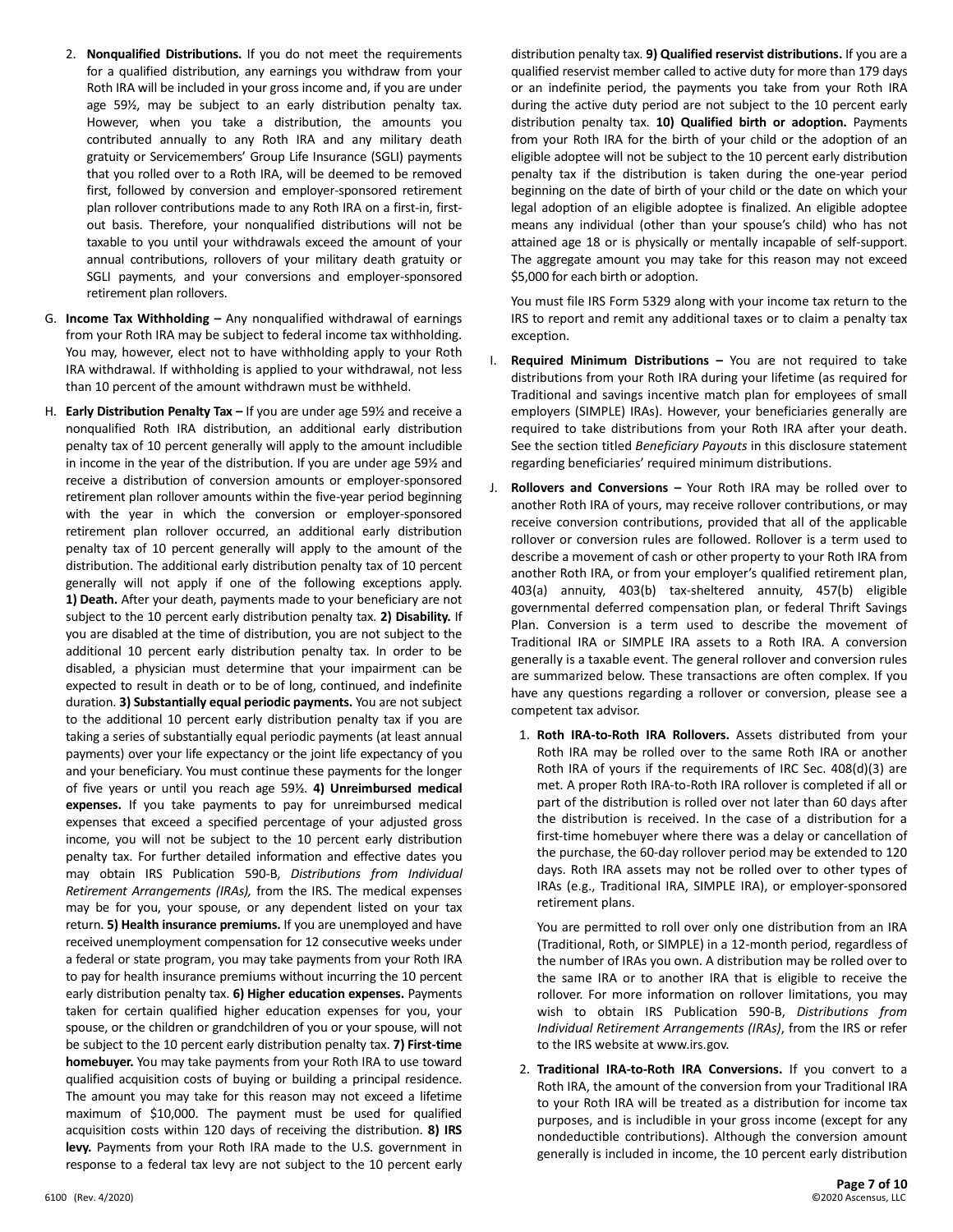penalty tax will not apply to conversions from a Traditional IRA to a Roth IRA, regardless of whether you qualify for any exceptions to the 10 percent early distribution penalty tax. If you are required to take a required minimum distribution for the year, you must remove your required minimum distribution before converting your Traditional IRA.

- 3. **SIMPLE IRA-to-Roth IRA Conversions.** You are eligible to convert all or any portion of your existing SIMPLE IRA into your Roth IRA, provided two years have passed since you first participated in a SIMPLE IRA plan sponsored by your employer. The amount of the conversion from your SIMPLE IRA to your Roth IRA will be treated as a distribution for income tax purposes and is includible in your gross income. Although the conversion amount generally is included in income, the 10 percent early distribution penalty tax will not apply to conversions from a SIMPLE IRA to a Roth IRA, regardless of whether you qualify for any exceptions to the 10 percent early distribution penalty tax. If you are required to take a required minimum distribution for the year, you must remove your required minimum distribution before converting your SIMPLE IRA.
- 4. **Rollovers of Roth Elective Deferrals.** Roth elective deferrals distributed from a 401(k) cash or deferred arrangement, 403(b) tax-sheltered annuity, 457(b) eligible governmental deferred compensation plan, or federal Thrift Savings Plan, may be rolled into your Roth IRA.
- 5. **Employer-Sponsored Retirement Plan-to-Roth IRA Rollovers.** You may roll over, directly or indirectly, any eligible rollover distribution from an eligible employer-sponsored retirement plan to your Roth IRA. An eligible rollover distribution is defined generally as any distribution from a qualified retirement plan, 403(a) annuity, 403(b) tax-sheltered annuity, 457(b) eligible governmental deferred compensation plan, or federal Thrift Savings Plan unless it is a required minimum distribution, hardship distribution, part of a certain series of substantially equal periodic payments, corrective distributions of excess contributions, excess deferrals, excess annual additions and any income allocable to the excess, deemed loan distribution, dividends on employer securities, or the cost of life insurance coverage.

If you are conducting an indirect rollover, your eligible rollover distribution generally must be rolled over to your Roth IRA not later than 60 days after you receive the distribution. In the case of a plan loan offset due to plan termination or severance from employment, the deadline for completing the rollover is your tax return due date (including extensions) for the year in which the offset occurs.

If you are a spouse or nonspouse beneficiary of a deceased employer-sponsored retirement plan participant, or the trustee of an eligible type of trust named as beneficiary of such participant, you may directly roll over inherited assets from a qualified retirement plan, 403(a) annuity, 403(b) tax-sheltered annuity, or 457(b) eligible governmental deferred compensation plan to an inherited Roth IRA, as permitted by the IRS. The Roth IRA must be maintained as an inherited Roth IRA, subject to the beneficiary distribution requirements.

Although the rollover amount generally is included in income, the 10 percent early distribution penalty tax will not apply to rollovers from eligible employer-sponsored retirement plans to a Roth IRA or inherited Roth IRA, regardless of whether you qualify for any exceptions to the 10 percent early distribution penalty tax.

6. **Beneficiary Rollovers From 401(k), 403(b), or 457(b) Eligible Governmental Plans Containing Roth Elective Deferrals.** If you are a spouse beneficiary, nonspouse beneficiary, or the trustee of an eligible type of trust named as beneficiary of a deceased 401(k), 403(b), or 457(b) eligible governmental deferred compensation plan participant who had made Roth elective deferrals to the plan,

you may directly roll over the Roth elective deferrals and their earnings to an inherited Roth IRA, as permitted by the IRS. The Roth IRA must be maintained as an inherited Roth IRA, subject to the beneficiary distribution requirements.

- 7. **Rollovers of Military Death Benefits.** If you receive or have received a military death gratuity or a payment from the SGLI program, you may be able to roll over the proceeds to your Roth IRA. The rollover contribution amount is limited to the sum of the death benefits or SGLI payment received, less any such amount that was rolled over to a Coverdell education savings account. Proceeds must be rolled over within one year of receipt of the gratuity or SGLI payment for deaths occurring on or after June 17, 2008. Any amount that is rolled over under this provision is considered nontaxable basis in your Roth IRA.
- 8. **Qualified HSA Funding Distribution.** If you are eligible to contribute to a health savings account (HSA), you may be eligible to take a one-time tax-free qualified HSA funding distribution from your Roth IRA and directly deposit it to your HSA. The amount of the qualified HSA funding distribution may not exceed the maximum HSA contribution limit in effect for the type of high deductible health plan coverage (i.e., single or family coverage) that you have at the time of the deposit, and counts toward your HSA contribution limit for that year. For further detailed information, you may wish to obtain IRS Publication 969, *Health Savings Accounts and Other Tax-Favored Health Plans*.
- 9. **Rollovers of Settlement Payments From Bankrupt Airlines.** If you are a qualified airline employee who has received a qualified airline settlement payment from a commercial airline carrier under the approval of an order of a federal bankruptcy court in a case filed after September 11, 2001, and before January 1, 2007, you are allowed to roll over any portion of the proceeds into your Roth IRA within 180 days after receipt of such amount, or by a later date if extended by federal law. For further detailed information and effective dates you may obtain IRS Publication 590-A, *Contributions to Individual Retirement Arrangements (IRAs)*, from the IRS or refer to the IRS website at www.irs.gov.
- 10. **Rollovers of Exxon Valdez Settlement Payments.** If you receive a qualified settlement payment from Exxon Valdez litigation, you may roll over the amount of the settlement, up to \$100,000, reduced by the amount of any qualified Exxon Valdez settlement income previously contributed to a Traditional or Roth IRA or eligible retirement plan in prior taxable years. You will have until your tax return due date (not including extensions) for the year in which the qualified settlement income is received to make the rollover contribution. To obtain more information on this type of rollover, you may wish to visit the IRS website at www.irs.gov.
- 11. **Rollover of IRS Levy.** If you receive a refund of eligible retirement plan assets that had been wrongfully levied, you may roll over the amount returned up until your tax return due date (not including extensions) for the year in which the money was returned.
- 12. **Repayment of Qualified Birth or Adoption Distribution.** If you have taken a qualified birth or adoption distribution, you may generally repay all or a portion of the aggregate amount of such distribution to a Roth IRA, as permitted by the IRS. For further information, you may wish to obtain IRS Publication 590-A, *Contributions to Individual Retirement Arrangements (IRAs)*, by visiting www.irs.gov on the Internet.
- 13. **Written Election.** At the time you make a rollover or conversion to a Roth IRA, you must designate in writing to the custodian your election to treat that contribution as a rollover or conversion. Once made, the election is irrevocable.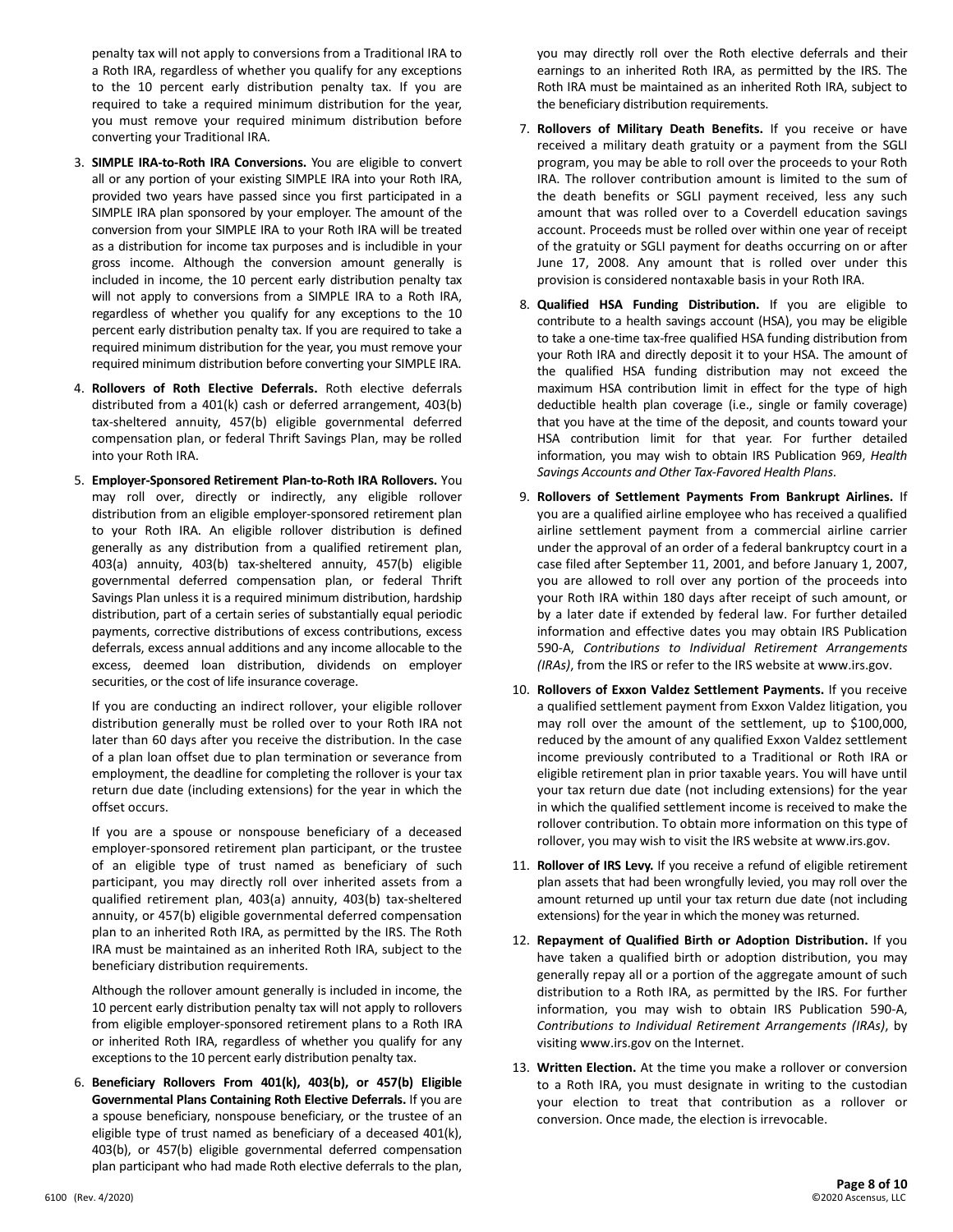- K. **Transfer Due to Divorce –** If all or any part of your Roth IRA is awarded to your spouse or former spouse in a divorce or legal separation proceeding, the amount so awarded will be treated as the spouse's Roth IRA (and may be transferred pursuant to a courtapproved divorce decree or written legal separation agreement to another Roth IRA of your spouse), and will not be considered a taxable distribution to you. A transfer is a tax-free direct movement of cash and/or property from one Roth IRA to another.
- L. **Recharacterizations –** If you make a contribution to a Traditional IRA and later recharacterize either all or a portion of the original contribution to a Roth IRA along with net income attributable, you may elect to treat the original contribution as having been made to the Roth IRA. The same methodology applies when recharacterizing a contribution from a Roth IRA to a Traditional IRA. The deadline for completing a recharacterization is your tax filing deadline (including any extensions) for the year for which the original contribution was made. You may not recharacterize a Roth IRA conversion or an employer-sponsored retirement plan rollover.

# **LIMITATIONS AND RESTRICTIONS**

A. **Spousal Roth IRA –** If you are married and have compensation, you may contribute to a Roth IRA established for the benefit of your spouse, regardless of whether or not your spouse has compensation. You must file a joint income tax return for the year for which the contribution is made.

The amount you may contribute to your Roth IRA and your spouse's Roth IRA is the lesser of 100 percent of your combined eligible compensation or \$12,000 for 2019 and 2020. This amount may be increased with cost-of-living adjustments each year. However, you may not contribute more than the individual contribution limit to each Roth IRA. Your contribution may be further limited if your MAGI falls within the minimum and maximum thresholds.

If your spouse is age 50 or older by the close of the taxable year, and is otherwise eligible, you may make an additional contribution to your spouse's Roth IRA. The maximum additional contribution is \$1,000 per year.

- B. **Gift Tax –** Transfers of your Roth IRA assets to a beneficiary made during your life and at your request may be subject to federal gift tax under IRC Sec. 2501.
- C. **Special Tax Treatment –** Capital gains treatment and 10-year income averaging authorized by IRC Sec. 402 do not apply to Roth IRA distributions.
- D. **Prohibited Transactions –** If you or your beneficiary engage in a prohibited transaction with your Roth IRA, as described in IRC Sec. 4975, your Roth IRA will lose its tax-deferred or tax-exempt status, and you generally must include the value of the earnings in your account in your gross income for that taxable year. The following transactions are examples of prohibited transactions with your Roth IRA. (1) Taking a loan from your Roth IRA (2) Buying property for personal use (present or future) with Roth IRA assets (3) Receiving certain bonuses or premiums because of your Roth IRA.
- E. **Pledging –** If you pledge any portion of your Roth IRA as collateral for a loan, the amount so pledged will be treated as a distribution and may be included in your gross income for that year.

#### **OTHER**

A. **IRS Plan Approval –** Articles I through VIII of the agreement used to establish this Roth IRA have been approved by the IRS. The IRS approval is a determination only as to form. It is not an endorsement of the plan in operation or of the investments offered.

- B. **Additional Information –** For further information on Roth IRAs, you may wish to obtain IRS Publication 590-A, *Contributions to Individual Retirement Arrangements (IRAs)*, or Publication 590-B, *Distributions from Individual Retirement Arrangements (IRAs)*, by calling 800-TAX-FORM, or by visiting www.irs.gov on the Internet.
- C. **Important Information About Procedures for Opening a New Account –** To help the government fight the funding of terrorism and money laundering activities, federal law requires all financial organizations to obtain, verify, and record information that identifies each person who opens an account. Therefore, when you open a Roth IRA, you are required to provide your name, residential address, date of birth, and identification number. We may require other information that will allow us to identify you.
- D. **Qualified Reservist Distributions –** If you are an eligible qualified reservist who has taken penalty-free qualified reservist distributions from your Roth IRA or retirement plan, you may recontribute those amounts to a Roth IRA generally within a two-year period from your date of return.
- E. **Qualified Charitable Distributions –** If you are age 70½ or older, you may be eligible take tax-free Roth IRA distributions of up to \$100,000 per year and have these distributions paid directly to certain charitable organizations. Special tax rules may apply. For further detailed information and effective dates you may obtain IRS Publication 590-B, *Distributions from Individual Retirement Arrangements (IRAs)*, from the IRS or refer to the IRS website at www.irs.gov.
- F. **Disaster Related Relief –** If you qualify (for example, you sustained an economic loss due to, or are otherwise considered affected by, certain disasters designated by Congress), you may be eligible for favorable tax treatment on distributions, rollovers, and other transactions involving your Roth IRA. Qualified disaster relief may include penalty-tax free early distributions made during specified timeframes for each disaster, the ability to include distributions in your gross income ratably over multiple years, the ability to roll over distributions to an eligible retirement plan without regard to the 60 day rollover rule, and more. For additional information on specific disasters, including a complete listing of disaster areas, qualification requirements for relief, and allowable disaster-related Roth IRA transactions, you may wish to obtain IRS Publication 590-B, *Distributions from Individual Retirement Arrangements (IRAs)*, from the IRS or refer to the IRS website at www.irs.gov.
- G. **Coronavirus-Related Distributions (CRDs) –** If you qualify, you may withdraw up to \$100,000 in aggregate from your IRAs and eligible retirement plans as a CRD, without paying the 10 percent early distribution penalty tax. You are a qualified individual if you (or your spouse or dependent) is diagnosed with the COVID-19 disease or the SARS-CoV-2 virus in an approved test; or if you have experienced adverse financial consequences as a result of being quarantined, being furloughed or laid off or having work hours reduced due to such virus or disease, being unable to work due to lack of child care due to such virus or disease, closing or reduced hours of a business owned or operated by you due to such virus or disease, or other factors as determined by the IRS. A CRD must be made on or after January 1, 2020, and before December 31, 2020.

CRDs will be taxed ratably over a three-year period, unless you elect otherwise, and may be repaid over three years beginning with the day following the day a CRD is made. Repayments may be made to an eligible retirement plan or IRA.

An eligible retirement plan is defined as a qualified retirement plan, 403(a) annuity, 403(b) tax-sheltered annuity, 457(b) eligible governmental deferred compensation plan, or an IRA.